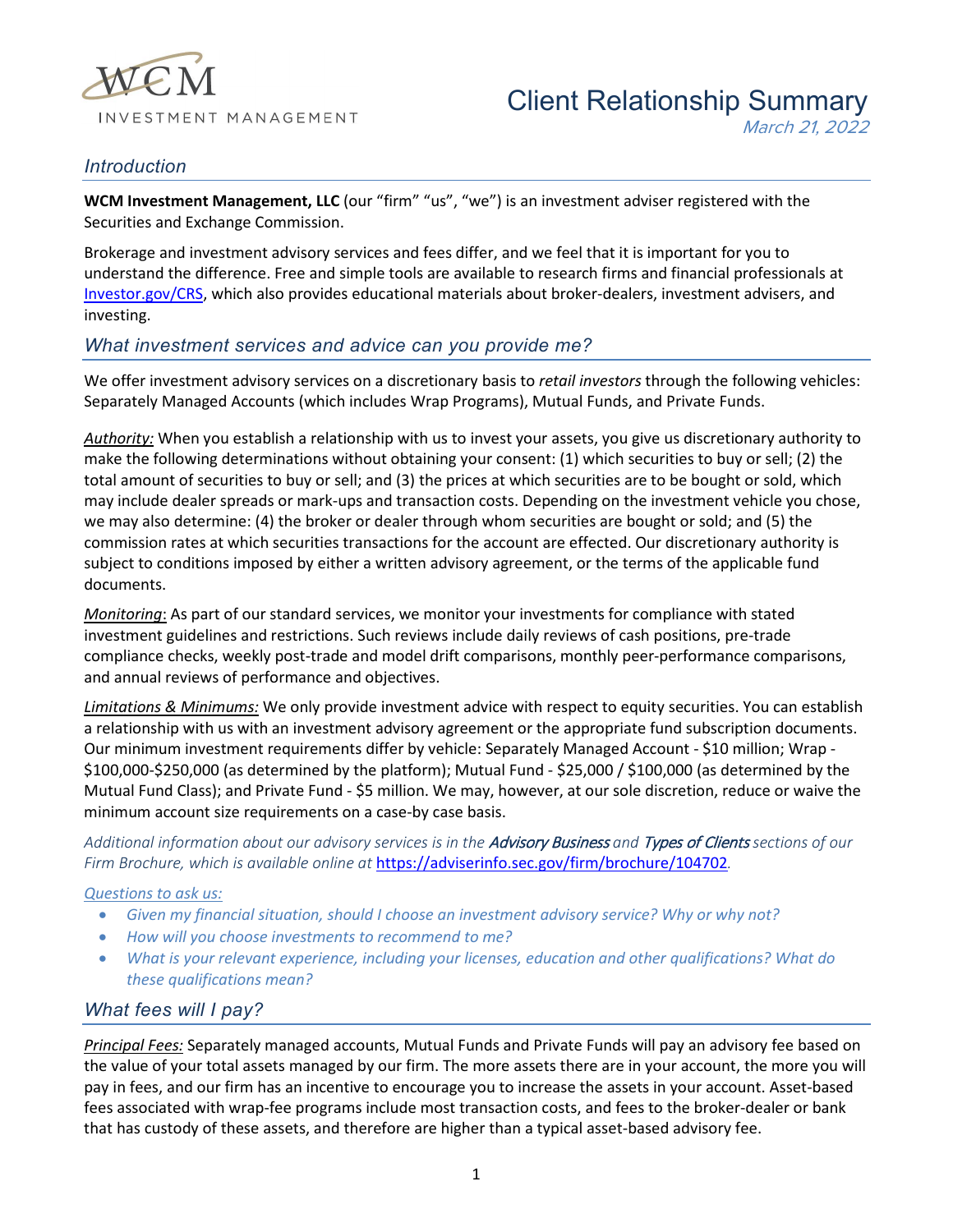*Other Fees and Costs:* Depending on the investment vehicle you choose, you may pay additional fees and costs, such as custodian, transaction, legal, audit and other fund related expenses.

You will pay fees and costs whether you make or lose money on your investments. Fees and costs will reduce any amount of money you make on your investments over time. Please make sure you understand what fees and costs you are paying.

*Additional information about our fees is in the* Fees and Compensation *section of our Firm Brochure, which is available online at* <https://adviserinfo.sec.gov/firm/brochure/104702>

#### *Questions to ask us:*

• *Help me understand how these fees and costs might affect my investments. If I give you \$10,000 to invest, how much will go to fees and costs, and how much will be invested for me?*

*What are your legal obligations to me when acting as my investment adviser? How else does your firm make money and what conflicts of interest do you have?* 

**When we act as your investment adviser**, we have to act in your best interest and not put our interest ahead of yours. At the same time, the way we make money creates some conflicts with your interests. You should understand and ask us about these conflicts because they can affect the investment advice we provide you. For example, there is an incentive for us to favor accounts that pay a performance-based fee because this could result in higher fees received by us.

*Additional information about our conflicts is in our Firm Brochure, which is available online at*  <https://adviserinfo.sec.gov/firm/brochure/104702>*.*

*Questions to ask us:*

• *How might your conflicts of interest affect me, and how will you address them?* 

### *How do your financial professionals make money?*

Our financial professionals' compensation is comprised of a base salary, discretionary bonus, revenue share, and possible equity ownership. The following factors are taken into consideration when determining their compensation: the amount of client assets they service; the product sold (i.e., differential compensation); product sales commissions; and revenue the firm earns from the financial professional's advisory recommendations. This creates a conflict of interest as financial professionals have an incentive to drive profits and sales.

### *Do you or your financial professionals have legal or disciplinary history?*

No, our firm and financial professionals do not have any legal and disciplinary history to disclose. Please visit [Investor.gov/CRS,](https://www.investor.gov/CRS) for a free, simple tool to learn more about our firm and financial professionals.

*Questions to ask us:*

• *As a financial professional, do you have any disciplinary history? For what type of conduct?*

### *Additional Information*

You can find additional information regarding our investment advisory services on the SEC's website at [www.adviserinfo.sec.gov](http://www.adviserinfo.sec.gov/) by searching CRD # 104702. You may also contact our firm at **949-380-0200** to request up-to-date information and obtain a copy of this *Relationship Summary*.

#### *Questions to ask us:*

Who is my primary contact person? Is he or she a representative of an investment adviser or a broker-dealer? Who can I talk to if I have concerns about how this person is treating me?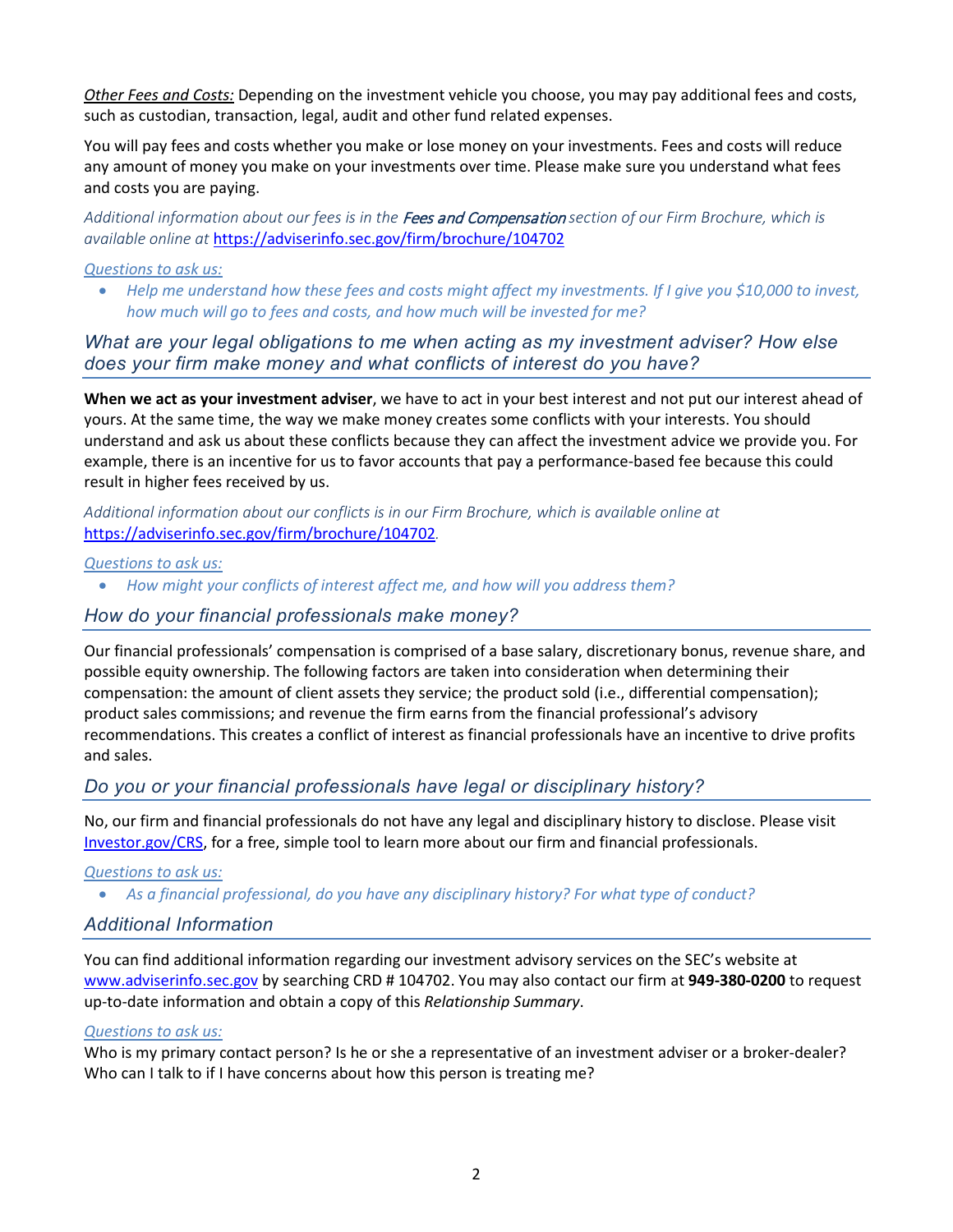

**281 Brooks Street, Laguna Beach, CA 92651 949.380.0200 (p); 949.380.0819 (f) www.wcminvest.com**

This brochure provides information about the qualification and business practices of WCM Investment Management, LLC. If you have any questions about the contents of this brochure, please contact us at (949) 380-0200, or by email at [learnmore@wcminvest.com.](mailto:learnmore@wcminvest.com) The information in this brochure has not been approved or verified by the United States Securities and Exchange Commission, or by any state securities authority.

WCM Investment Management, LLC is a registered investment adviser with the Securities and Exchange Commission ("SEC"). SEC registration does not imply any certain level of skill or training. Additional information about WCM Investment Management, LLC is available on the SEC's website at [www.adviserinfo.sec.gov.](http://www.adviserinfo.sec.gov/)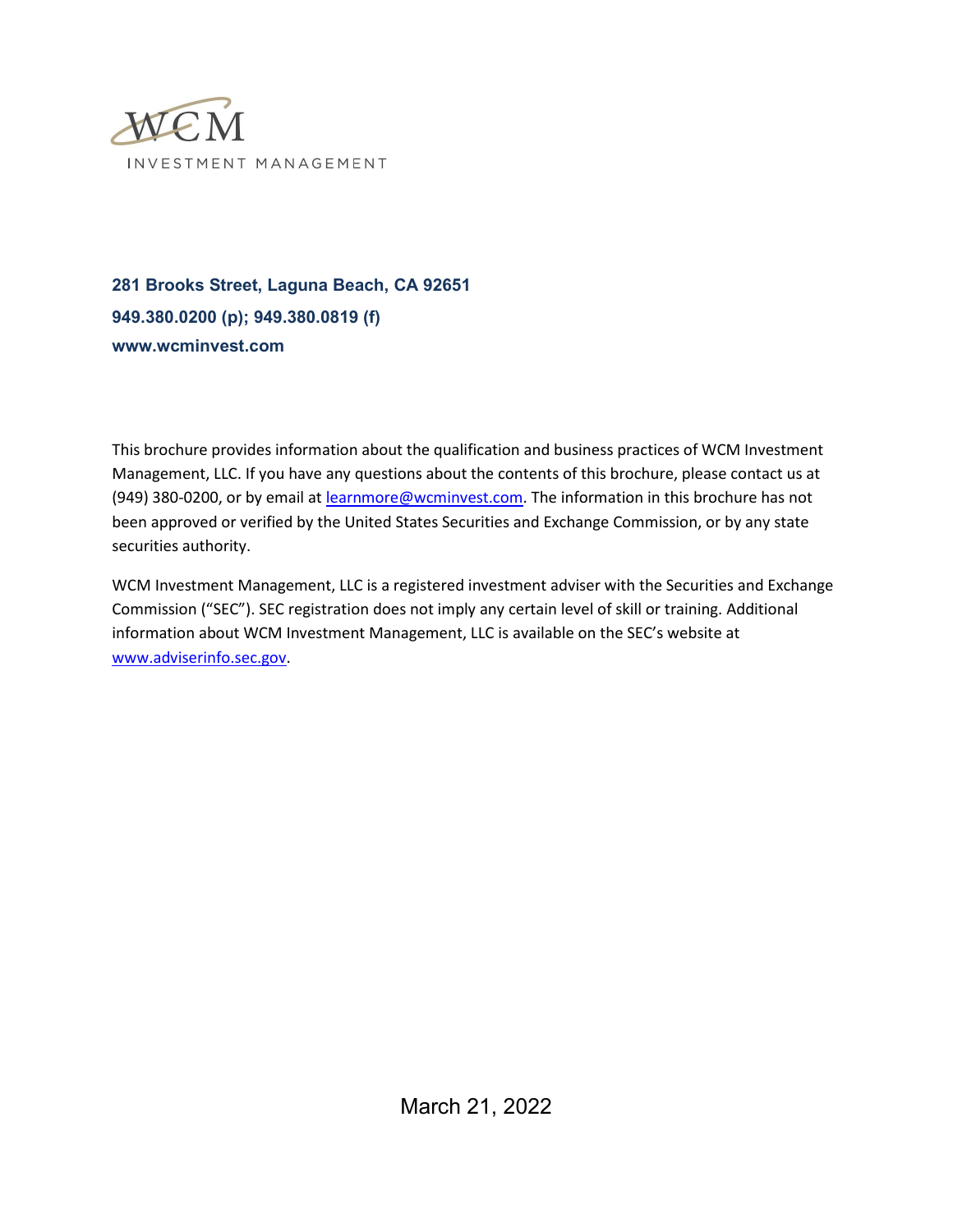# <span id="page-3-0"></span>Material Changes

# <span id="page-3-1"></span>**Annual Update**

WCM Investment Management, LLC is providing this information as part of our annual updating amendment, which contains material changes from our last annual update. This section discusses only material changes since the last annual update, which most recently occurred on March 22, 2021.

# <span id="page-3-2"></span>**Material Changes since the Last Update**

This brochure contains the following updates:

- Effective December 31, 2021, Kurt Winrich, co-CEO of WCM and Portfolio Manager on two strategies, Focused Growth International ("FGI") and Quality Global Growth ("QGG"), retired. Kurt continues to be a Principal Owner and remains Chairman of the Board of WCM.
- Added *ERISA & Retirement Accounts* section
- Launched the following mutual funds. See *Other Financial Industry Activities and Affiliations* section:
	- o WCM International Long-Term Growth Fund
	- o WCM Focused International Opportunities Fund
- Launched the WCM Partners L.P. See *Other Financial Industry Activities and Affiliations* section;
- Launched the following new strategies. See *Methods of Analysis: Investment Strategies* section;
	- o International Long-Term Growth

# <span id="page-3-3"></span>**Full Brochure Availability**

A copy of the full Brochure can be obtained from our website www.wcminvest.com, or additionally may be requested free of charge by contacting us at (949) 380-0200 or learnmore@wcminvest.com.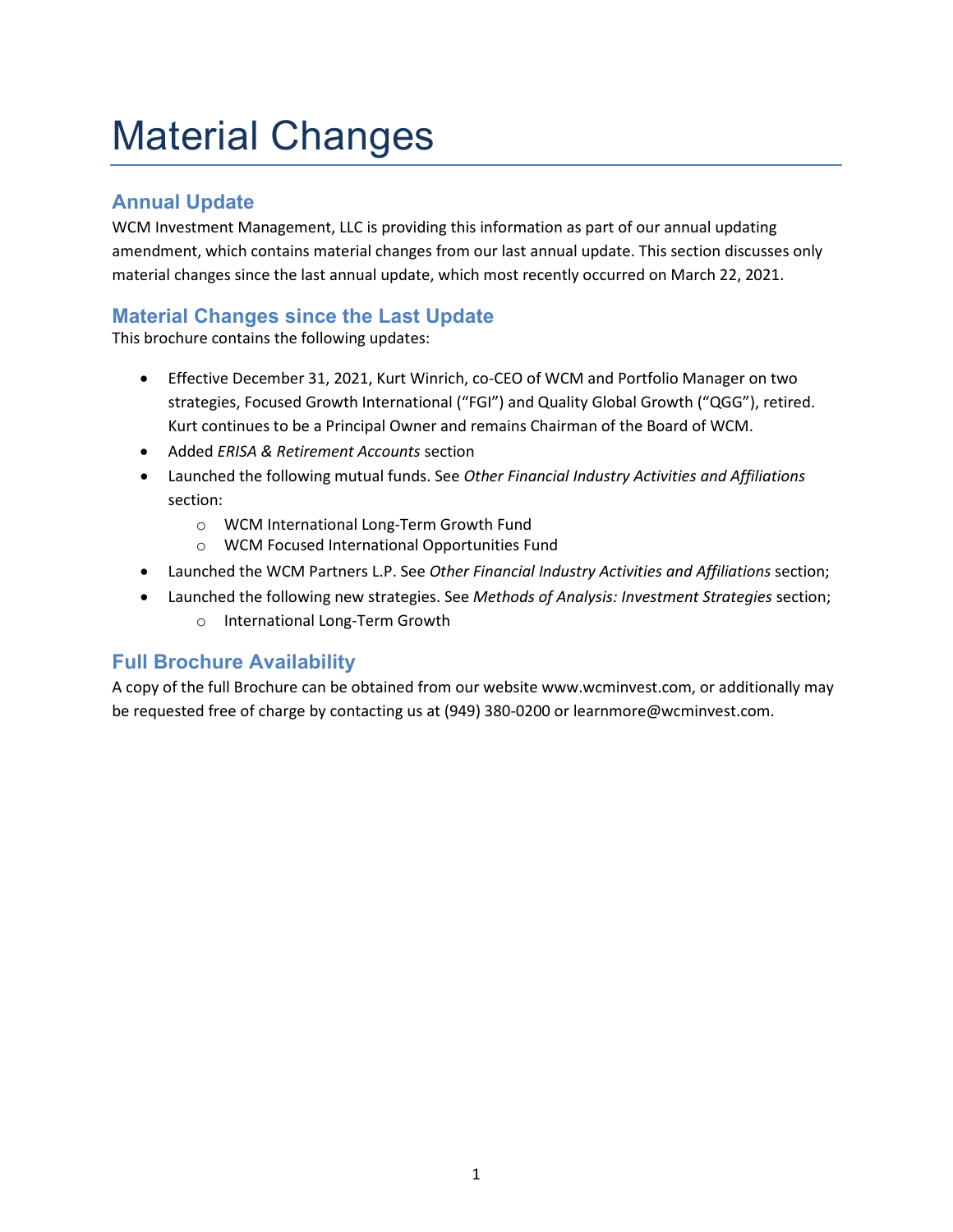# <span id="page-4-0"></span>**Table of Contents**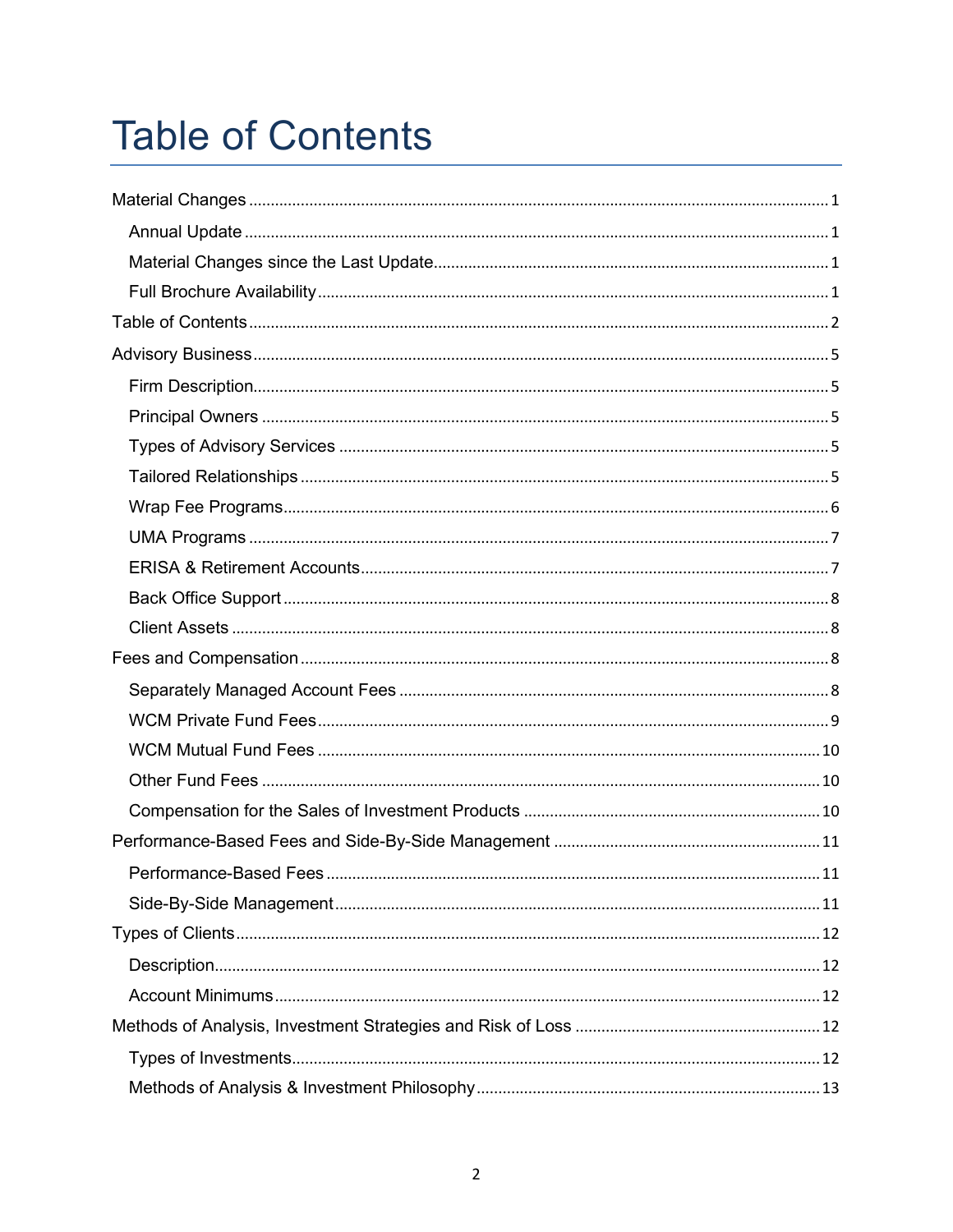| Code of Ethics, Participation or Interest in Client Transactions and Personal Trading 27 |  |
|------------------------------------------------------------------------------------------|--|
|                                                                                          |  |
|                                                                                          |  |
|                                                                                          |  |
|                                                                                          |  |
|                                                                                          |  |
|                                                                                          |  |
|                                                                                          |  |
|                                                                                          |  |
|                                                                                          |  |
|                                                                                          |  |
|                                                                                          |  |
|                                                                                          |  |
|                                                                                          |  |
|                                                                                          |  |
|                                                                                          |  |
|                                                                                          |  |
|                                                                                          |  |
|                                                                                          |  |
|                                                                                          |  |
|                                                                                          |  |
|                                                                                          |  |
|                                                                                          |  |
|                                                                                          |  |
|                                                                                          |  |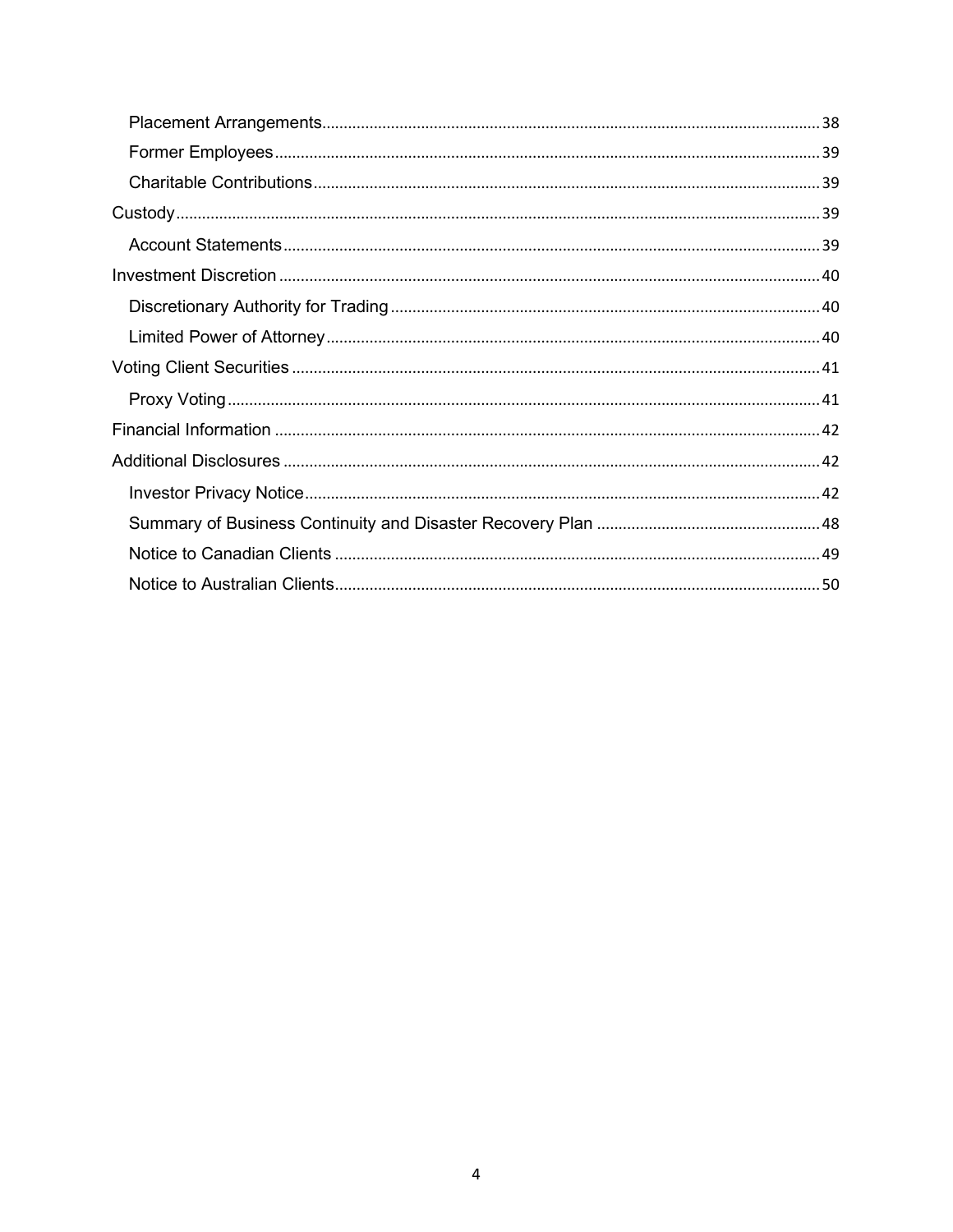# <span id="page-7-0"></span>Advisory Business

# <span id="page-7-1"></span>**Firm Description**

Established in 1976, WCM Investment Management, LLC ("WCM" or "Firm") is an independent investment advisory firm, registered with the SEC that specializes in providing innovative, equity investment advisory services.

# <span id="page-7-2"></span>**Principal Owners**

The principal owners of the Firm are Kurt Winrich and Paul Black, both of whom joined the organization in the mid-to-late 1980s. Other key owners include Sloane Payne, Peter Hunkel, Michael Trigg, Sanjay Ayer. Together they control over 83% of the company. These individuals are all employees. This provides employees with a stake in the Firm's success. The Firm's ownership is held through a holding company, Thalia Street Partners LLC.

# <span id="page-7-3"></span>**Types of Advisory Services**

WCM is an investment adviser that provides discretionary investment advisory services in accordance with the methods described in the *Methods of Analysis, Investment Strategies and Risk of Loss* section of this brochure.

WCM provides discretionary investment advisory services to Separately Managed Accounts, Mutual Funds, and Private Funds as described in the *Types of Clients* section of this brochure.

The Firm is investment adviser to the "WCM Mutual Funds," "WCM Private Funds," a Collective Investment Trust (CIT). WCM is a Portfolio Manager to a Canadian fund and some Australian funds. WCM is sub-adviser to three UCITS, and the General Partner of the "WCM Private Funds". This is all described in the *Industry Affiliation* section of this brochure.

WCM also participates as a sub-adviser in various wrap fee programs, as described in the *Advisory Business: Wrap Fee Programs* section below, and provides investment models to a few advisers, as described in the Brokerage Practices: UMA Programs section below.

# <span id="page-7-4"></span>**Tailored Relationships**

For Separately Managed Accounts, WCM tailors its standard services to Clients' investment objectives. Clients may impose reasonable restrictions on investing in certain securities or types of securities. Such restrictions must be submitted to WCM in writing. Client-imposed restrictions may affect WCM's ability to implement our stated investment strategy, including how trades are executed (as described in the *Brokerage Practices* section of this brochure). As a result, investment performance may differ from other accounts managed in accordance with the unrestricted strategy.

The Private Funds, Mutual Funds, Canadian Fund, Australian Funds, CIT and UCITS are managed only in accordance with each fund's objectives and are not tailored to any particular fund investor (each a "Fund Investor"). Since WCM does not provide individualized advice to Fund Investors, they should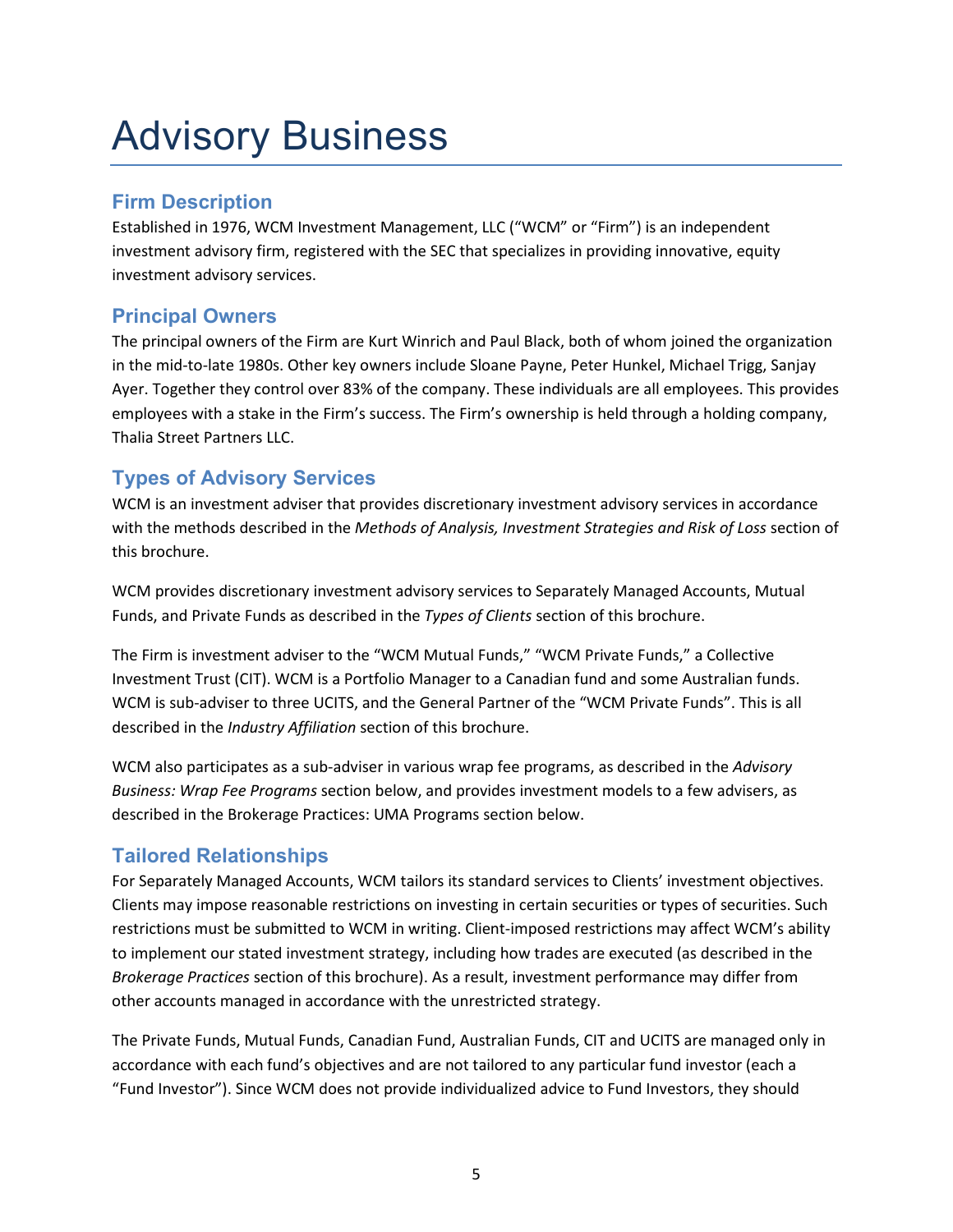consider whether a particular fund meets their investment objectives and risk tolerance prior to investing. Information about each fund can be found in each fund's respective Private Placement Memorandum ("PPM"), Prospectus, or Offering Memorandum ("OM"). This disclosure brochure is designed solely to provide information about WCM and should not be considered an offer of interest in the WCM Funds.

## <span id="page-8-0"></span>**Wrap Fee Programs**

WCM provides investment advisory services with respect to accounts in wrap fee programs sponsored by various broker-dealers, investment advisers, consultants or other organizations ("Sponsors"). In these programs, Clients of the Sponsor generally receive a package of services, which includes any or all of the following: discretionary investment management, trade execution, account custody, performance monitoring, and manager evaluation. Sponsors typically: (1) assist Clients in defining their investment objectives based on information provided by the Clients; (2) determine whether the given wrap fee arrangement is suitable for each Client; (3) aid in the selection and monitoring of investment advisers (whether WCM or another adviser) to manage accounts (or a portion of account assets); and (4) periodically contact Clients to ascertain whether there have been any changes in Clients' financial circumstances or objectives that warrant changes in the arrangement or the manner in which Clients' assets are managed. Client information is generally channeled to WCM through the program Sponsor, and WCM relies on the Sponsor to forward current and accurate Client information on a timely basis to assist in the day-to-day management of wrap accounts. Under certain programs, a Client may contact WCM directly concerning their account. WCM offers its discretionary investment advisory services under a number of these programs, which are described in more detail below.

Wrap fee programs come in many different forms. In some programs, the Client has a contract with only the Sponsor, and the discretionary manager enters into a sub-advisory contract with the Sponsor to provide discretionary investment advisory services to the Sponsor's Clients. In these programs, WCM is paid by the Sponsor and receives a portion of the wrap fee collected by the Sponsor. In other programs, the Client has a contract with both the Sponsor and with the discretionary adviser. In these programs, WCM generally uses its standard investment advisory agreement, and Clients usually pay the standard WCM investment advisory fee schedule, although fees and account minimums may be negotiable under certain circumstances. In broker-dealer sponsored wrap programs, the Client's contract with the Sponsor is charged either as an asset-based fee or a transaction-based fee (i.e. commission). Currently WCM participates in only asset-based wrap fee programs. Typically, account minimums for these programs range between \$100,000 and \$250,000, and the wrap fee charged by the Sponsor ranges between 1.25% and 3.00%.

Wrap fee arrangements are not suitable for all Clients. When evaluating wrap fee arrangements, a Client should consider a number of factors including, but not limited to: the applicable wrap fee; account size; anticipated account trading activity; the Client's financial needs; circumstances and objectives; and the value of the various services provided. In some instances, these services may be obtained at a lower aggregate cost if purchased separately.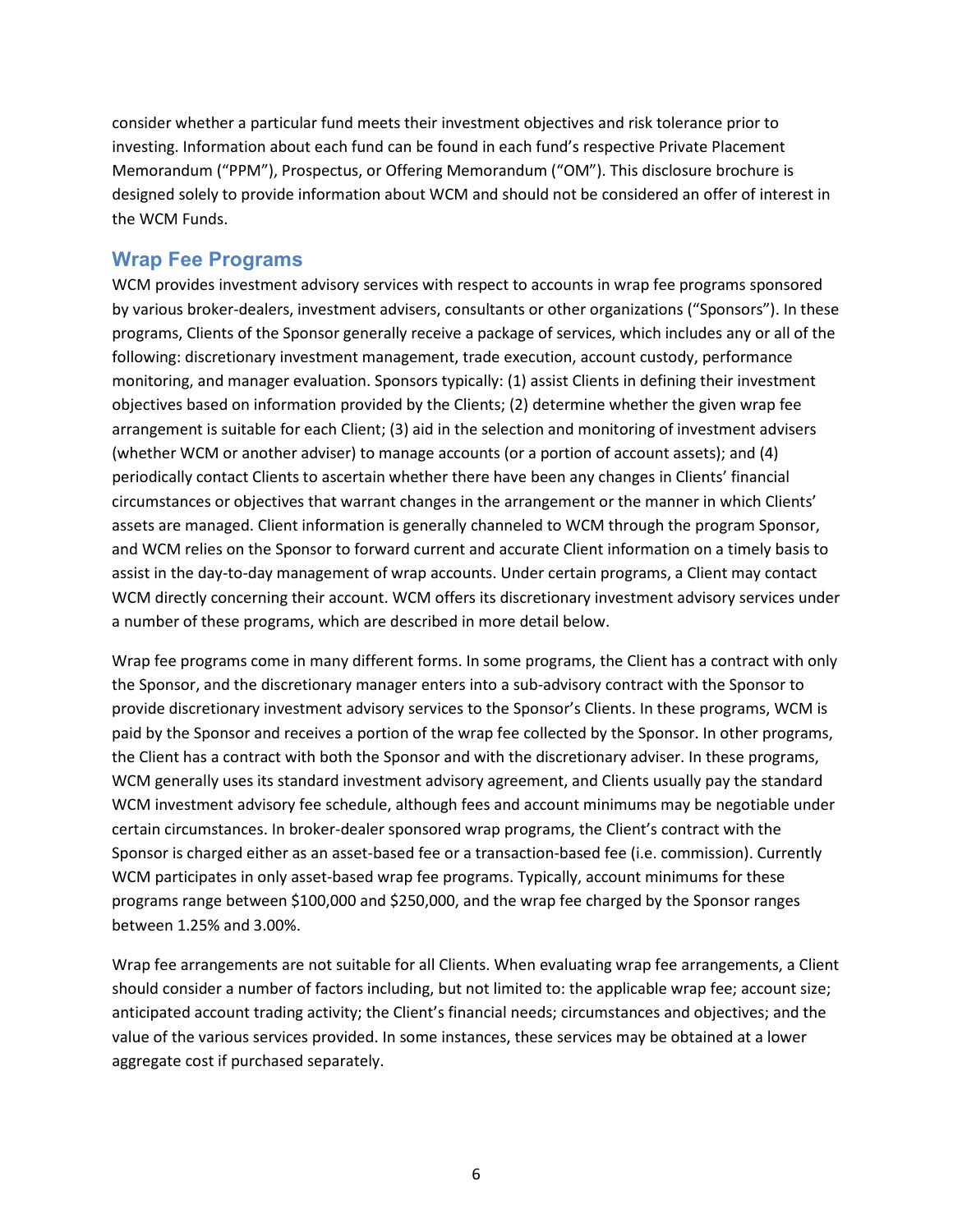As a provider of investment advice under a wrap program, WCM is generally not responsible for determining whether a particular wrap program, WCM's investment style or a specific strategy is suitable, appropriate, or advisable for any particular wrap program Client. Rather, such determinations are generally the responsibility of the Sponsor and the Client (or the Client's financial advisor and the Client) and WCM is responsible only for managing the account in accordance with the selected investment strategy and any "reasonable restrictions" imposed by the Client.

Although WCM is typically responsible for directing trades to brokers or dealers that it believes are capable of providing best execution, trades for asset-based wrap fee accounts are generally executed by the Sponsor so that the Client is not charged commissions on the trades, as would be the case if WCM were to direct trades to other broker-dealers for execution. Even in the event that another brokerdealer quotes a more favorable price than that quoted by the Sponsor in a given trade, the aforementioned lower price, along with the added commission may, on balance, be less favorable to the Client than the Sponsor's higher quoted price. Broker-dealer Sponsors providing execution services under a wrap fee are responsible for providing best price and execution for Client trades.

Also, for asset-based wrap fees which cover trades executed by a broker-dealer Sponsor, Clients are charged both commissions on trades executed by other broker-dealers, as well as "mark-ups" and "mark-downs" on trades affected by the Sponsor or another dealer as principal, as well as: odd-lot differentials; transfer taxes; handling charges; exchange fees; offering concessions and related fees for purchases of unit investment trusts; mutual funds and other public offerings of securities; and other charges imposed by law with regard to transactions in Client accounts. Because Sponsors do not receive commissions from trades affected on an agency basis, Sponsors have an incentive to affect trades as principal in order to obtain "mark-ups" and "mark-downs." Asset-based fees may be considered by the Internal Revenue Service as an investment expense, rather than a transaction charge, which may result in less favorable tax treatment for certain investors. (Clients should consult with their professional tax advisers concerning the effect of this tax treatment on their individual circumstances.) See the *Brokerage Practices: Wrap Fee Programs* section of this brochure for additional information.

## <span id="page-9-0"></span>**UMA Programs**

WCM provides model portfolio recommendations for UMA ("Unified Managed Account") Programs offered by broker-dealers, advisers and other Sponsors ("Sponsors"). WCM delivers the model portfolio recommendations to Sponsors on a rotational basis for trading by the Sponsor. See the *Brokerage Practices: UMA Programs* section for more details.

## <span id="page-9-1"></span>**ERISA & Retirement Accounts**

Under a written advisory agreement, WCM provides discretionary investment management services to plan sponsors of ERISA plans and is deemed a Section 3(21) fiduciary as defined under the Employee Retirement Income Security Act of 1974 ("ERISA"). Discretionary investment management services provided as an ERISA 3(21) investment manager means WCM makes the investment decisions in its sole discretion, subject to the investment objectives and guidelines designed by the Plan trustees. WCM does not provide rollover recommendations to ERISA and other retirement accounts.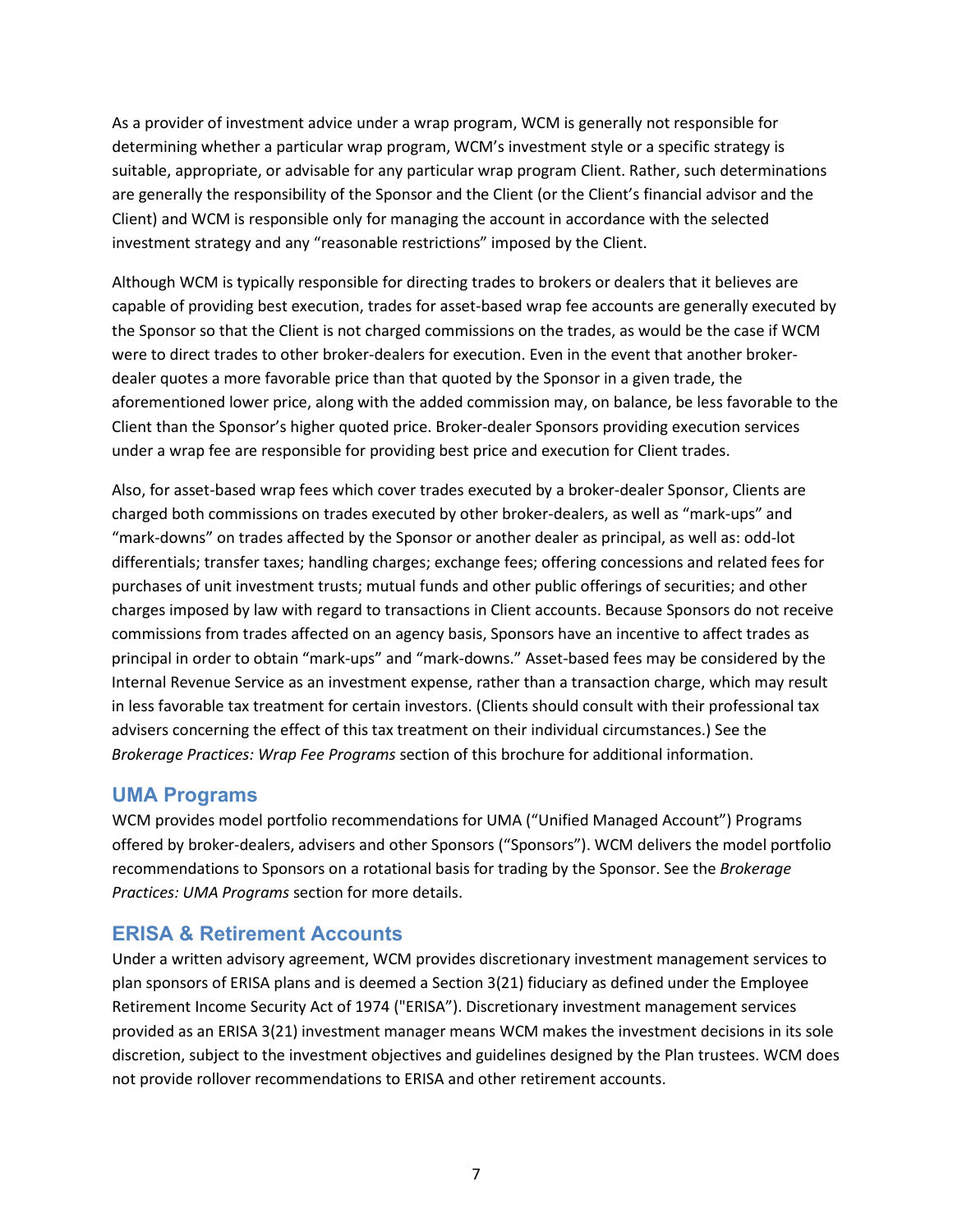## <span id="page-10-0"></span>**Back Office Support**

In connection with certain directed trading accounts, WCM has engaged SEI Global Services, Inc. ("SEI"), to provide certain back-office support services on our behalf. SEI's services include, but are not limited to, trading, settlements, reconciliation, and account maintenance. WCM continues to monitor accounts serviced by SEI, and supervise all functions performed on behalf of our firm and our clients.

# <span id="page-10-1"></span>**Client Assets**

As of December 31, 2021, WCM managed \$93,301 million assets on a discretionary basis. WCM also provides model portfolio recommendations for \$14,159 million in UMA Programs.

# <span id="page-10-2"></span>Fees and Compensation

WCM charges advisory fees based on the value of Client assets managed. Unless otherwise specified, valuation of securities follows WCM's *Valuation Policy.*

## <span id="page-10-3"></span>**Separately Managed Account Fees**

The specific manner in which WCM charges advisory fees for separately managed account fees for the client's portfolio is set out in the investment management agreement. Generally, Separately Managed Account fees are payable quarterly in advance and are calculated based on the value of an account's assets on the last business day of each calendar quarter.

If an account commences or terminates on a date other than the first or last business day of a billing period, the fee is prorated based upon the portion of the billing period in which WCM provided services. All unearned, pre-paid fees will be refunded upon account termination. At WCM's discretion, assets of related accounts, such as family or business relationship, may be aggregated for purposes of calculating the applicable advisory fee. Separately Managed Account agreements may be terminated at any time by either party, for any reason upon written notice.

When fees are paid in advance and a significant Client deposit or withdrawal occurs, fees are normally adjusted, as specified in a Client Investment Management Agreement. A significant deposit or withdrawal is typically defined as a capital flow in excess of 25%. An adjustment is calculated based on the amount of the deposit or withdrawal applied to the fee schedule and prorated for the portion of the calendar quarter in which WCM provided services. Such adjustments are generally applied in the subsequent billing period.

WCM's standard fee schedule is 1% of assets under management for Separately Managed Accounts, and the minimum account size is \$10 million.

Management fees and minimums are negotiable. To the extent they are, some Clients will pay more or less than other Clients for the same management services, depending, for example, on account inception date, number of related investment accounts or total assets under management. WCM will also, in its sole discretion, charge lower management fees or waive account minimums based on certain criteria (e.g., historical relationship, related accounts, account composition, anticipated future earning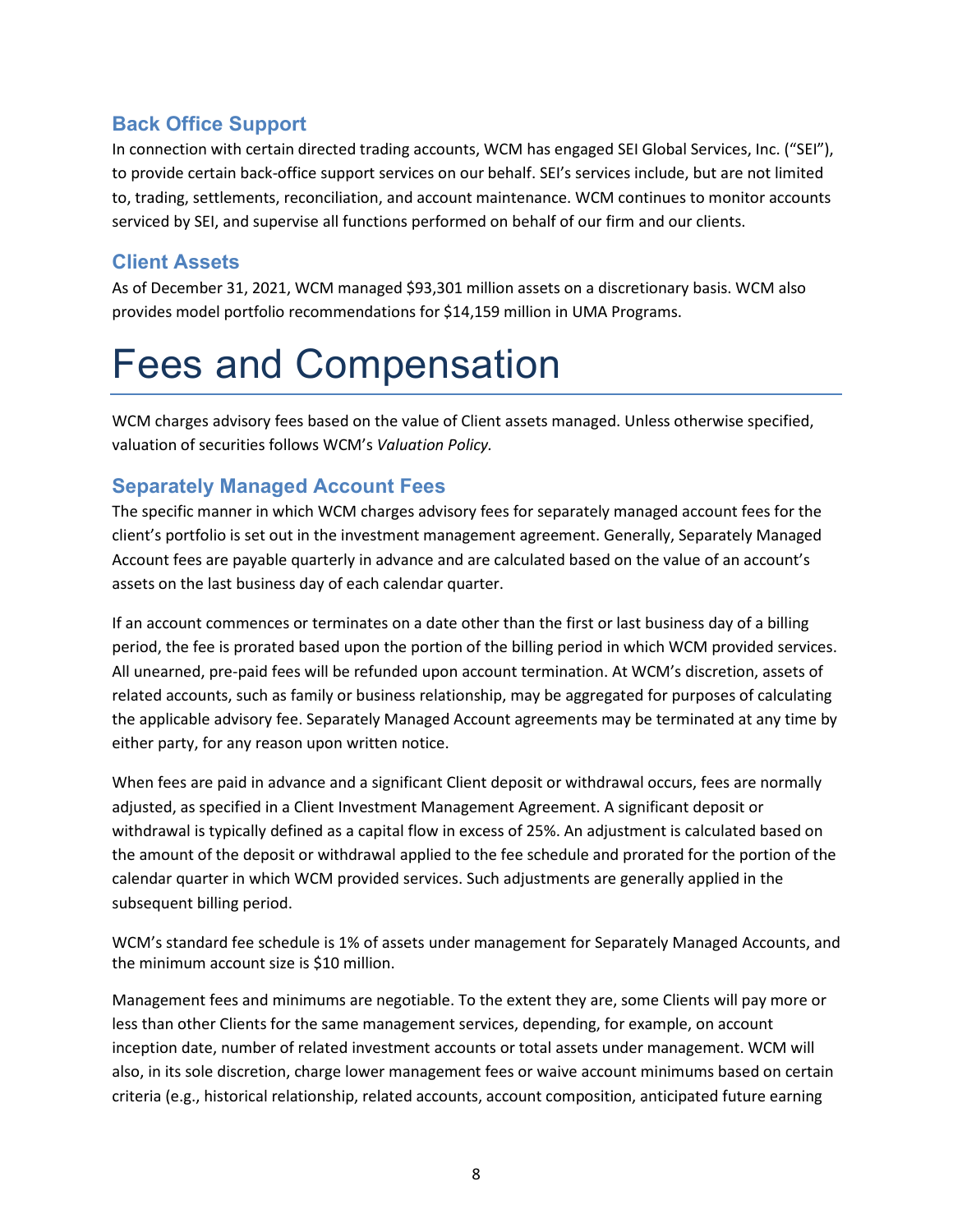capacity, anticipated future additional assets, accounts referred to adviser by another professional, etc.). We charge lower fees for accounts managed through wrap-fee programs, or pursuant to other consulting or referral arrangements in which broker-dealers, investment advisers, trust companies and other providers of financial services typically provide Clients with services that complement or supplement our services. Fees for such accounts vary depending on the nature of the arrangement and other circumstances. Additionally, fee reductions or waivers are available to WCM personnel and their family members.

Clients may either choose to pay management fees themselves or, after written authorization, have them automatically deducted each quarter from Client accounts by billing their custodians. In either case, Clients receive an invoice detailing the management fee calculation.

Typically, Clients are charged fees in addition to the advisory fee paid WCM, which can include brokerage commissions, SEC fees and other custodian fees. Please refer to the section entitled *Brokerage Practices* for more information.

Clients in certain international and global strategies will incur fees and costs associated with the purchase of non-U.S. securities in ordinary form and conversion of such ordinary shares into ADRs. To the extent that WCM purchases non-U.S. ordinary shares and arranges for such shares to be converted into ADRs, client accounts will incur certain fees and costs associated with the conversion. Such fees and costs may be attributable to local broker fees, stamp fees, and local taxes, and are generally included in the net price of the ADR.

To the extent that Client assets are invested in shares of non-WCM-related investment companies (e.g., mutual funds, ETFs), these assets are included in calculating the value of an account for purposes of computing WCM's fees. They are also subject to additional advisory and other fees and expenses as set forth in the prospectuses or offering memoranda of those investment companies, which are paid by the investment companies, but ultimately borne by investors. For Client assets invested in the WCM Mutual Funds for reasons other than tax-loss selling, and for which WCM serves as the adviser or sub-adviser, these assets are excluded in calculating the value of an account for purposes of computing WCM's fees.

## <span id="page-11-0"></span>**WCM Private Fund Fees**

Fees for WCM Private Funds are described in each private fund's respective Private Placement Memorandum ("PPM"). Investors are generally charged an advisory fee, paid quarterly, based upon the net asset value of the investor's capital account on the first day of each calendar quarter. The WCM Focused Global Growth Long-Short Fund L.P. and WCM Partners L.P is entitled to an additional fee based on any net profit allocation. The private funds also pay brokerage commissions, as well as other transaction and fund-related expenses.

As General Partner to the WCM Private Funds, WCM will not pay an advisory fee on its capital account, and advisory fees may be altered, reduced or waived with respect to investors who are related parties or persons of the General Partner, or those deemed to involve a significant or strategic relationship. Thus, different investors will pay different advisory fees. As General Partner, WCM accesses the assets of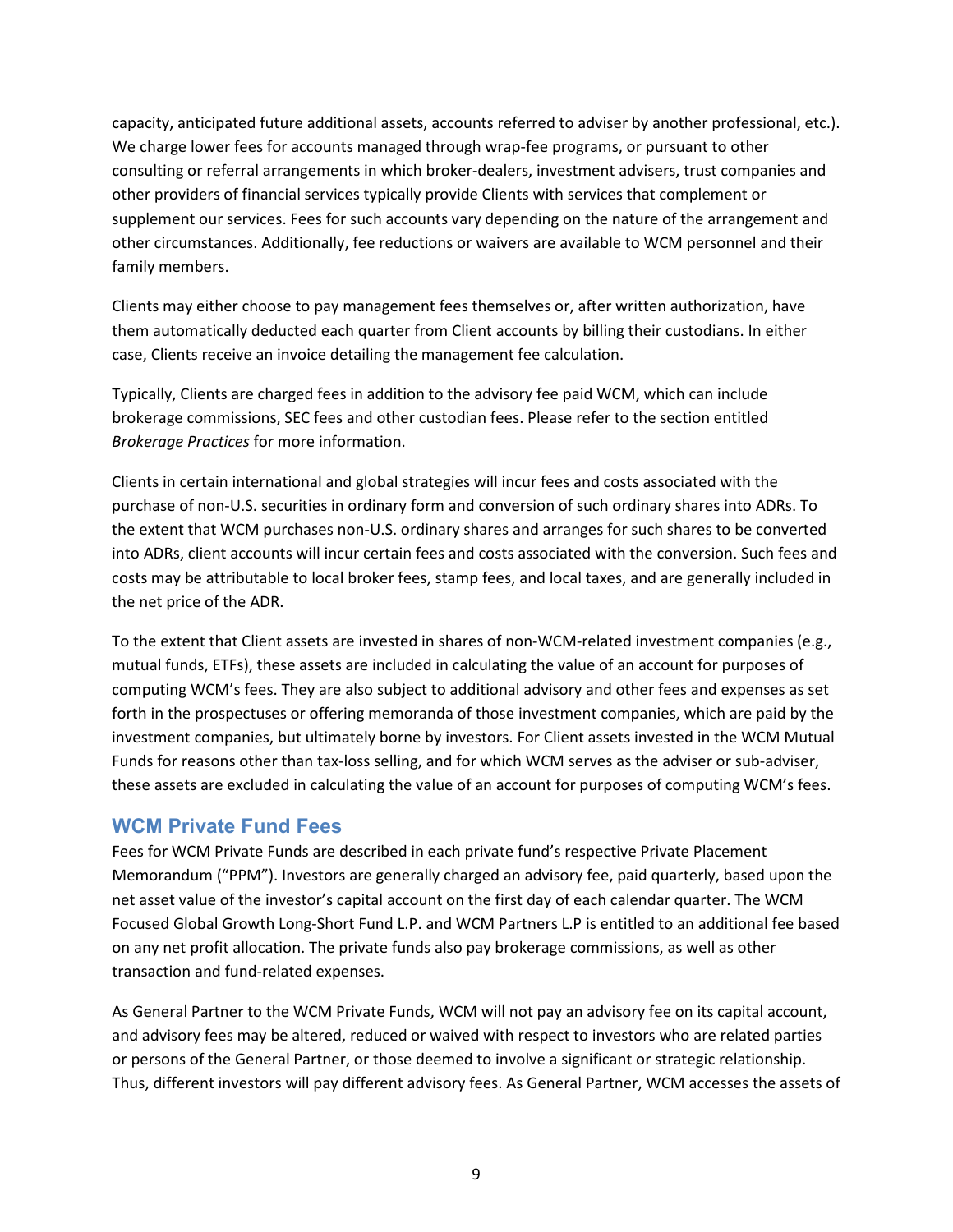the WCM Private Funds for payment of Fund expenses as described in the Fund's PPM. WCM complies with the requirements of the Custody Rule with regard to the WCM Private Funds.

Specific procedures and restrictions apply to redemptions, as described in each private fund's respective PPM. The General Partner, in its sole discretion, may impose minimum redemption amounts and require the maintenance of a minimum capital account size in the event of a partial redemption. The General Partner may also, in its sole discretion, require an investor to redeem all or part of its interest in a private fund to ensure that the private fund remains in compliance with applicable law, or for any reason supported by the applicable limited partnership agreement.

## <span id="page-12-0"></span>**WCM Mutual Fund Fees**

Information on the fees and expenses paid directly from each WCM Mutual Fund and the funds' service providers are described in each funds' Prospectus. Such fees include management fees (paid to WCM) and other expenses (paid to fund service providers). The WCM Mutual Funds are no-load funds and have multiple class structures. The class structures represent the same underlying investments. Only the Investor Share Class pays a 12b-1 fee, which is primarily used to pay for distribution expenses on nontransaction fee platforms. A portion of the 12b-1 fees could be paid to WCM by the Funds' distributor for reimbursement of marketing and distribution services. WCM mitigates this conflict of interest by not recommending one class share over another. Rather, the class share is chosen by the client based on eligibility. See *Account Minimum* section below.

Additionally, each fund pays brokerage commissions, as well as other transaction or fund-related expenses out of each respective fund.

The higher expenses associated with the Investor Share Class will reduce an investor's return over time.

As discussed above, the value of the WCM Mutual Funds is excluded from the value of the assets for the calculation of the management fees when a client account holds WCM Mutual Funds for reasons other than tax-loss selling.

## <span id="page-12-1"></span>**Other Fund Fees**

Fees for the Canadian Fund, Australian Funds, CIT and UCITS are described in each fund's respective disclosure documents.

## <span id="page-12-2"></span>**Compensation for the Sales of Investment Products**

WCM's Investment Adviser Representatives ("IARs") are licensed as agents with a broker-dealer. In such capacity, the IARs will discuss and offer WCM Funds to institutional clients and investment consultants. This does not present a conflict of interest as IARs do not have an incentive to recommend one investment vehicle over another based on the compensation received, because the fee sharing arrangements are the same for all vehicles. In addition, IARs are not incentivized to recommend one Share Class over another as no portion of the 12b-1 fee is passed on to the IAR. Clients have the option to purchase investment products that are recommended through other brokers or agents that are not affiliated with us.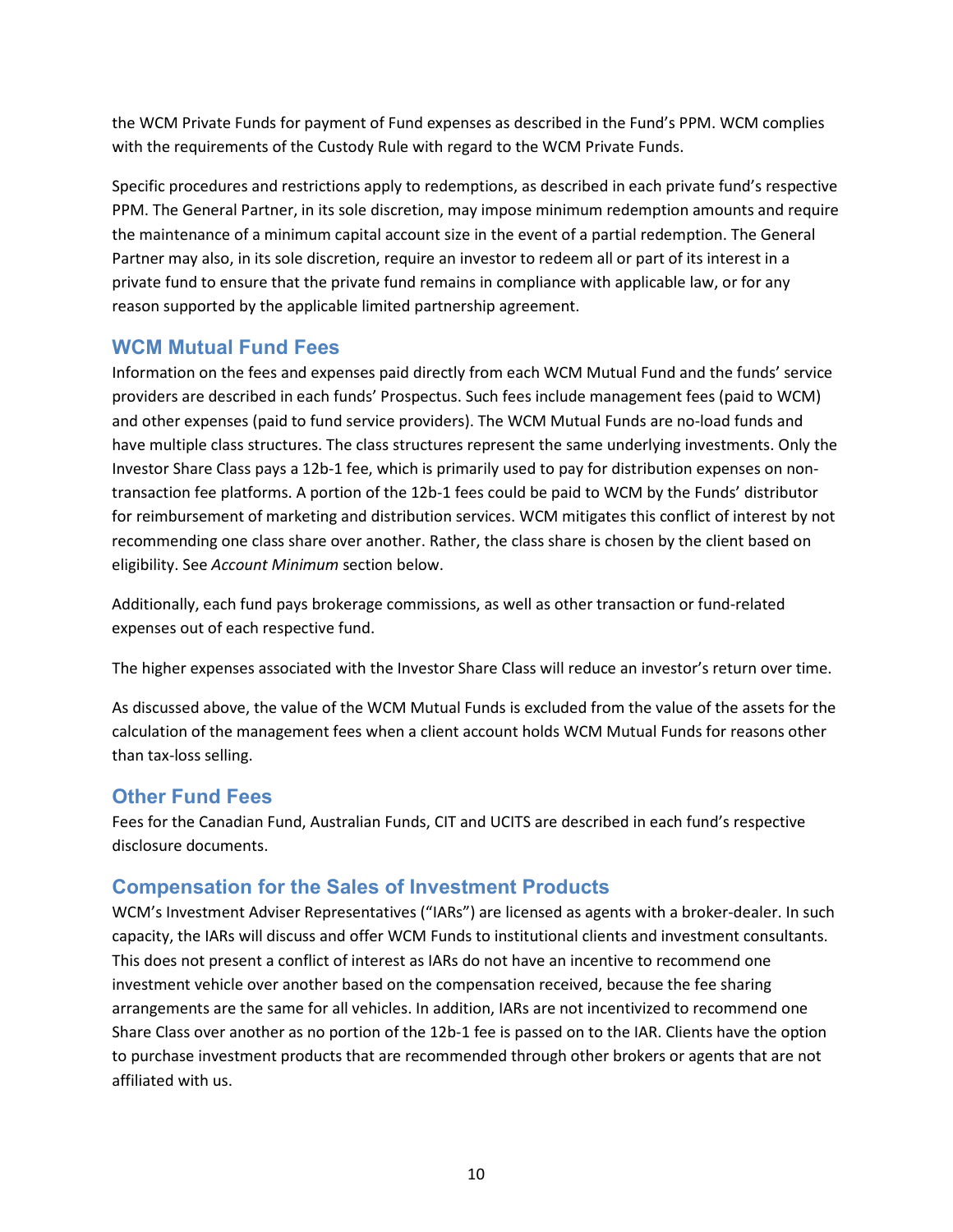# <span id="page-13-0"></span>Performance-Based Fees and Side-By-Side Management

## <span id="page-13-1"></span>**Performance-Based Fees**

Performance-based fees are based on a percentage of the capital appreciation of the assets in a fund or account. In limited circumstances, WCM accepts client requests to charge a performance-based fee. Because WCM manages accounts that are charged an asset-based fee and accounts that are charged a performance-based fee, there is an incentive for WCM to favor accounts for which we receive a performance-based fee and/or to make investments that are riskier or more speculative than would be the case in the absence of such a compensation framework. Please refer to the Brokerage Practices section for additional information on how WCM mitigates such presented conflicts by aggregating orders.

## <span id="page-13-2"></span>**Side-By-Side Management**

Management of multiple portfolios gives rise to conflicts of interest. The conflicts of interest that arise in managing multiple accounts include, for example, conflicts among investment strategies or conflicts in the allocation of investment opportunities. WCM mitigates these conflicts of interest through our Order Aggregation and Trade Rotation policies and procedures, designed so that all client accounts are treated fairly and equitably and that no one client account receives, over time, preferential treatment over another, as described in the *Brokerage Practices* section below. In addition, WCM uses a model portfolio as the basis of portfolio construction for separate accounts in the same strategy so those accounts are treated the same, subject to each client's investment mandate. WCM also performs a periodic review of each investment strategy's model portfolio versus each client account. In this review, every position size for each client account is compared to our model weights. In addition, portfolios are monitored by our compliance department for consistency with client objectives and restrictions.

WCM has another potential conflict of interest as an adviser to both long-only accounts and accounts that execute short sales. WCM could sell short securities in a long-short account in one strategy while holding the same security long in a long-only account in another strategy. In this case, we could harm the performance of the long-only accounts for the benefit of accounts that execute short sales, which may include performance-based fee accounts. For example, continually selling a position short may depress the stock price, potentially harming a long-only account if it holds the same security. To mitigate this conflict of interest, WCM requires pre-approval of any short position, in the event the same security is held as a long position by another managed account. Compliance periodically performs side-by-side testing of the trades in these accounts to ensure all clients are being treated fairly.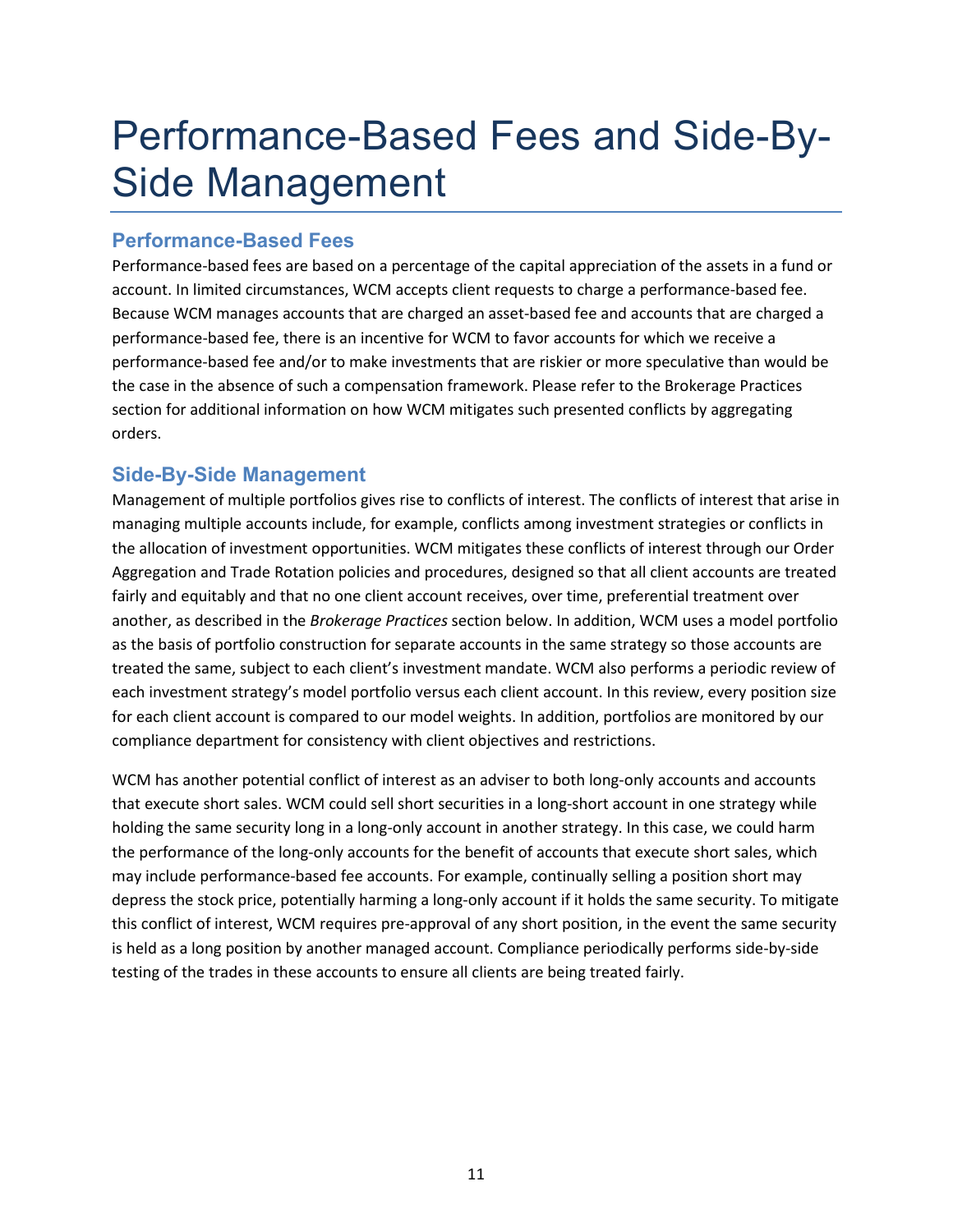# <span id="page-14-0"></span>Types of Clients

# <span id="page-14-1"></span>**Description**

WCM generally provides discretionary investment advisory services to institutional clients, such as pension and profit-sharing plans, business entities, charitable organizations, foundations, endowments, trusts, public funds, ERISA and other retirement accounts; individuals (collectively, "Separately Managed Accounts"); mutual funds ("Mutual Funds"), privately placed pooled investment vehicles organized as limited partnerships ("Private Funds"); CITs, Canadian Fund, Australian Funds and UCITS; (collectively, "Clients".)

# <span id="page-14-2"></span>**Account Minimums**

WCM's minimum account size for a Separately Managed Account is \$10 million as noted under *Separately Managed Account Fees* section. Minimums are sometimes waived depending on the circumstances. It is not required that a minimum be maintained as a condition of continued management. Initial minimum investment requirements for the WCM Private Funds are \$5 million, and \$10 million for the WCM Focused International Growth Private Fund. Initial minimum investment requirements for the WCM Mutual Funds are \$100 thousand for the Institutional Share Class and \$1 thousand for the Investor Share Class. Additional details regarding the minimum investment requirements are set forth in each fund's respective Private Placement Memorandum, Prospectus or Offering Memorandum. This disclosure brochure is designed solely to provide information about WCM and should not be considered to be an offer of interest in the WCM Funds.

# <span id="page-14-3"></span>Methods of Analysis, Investment Strategies and Risk of Loss

# <span id="page-14-4"></span>**Types of Investments**

At the highest level, our investment philosophy rests on four timeless principles in support of our overall goal of providing significant, long-term excess return ("alpha") over appropriate benchmarks:

- 1. **Differentiation:** we believe that to outperform a benchmark, a portfolio has to be meaningfully different than the benchmark;
- 2. **Simplicity:** regardless of approach, we think that unnecessary complication ultimately detracts from returns;
- 3. **Culture:** we believe that successful investing includes an element of gifted ability, so we strive to foster a firm culture that attracts and keeps gifted investors, including a commitment to keep the Firm simple, and thus relatively small; and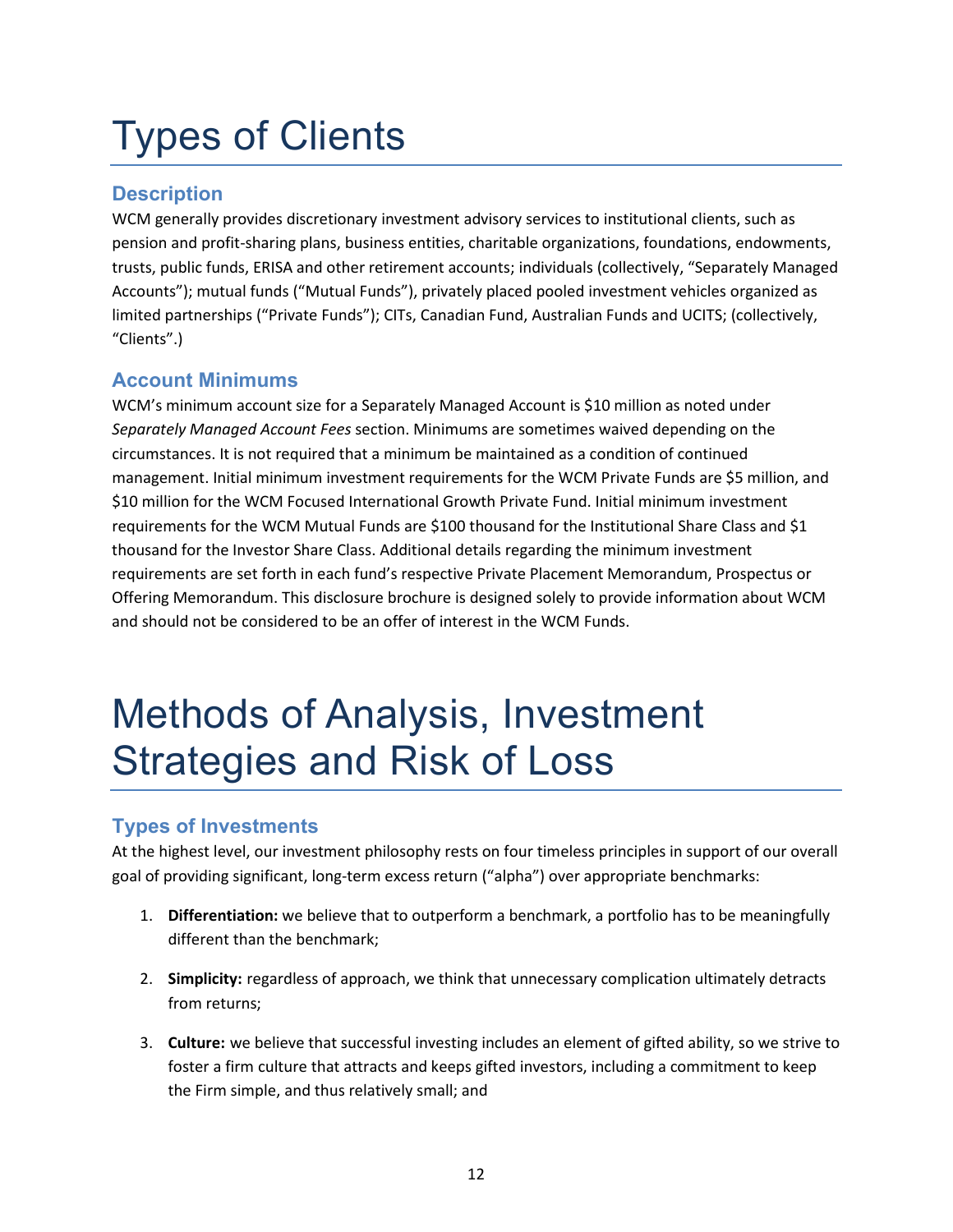4. **Temperament**: we think that temperament—which includes discipline, patience, the ability to look through the short term to the long term—is a necessary ingredient in the recipe for longterm excess return.

Our firm's overall vision embraces multiple strategies, each run by gifted, passionate investors within an atmosphere of inquiry and intellectual rigor. We believe this ensures that investment results are not constrained by the arbitrary orthodoxy that defines traditional methodologies.

# <span id="page-15-0"></span>**Methods of Analysis & Investment Philosophy**

WCM employs a bottom-up, fundamental method of analysis that emphasizes long-horizon growth prospects, competitive advantages, and company cultures conducive to attracting great people. Valuation also plays an important factor in our analysis method, predominantly impacting the timing of decisions and portfolio position sizing.

## <span id="page-15-1"></span>**Investment Philosophy**

The philosophical underpinnings for our strategies are comprised of several key elements:

- 1. **Structural Differentiation:** It should be clear that to outperform the benchmark, the portfolio has to be meaningfully different from the benchmark. Unconstrained from the benchmark, we are free to seek those companies we believe will benefit from their competitive positioning and/or favorable long-term trends developing throughout the world. This provides us with a significant structural advantage as we strive towards the goal of providing significant, long-term excess return ("alpha").
- 2. **Company Culture:** We believe that successful investing includes an element of gifted ability, so we strive to foster a firm culture that attracts and keeps gifted investors, including a commitment to keep the firm simple, and thus relatively small. In a similar way, we view corporate culture as important to the long-term success of any enterprise. So, when selecting companies, we work on understanding the "DNA" of the enterprise. As but one example, we view as extremely important the strength, quality and trustworthiness of management. We think a primary goal of any company should be to attract and retain quality people. In our view, the culture is what foundationally enables the success or failure of a business, and what separates the great businesses from the mere good ones.
- 3. **Focused Portfolio:** Since our objective is to significantly outperform the indices over an extended period of time, we employ a focused approach to investing. We believe exceptional returns can only be achieved by structuring a portfolio distinct from the indices, so we concentrate on our best ideas. Said positively, we would rather own a lot of a good company than a little bit of an average one. Said negatively, we refuse to dilute the portfolio with inferior ideas.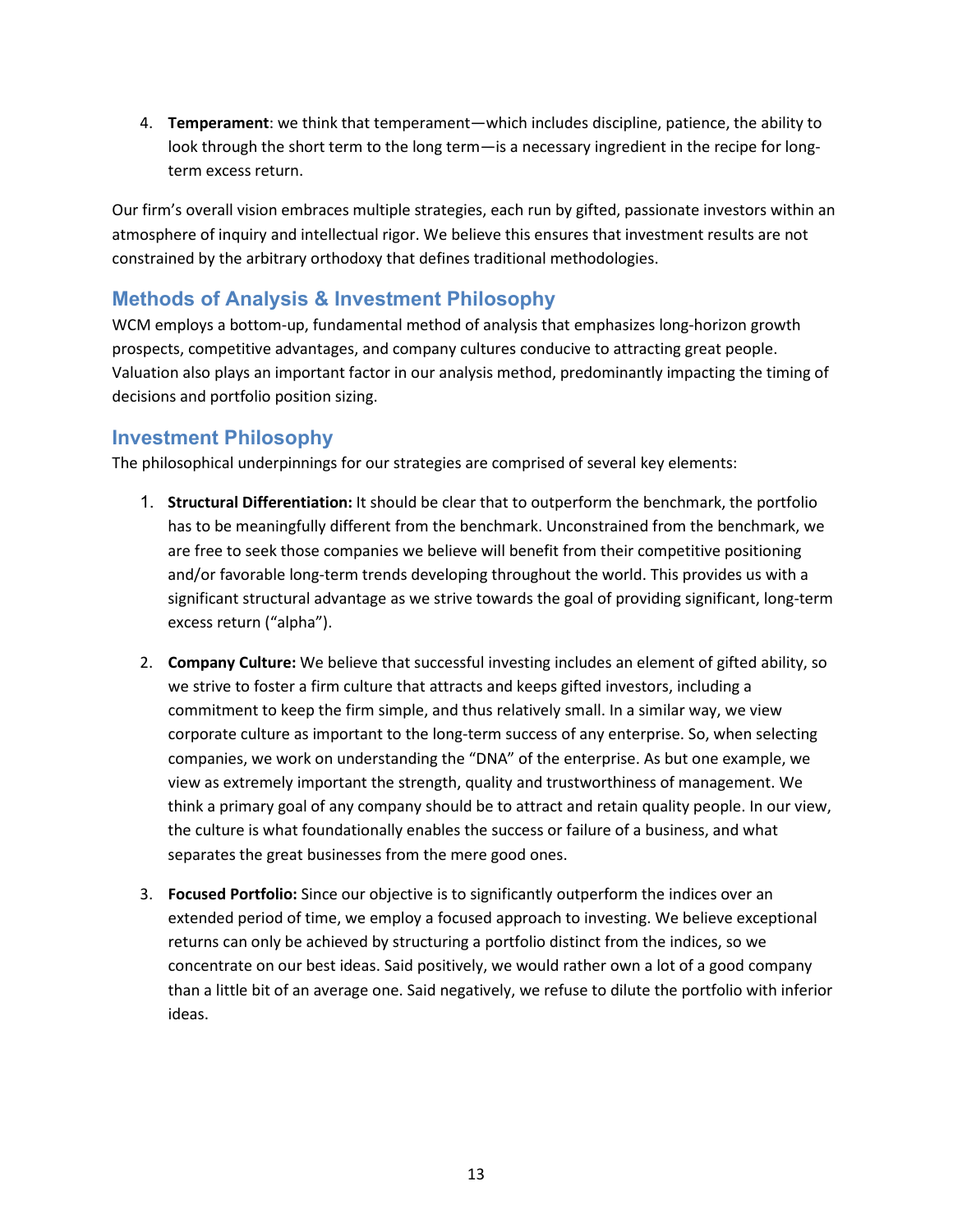4. **Temperament:** The longer we are in this investment business, the more convinced we become that temperament is what sets the great investors apart from the pack. Temperament is that attitude or approach to investing that includes discipline, patience, the ability to look through the short term to the long term, the ability to "buy when others are despondently selling and sell when others are greedily buying," as Templeton used to say, and the ability to stay rational when all your emotions are screaming at you to be otherwise. We think temperament is an oft overlooked yet important "edge" an investor can have.

## <span id="page-16-0"></span>**Investment Strategies**

Our strategies utilize different capitalization ranges (e.g., large-cap, small-cap, all-cap,) different geographical scopes (e.g., international, global, emerging markets, U.S. domestic) and different security types (e.g., foreign ordinary shares, American Depository Receipts "ADR".)

#### **Global Growth Equity Strategies:**

#### Focused Growth International

Seeks non-U.S., quality growth businesses with strengthening competitive advantages ("economic moats"), supported by moat-aligned corporate cultures and durable global tailwinds. These companies tend to have high or rising returns on invested capital, superior growth prospects, and low (or no) debt.

*Vehicles:* Separately Managed Accounts, Private Fund, Mutual Fund, CIT, Wrap Programs, UMA Program

*Material Risks*: Currency, Emerging Market, Equity, Focused Portfolio, Foreign Equity, Frontier Market, Interest-rate, Liquidity, Management and Strategy, Market and Economic, Market Capitalization, Risks Affecting Specific Issuers

### Quality Global Growth

Seeks global, quality growth businesses with strengthening competitive advantages ("economic moats"), supported by moat-aligned corporate cultures and durable global tailwinds. These companies tend to have high or rising returns on invested capital, superior growth prospects, and low (or no) debt.

*Vehicles:* Separately Managed Accounts, Private Fund, Mutual Fund, UCITS, Canadian Fund, Australian Fund, Wrap Programs, UMA Programs

*Material Risks*: Currency, Emerging Market, Equity, Focused Portfolio, Foreign Equity, Frontier Market, Interest-rate, Liquidity, Management and Strategy, Market and Economic, Market Capitalization, Risks Affecting Specific Issuers

#### Emerging Markets

Seeks emerging markets, quality growth businesses in with strengthening competitive advantages ("economic moats"), supported by moat-aligned corporate cultures and durable global tailwinds. These companies tend to have high or rising returns on invested capital, superior growth prospects, and low (or no) debt.

*Vehicles:* Separately Managed Accounts, Private Fund, Mutual Fund, SICAV, UCITS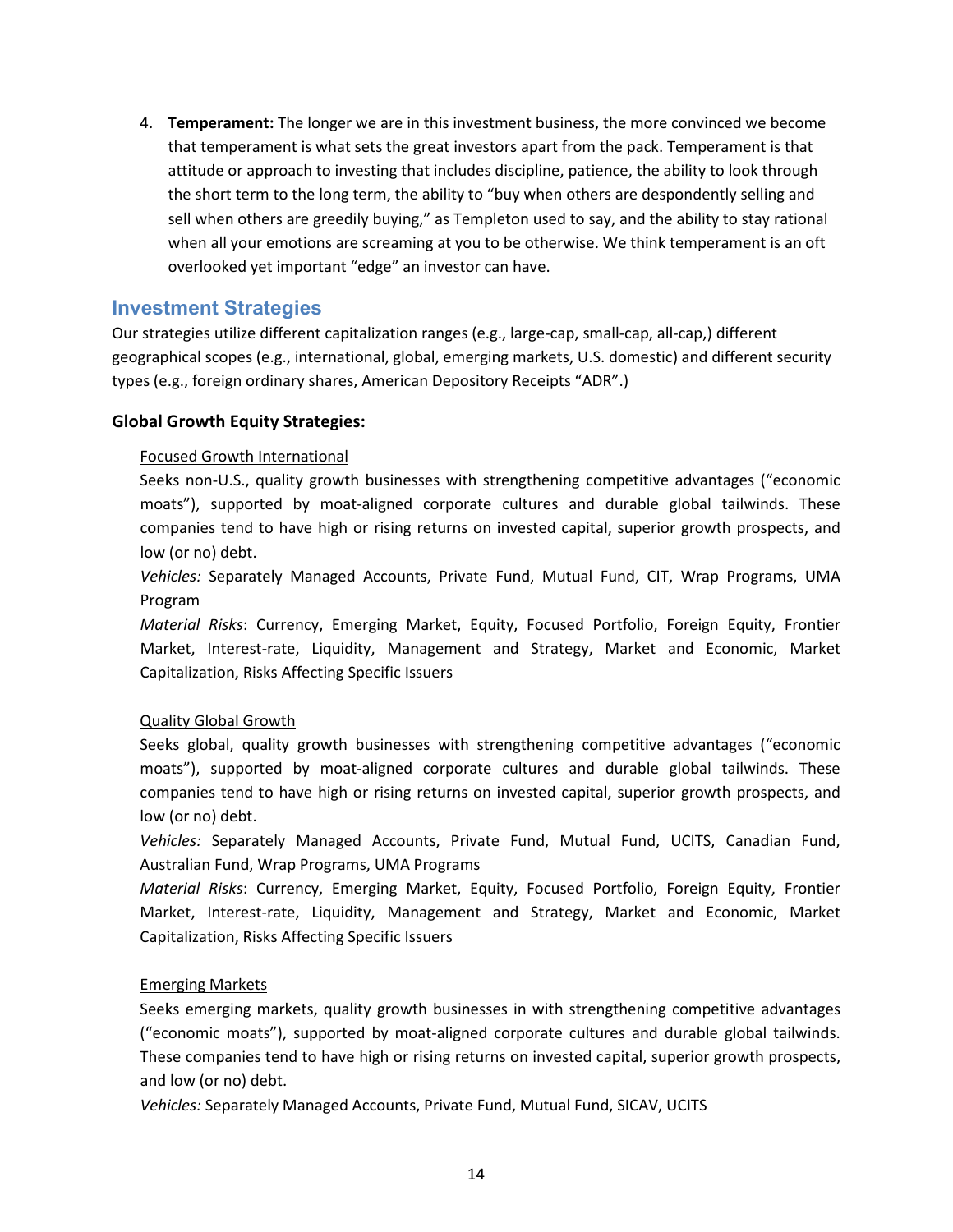*Material Risks*: Currency, Emerging Market, Equity, Focused Portfolio, Foreign Equity, Frontier Market, Interest-rate, Liquidity, Management and Strategy, Market and Economic, Market Capitalization, Risks Affecting Specific Issuers

#### International Small Cap Growth

Seeks small-cap, non-U.S., quality growth businesses with strengthening competitive advantages ("economic moats"), supported by moat-aligned corporate cultures and durable global tailwinds. These companies tend to have high or rising returns on invested capital, superior growth prospects, and low (or no) debt.

*Vehicles:* Separately Managed Accounts, Private Fund, Mutual Fund

*Material Risks*: Currency, Emerging Market, Equity, Focused Portfolio, Foreign Equity, Frontier Market, Interest-rate, Liquidity, Management and Strategy, Market and Economic, Market Capitalization, Risks Affecting Specific Issuers

### China Quality Growth

Seeks Chinese, quality growth businesses with strengthening competitive advantages ("economic moats"), supported by moat-aligned corporate cultures and durable global tailwinds. These companies tend to have high or rising returns on invested capital, superior growth prospects, and low (or no) debt.

*Vehicles:* Separately Managed Accounts, Mutual Fund

*Material Risks*: China Investment, Currency, Emerging Market, Equity, Focused Portfolio, Foreign Equity, Interest-rate, Liquidity, Management and Strategy, Market and Economic, Market Capitalization, Risks Affecting Specific Issuer

#### Quality Global Growth Long-Short

Seeks a long position in global, quality growth businesses with strengthening competitive advantages ("economic moats"), supported by moat-aligned corporate cultures and durable global tailwinds. These companies tend to have high or rising returns on invested capital, superior growth prospects, and low (or no) debt.

Seeks to short global businesses with low or falling returns on invested capital, high potential for negative operating leverage, decreasing margins, macro sensitivity, and/or a history of low to no-or decreasing-growth

*Vehicles:* Private Fund

*Material Risks*: Counterparty, Currency, Emerging Market, Equity, Focused Portfolio, Foreign Equity, Frontier Market, Interest-rate, Liquidity, Management and Strategy, Market and Economic, Market Capitalization, Risks Affecting Specific Issuer, Short Sale, Derivatives

### Select Global Growth

Seeks global, quality growth businesses with strengthening competitive advantages ("economic moats"), supported by moat-aligned corporate cultures and durable global tailwinds. The portfolio places an emphasis on identification of early generational winners as well as companies with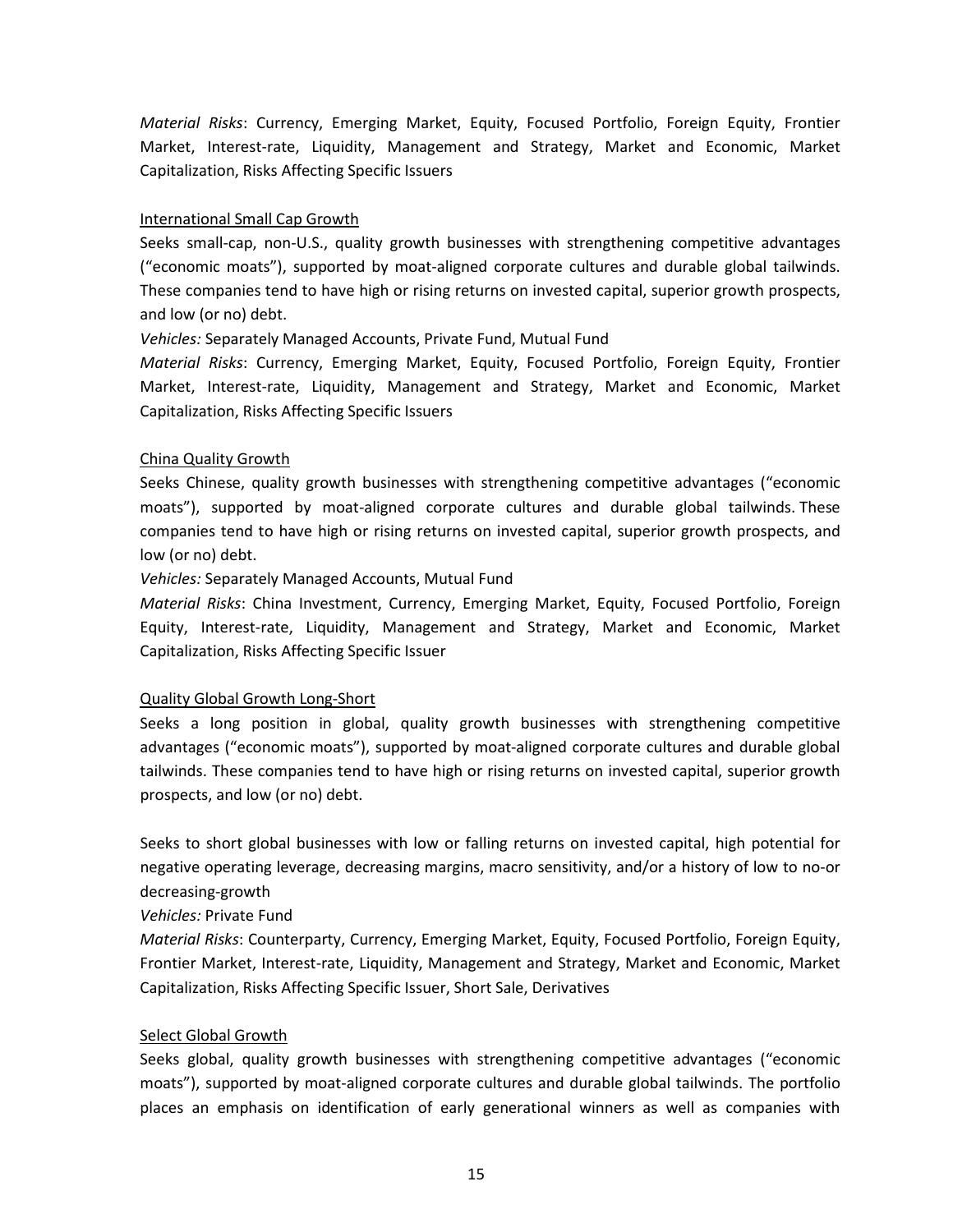uniquely durable growth. These companies tend to have rising returns on invested capital, a substantial growth runway, and low (or no) debt.

*Vehicles:* Separately Managed Accounts, UCITs

*Material Risks:* Currency, Emerging Market, Equity, Focused Portfolio, Foreign Equity, Frontier Market, Interest-rate, Liquidity, Management and Strategy, Market and Economic, Market Capitalization, Risks Affecting Specific Issuers

#### Focused International Opportunities

Seeks small- and mid-cap, non-U.S., quality growth businesses with strengthening competitive advantages ("economic moats"), supported by moat-aligned corporate cultures and durable global tailwinds. These companies tend to have high or rising returns on invested capital, superior growth prospects, and low (or no) debt.

*Vehicles:* Separately Managed Accounts, Mutual Fund

*Material Risks*: Currency, Emerging Market, Equity, Focused Portfolio, Foreign Equity, Frontier Market, Interest-rate, Liquidity, Management and Strategy, Market and Economic, Market Capitalization, Risks Affecting Specific Issuers

#### International Long-Term Growth

Seeks non-U.S., quality growth businesses with strengthening competitive advantages ("economic moats"), supported by moat-aligned corporate cultures and durable global tailwinds. These companies tend to have high or rising returns on invested capital, superior growth prospects, and low (or no) debt.

#### *Vehicles:* Separately Managed Accounts, Mutual Fund

*Material Risks*: Currency, Emerging Market, Equity, Focused Portfolio, Foreign Equity, Frontier Market, Interest-rate, Liquidity, Management and Strategy, Market and Economic, Market Capitalization, Risks Affecting Specific Issuers

### **Global Value Equity Strategies:**

#### Focused International Value

Seeks to exploit structural inefficiencies within the non-U.S. universe by investing in underappreciated companies with improving fundamentals and/or growing competitive advantages. *Vehicles:* Separately Managed Accounts, Mutual Fund, Wrap/UMA

*Material Risks*: Currency, Emerging Market, Equity, Focused Portfolio, Foreign Equity, Frontier Market, Interest-rate, Liquidity, Management and Strategy, Market and Economic, Market Capitalization, Risks Affecting Specific Issuers

### **U.S. Value Strategies:**

#### Focused Small Cap

Seeks U.S. small cap businesses with durable competitive advantages and shareholder-friendly management teams, trading at discounts to their intrinsic values. Characteristics of these businesses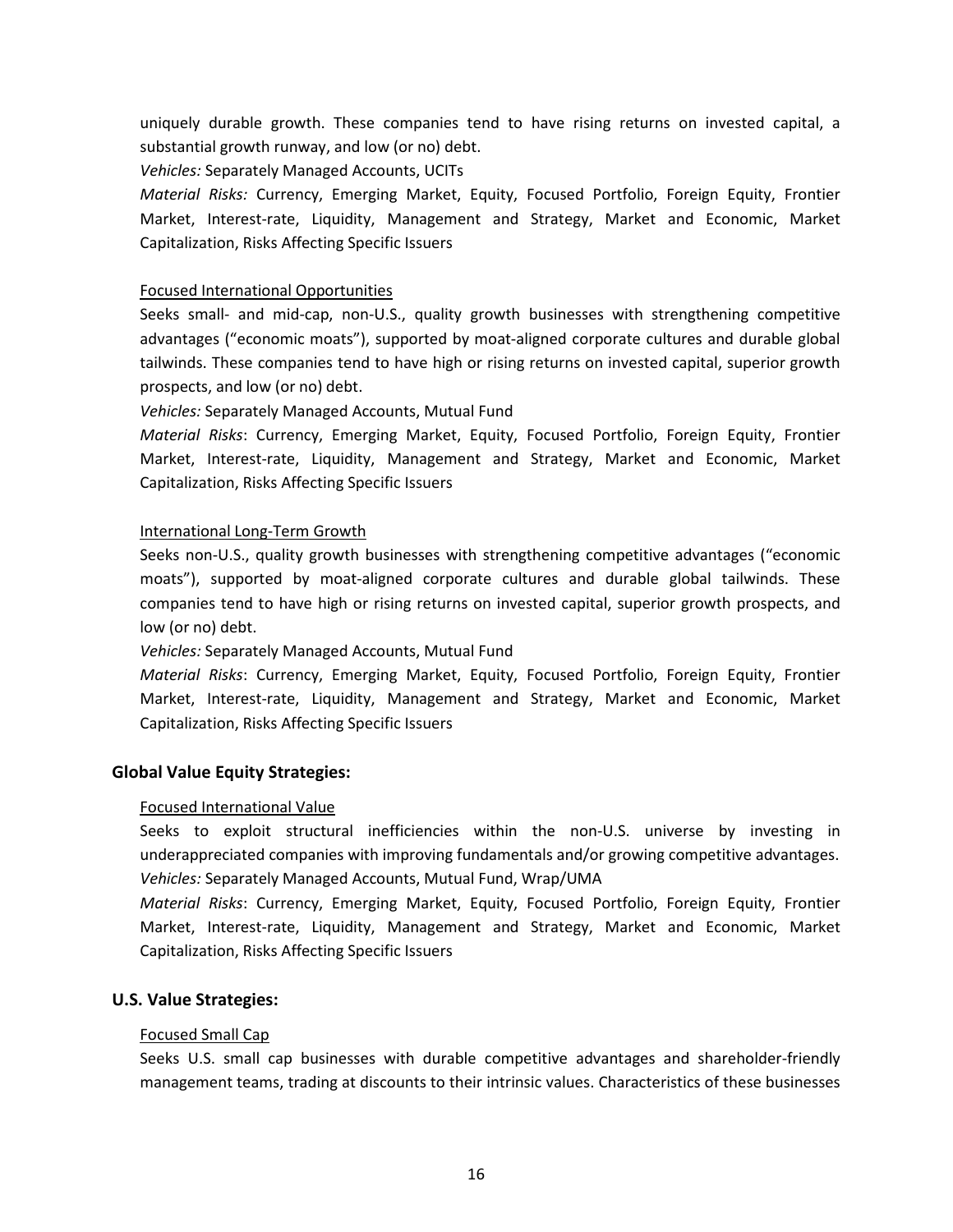include sustained, high returns on invested capital, consistent free cash flow generation, and impressive compounding of net book value over time.

*Vehicles:* Separately Managed Accounts, Mutual Fund

*Material Risks*: Equity, Focused Portfolio, Interest-rate, Management and Strategy, Market and Economic, Liquidity, Market Capitalization, Risks Affecting Specific Issuers

#### Focused SMID Cap

Seeks U.S. SMID-cap businesses with durable competitive advantages and shareholder-friendly management teams, trading at discounts to their intrinsic values. Characteristics of these businesses include sustained, high returns on invested capital, consistent free cash flow generation, and impressive compounding of net book value over time.

*Vehicles*: Separately Managed Accounts

*Material Risks:* Equity, Focused Portfolio, Interest-rate, Management and Strategy, Market and Economic, Liquidity, Market Capitalization, Risks Affecting Specific Issuers

#### Focused Mid Cap

Seeks U.S. mid-cap businesses with durable competitive advantages and shareholder-friendly management teams, trading at discounts to their intrinsic values. Characteristics of these businesses include sustained, high returns on invested capital, consistent free cash flow generation, and impressive compounding of net book value over time.

*Vehicles*: Separately Managed Accounts

*Material Risks*: Equity, Focused Portfolio, Interest-rate, Management and Strategy, Market and Economic, Liquidity, Market Capitalization, Risks Affecting Specific Issuers

### **U.S. Growth Strategies:**

#### Small Cap Growth

Seeks U.S. small cap growth businesses with increasing cash flow returns on invested capital, growing asset bases, and the ability to reinvest cash flows into additional assets to generate recursive business models.

*Vehicles:* Separately Managed Accounts, Mutual Fund, Wrap Program

*Material Risks*: Equity, Focused Portfolio, Interest-rate, Management and Strategy, Market and Economic, Liquidity, Market Capitalization, Risks Affecting Specific Issuers

#### Focused U.S. Growth

Seeks U.S. SMID-cap growth businesses with increasing cash flow returns on invested capital, growing asset bases, and the ability to reinvest cash flows into additional assets to generate recursive business models.

*Vehicles:* Separately Managed Accounts

*Material Risks*: Equity, Focused Portfolio, Interest-rate, Management and Strategy, Market and Economic, Liquidity, Market Capitalization, Risks Affecting Specific Issuers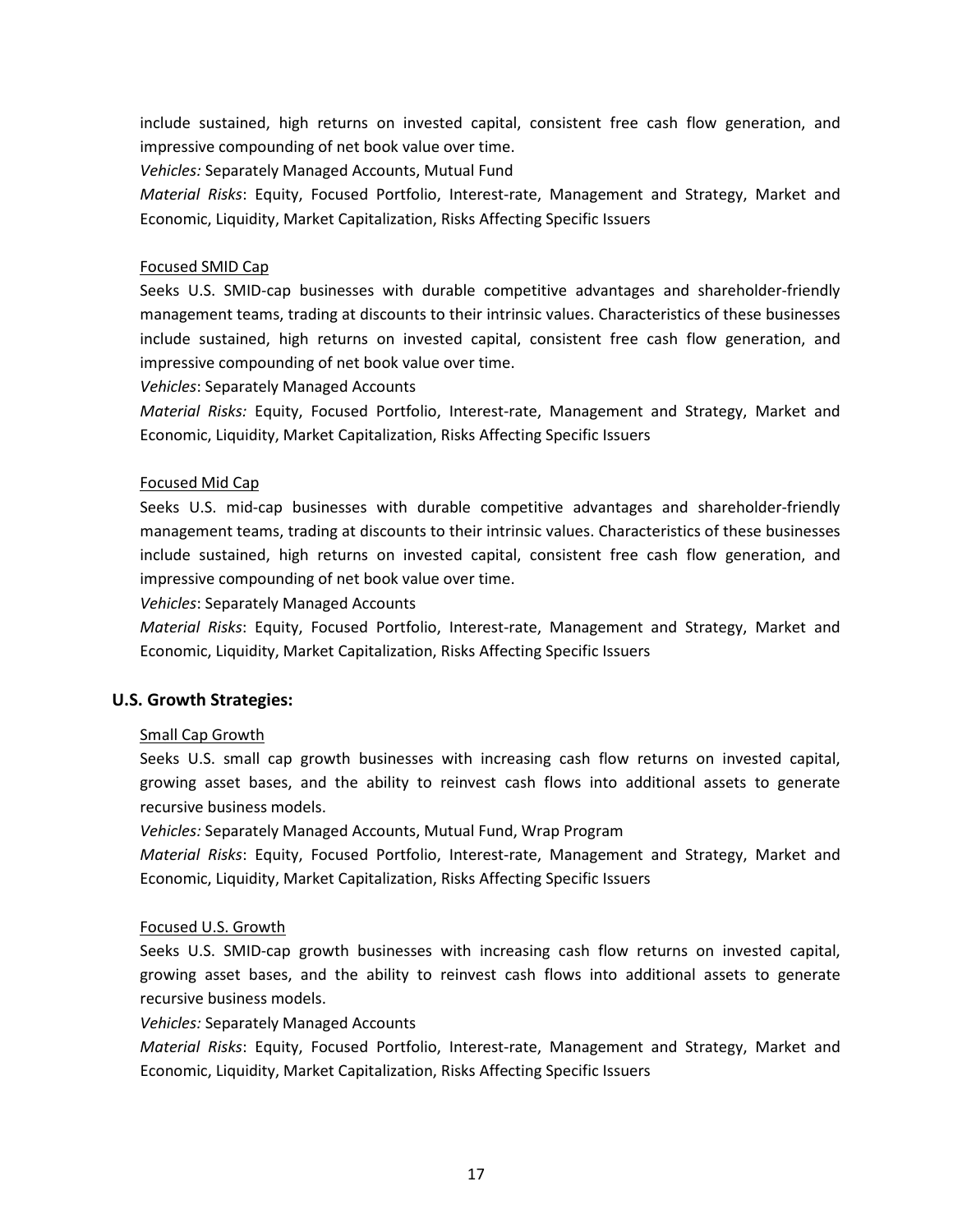#### Focused U.S. Opportunities

Seeks U.S. growth businesses, with markets caps between \$2 billion and \$20 at time of purchase, with increasing cash flow returns on invested capital, growing asset bases, and the ability to reinvest cash flows into additional assets to generate recursive business models.

*Vehicles:* Separately Managed Accounts

*Material Risks*: Equity, Focused Portfolio, Interest-rate, Management and Strategy, Market and Economic, Liquidity, Market Capitalization, Risks Affecting Specific Issuers

#### Select U.S. Growth

Seeks U.S. mid cap growth businesses with increasing cash flow returns on invested capital, growing asset bases, and the ability to reinvest cash flows into additional assets to generate recursive business models.

*Vehicles:* Separately Managed Accounts

*Material Risks*: Equity, Focused Portfolio, Interest-rate, Management and Strategy, Market and Economic, Liquidity, Market Capitalization, Risks Affecting Specific Issuers

#### **Sustainable Equity Strategies:**

#### WCM Sustainable International

Seeks international businesses that exhibit strong or strengthening competitive advantages

("economic moats"), wide runways for growth within their core competencies, and strong or

strengthening ESG characteristics ("ESG trajectory").

*Vehicles:* Separately Managed Accounts, Mutual Fund

*Material Risks*: Currency, Emerging Market, Equity, Focused Portfolio, Foreign Equity, Frontier Market, Interest-rate, Liquidity, Management and Strategy, Market and Economic, Market Capitalization, Risks Affecting Specific Issuer

#### WCM Sustainable Global

Seeks global businesses that exhibit strong or strengthening competitive advantages ("economic moats"), wide runways for growth within their core competencies, and strong or strengthening ESG characteristics ("ESG trajectory").

*Vehicles:* Separately Managed Accounts

*Material Risks*: Currency, Emerging Market, Equity, Focused Portfolio, Foreign Equity, Frontier Market, Interest-rate, Liquidity, Management and Strategy, Market and Economic, Market Capitalization, Risks Affecting Specific Issuer

#### WCM Sustainable Developing World

Seeks emerging markets businesses that exhibit strong or strengthening competitive advantages ("economic moats"), wide runways for growth within their core competencies, and strong or strengthening ESG characteristics ("ESG trajectory").

*Vehicles:* Separately Managed Accounts, Mutual Fund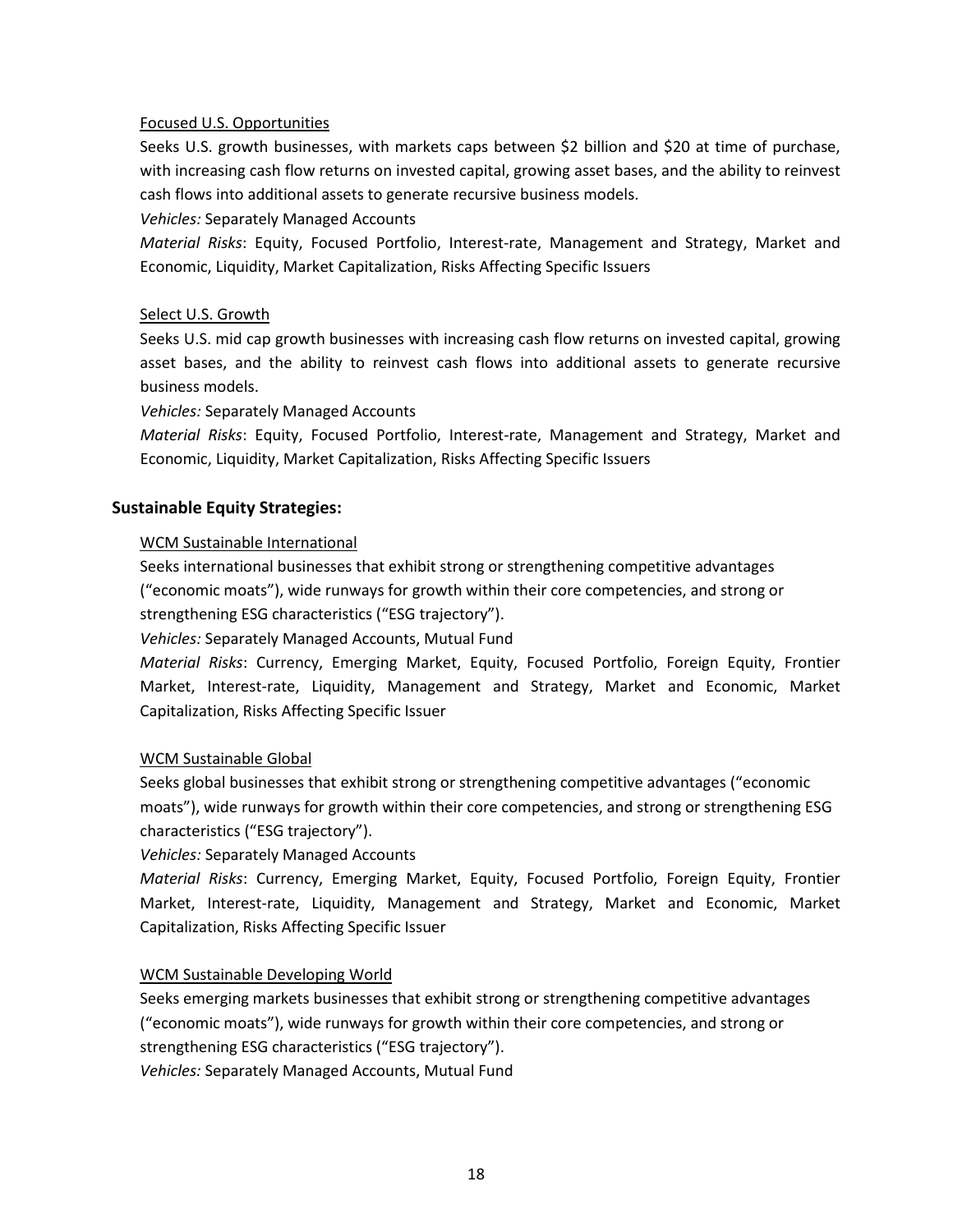*Material Risks*: Currency, Emerging Market, Equity, Focused Portfolio, Foreign Equity, Frontier Market, Interest-rate, Liquidity, Management and Strategy, Market and Economic, Market Capitalization, Risks Affecting Specific Issuer

## <span id="page-21-0"></span>**Risk of Loss**

Although WCM makes every effort to preserve each Client's capital and achieve real growth of wealth, investing involves risk of loss that each Client should be prepared to bear. The following is a brief description of the material risks associated with an investment in the investment strategies described above, as well as other general risks with WCM.

**ADR Conversion Risk:** Certain strategies gain international investment exposure by investing in American Depositary Receipts ("ADRs"). ADRs are the receipts for the shares of a non-U.S.-based company traded on U.S. exchanges. Accounts of large institutional clients may hold ordinary non-U.S. securities (sometimes referred to as "ORD") directly (instead of or in addition to ADRs). ADR portfolios may have reduced exposure to the range of international investment opportunities available through ordinary non-U.S. securities. ADRs may be more thinly traded in the U.S. than the underlying shares traded in the country of origin, which may increase volatility and affect purchase or sale prices. ADRs do not eliminate the currency and economic risks associated with international investing. To the extent a portfolio invests in ADRs, a portfolio will be generally subject to substantially all of the same risks as when investing directly in ordinary non-U.S. securities.

**Business Continuity & Disaster Recovery Risk:** WCM maintains a Business Continuity and Disaster Recovery Plan that is reasonably designed to ensure continuity of the business and that essential business functions are restored in the event of a disaster and unforeseen occurrences (including, but not limited to natural disasters, epidemics, pandemics, outbreaks of disease and other health issues, acts of war, terrorism, etc.). While we strive to maintain such processes to support to the Plan, WCM cannot ensure it will be able to continue business operations in the event of every disaster event, given the unknown nature and scope of future disaster events, WCM will make reasonable attempts in light of the situation to notify clients of the impact of the event on WCM and its clients.

#### *Additional Disclosures: Summary of Business Continuity and Disaster Recovery Plan*, below.

**China Investment Risk**: Certain accounts that invest in emerging market countries may invest in securities and instruments that are economically tied to the People's Republic of China. The Chinese economy is dependent on the economies of other countries and can be significantly affected by currency fluctuations and increasing competition from Asia's other low-cost emerging economies. The willingness and ability of the Chinese government to support the Chinese economy and markets is uncertain. China has yet to develop comprehensive securities, corporate, or commercial laws, its market is relatively new and less developed, and its economy is experiencing a relative slowdown. Changes in Chinese government policy and economic growth rates could significantly affect local markets. Reduction in spending on Chinese products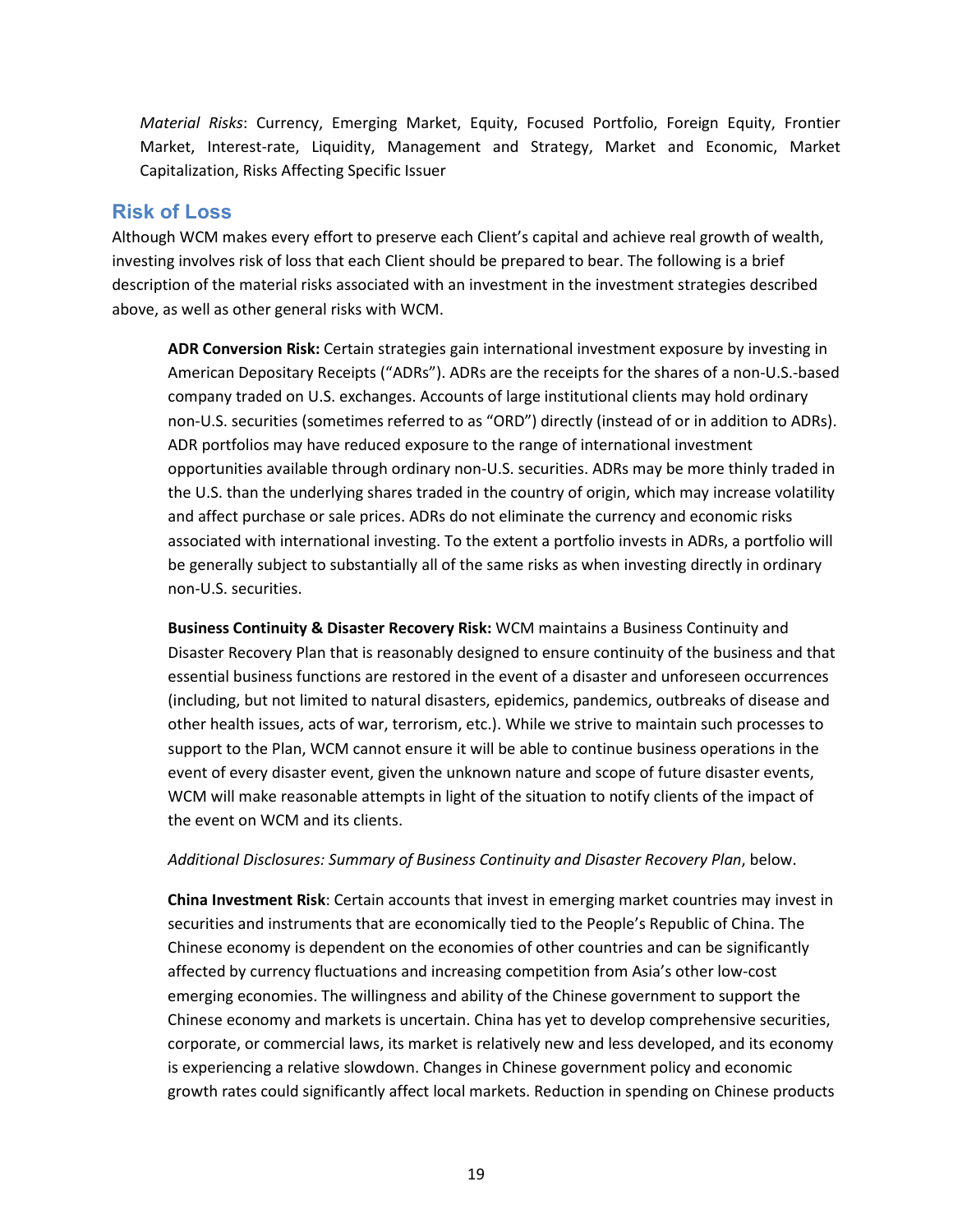and services, institution of tariffs or other trade barriers or a downturn in any of the economies of China's key trading partners may have an adverse impact on the securities of Chinese issuers. Concerns exist regarding a potential trade war between China and the United States, which may trigger a significant reduction in international trade, the oversupply of certain manufactured goods, substantial price reductions of goods and possible failure of individual companies and/or large segments of China's export industry, all of which may have a negative impact on investments.

**Counterparty Risk:** The risk that counterparties may encounter financial difficulties, fail, or otherwise become unable to meet their obligations. The long-short strategy may invest in securities and derivatives that have institutional counterparties, including brokerage firms and banks; client assets may also be entrusted for custodial and prime brokerage purposes to such counterparties. Any such development could cause damaging losses, or even complete loss, of investors' capital. In the event that the counterparty to such a derivative instrument becomes insolvent, a strategy potentially could lose all or a large portion of its investment in the derivative instrument.

**Currency Risk:** Non-U.S. securities that trade in, and receive revenues in, foreign currencies are subject to the risk that those currencies will fluctuate in value relative to the U.S. dollar.

**Cybersecurity:** With the increased use of technologies such as the Internet and the dependence on computer systems to perform necessary business functions, WCM and its service providers may be prone to operational and information security risks resulting from cyber-attacks and/or other technological malfunctions and also those risks associated with power outages and catastrophic events such as fires, tornadoes, floods, hurricanes and earthquakes. In general, cyber-attacks are deliberate, but unintentional events may have similar effects. Cyber-attacks include, among other things, stealing or corrupting data maintained online or digitally, preventing legitimate users from accessing information or services on a website, releasing confidential information without authorization, and causing operational disruption. Successful cyber-attacks against, or security breakdowns of WCM or other third-party service provider may adversely affect the clients. For instance, cyber-attacks and/or certain disasters may affect WCM's cause the release of private client information or confidential firm information, impede trading, cause WCM's information and technology systems to become inoperable for extended periods of time or to cease to function properly, expose WCM to theft or embezzlement, cause reputational damage, and subject WCM to regulatory fines, penalties or financial losses, reimbursement or other compensation costs, and additional compliance costs. While WCM and its service providers have established information security, business continuity plans, disaster recovery plans, and systems designed to prevent or reduce the impact of cyber-attacks, such plans and systems have inherent limitations due in part to the ever-changing nature of technology and cyber security attack tactics, and there is a possibility that certain risks have not been adequately identified or prepared for. There is also a risk that cybersecurity breaches may not be detected. Please refer to the section in this document titled *Additional Disclosures: Summary of Business Continuity and Disaster Recovery Plan*, below.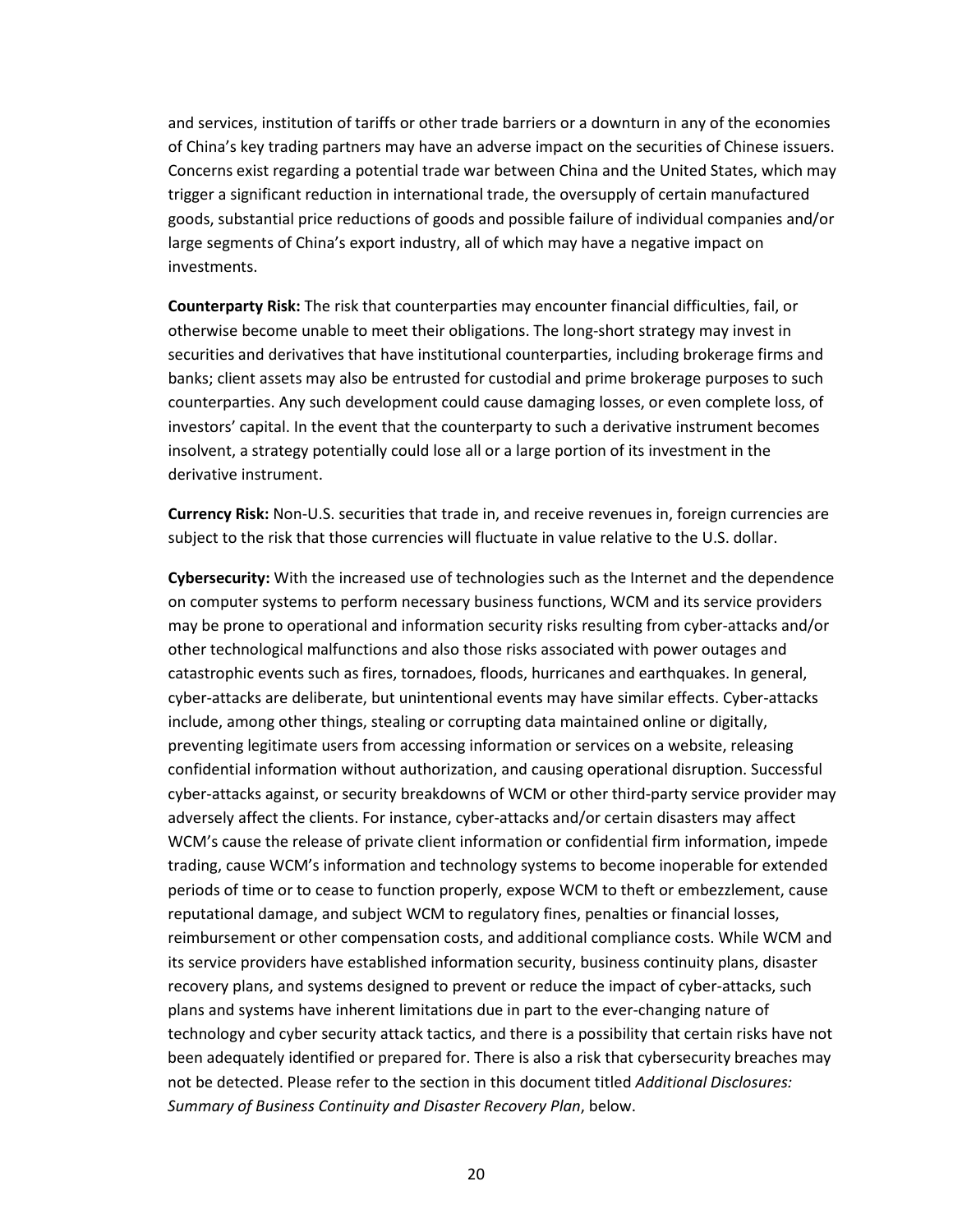**Emerging Markets Risk:** Investments in emerging market countries involve exposure to changes in economic and political factors. The economies of most emerging market countries are in the infancy stage of capital market development. As a result, their economic systems are still evolving and their political systems are typically less stable than those in developed economies. For example, emerging market countries can suffer from currency devaluation and higher rates of inflation.

**Equity Risk:** Investment in equity securities involves risks and may be subject to wide and sudden fluctuations in market value, with a resulting fluctuation in the amount of profits and losses. The market value of a stock may fluctuate for any number of reasons that directly relate to the company, such as management performance, financial leverage, and reduced demand for the company's goods or services.

**Focused Portfolio Risk:** By definition, concentrated portfolios hold larger position sizes. In principle, a large loss in any one holding has a greater impact on portfolio return for a concentrated portfolio than it would for a broadly diversified portfolio.

**Foreign Equity Risk:** This is the risk that prices of non-U.S. securities may be more volatile than those of U.S. securities because of reduced liquidity, economic conditions abroad, political developments, and changes in the regulatory environment of foreign countries. Non-U.S. companies are generally subject to different legal and accounting standards than U.S. companies, and foreign financial intermediaries may be subject to less supervision and regulation than U.S. financial firms. In some countries there are restrictions on investments or investors such that the only practicable way to invest in such markets is by entering into swaps or other derivative transactions. Such transactions involve counterparty risks which are not present in the case of direct investments.

**Frontier Market Risk:** Frontier market countries generally have smaller economies and even less developed capital markets than traditional emerging markets, and as a result, the risks of investing in emerging market countries are magnified in frontier market countries. The magnification of risks is the result of potential for extreme price volatility and illiquidity in frontier markets; government ownership or control of parts of private sector and of certain companies; trade barriers, exchange controls, managed adjustments in relative currency values and other protectionist measures imposed or negotiated by the countries with which frontier market countries trade; and the relatively new and unsettled securities laws in many frontier market countries.

**Interest-rate Risk:** Fluctuations in interest rates may cause stock prices to fluctuate. For example, companies with higher rates of earnings growth, selling at higher price/earnings ratios, may be more susceptible to price declines if interest rates rise.

**Liquidity Risk:** Liquidity risk exists when particular investments are difficult to purchase or sell, and may be particularly pronounced for long-term investments. An Account's investments in illiquid securities may reduce the returns of the Account because it may be unable to sell the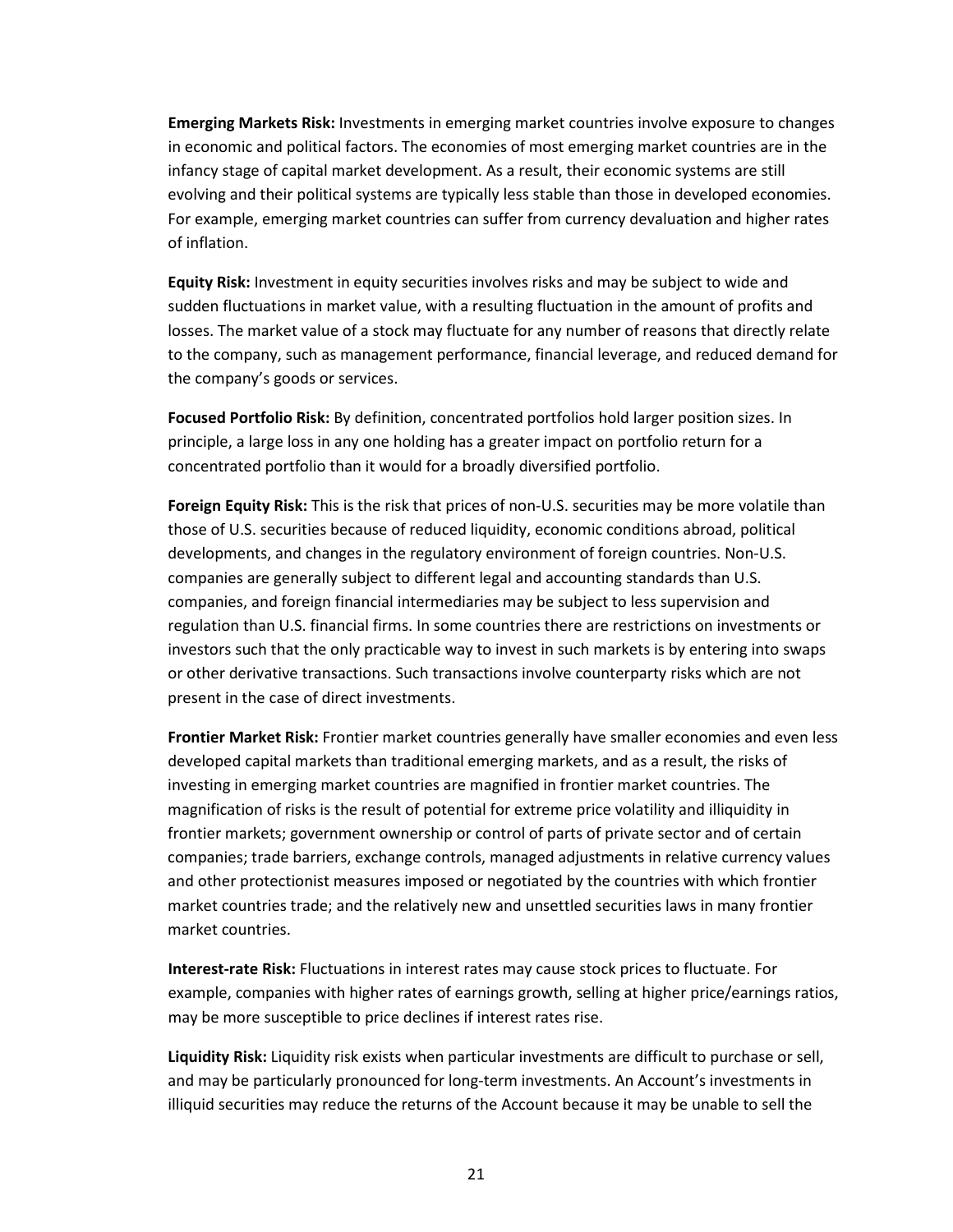illiquid securities at an advantageous time or price or possibly require an Account to dispose of other investments at unfavorable times or prices in order to satisfy its obligations, which could prevent the Account from taking advantage of other investment opportunities. Additionally, the market for certain investments may become illiquid under adverse market or economic conditions independent of any specific adverse changes in the conditions of a particular issuer. To the extent that an Account's principal investment strategy involves securities of companies with smaller market capitalizations, foreign (non-U.S.) securities, Rule 144A securities, illiquid sectors derivatives or securities with substantial market risk, the Account will tend to have the greatest exposure to liquidity risk.

**Management and Strategy Risk:** The value of your investment depends on the judgment of WCM about the quality, relative yield, value or market trends affecting a particular security, industry, sector or region, which may prove to be incorrect. Investment strategies employed by WCM in selecting investments for a strategy may not result in an increase in the value of your investment or in overall performance equal to other investments.

**Market and Economic Risk:** This is the risk that portfolio value may be affected by a sudden overall price decline in the financial markets. The prices of equities may drop in reaction to tangible and intangible events and conditions. This type of risk is caused by external factors independent of a stock's particular underlying circumstances. For example, political, economic and social conditions may trigger market events.

**Market Capitalization Risk:** Larger, more established companies may be unable to attain the high growth rates of successful, smaller companies during periods of economic expansion. In addition, large-capitalization companies may be unable to respond quickly to new competitive challenges, such as changes in technology and consumer tastes and may be more prone to global economic risks. Investing in small-capitalization and mid-capitalization companies generally involves greater risks than investing in large-capitalization companies. Small or midcap companies may have limited product lines, markets or financial resources or may depend on the expertise of a few people and may be subject to more abrupt or erratic market movements than securities of larger, more established companies or market averages in general. Many small capitalization companies may be in the early stages of development. Since equity securities of smaller companies may lack sufficient market liquidity and may not be regularly traded, it may be difficult or impossible to sell securities at an advantageous time or a desirable price.

**Multiple Strategies Risk:** WCM manages multiple investment strategies under the direction of multiple, different PMs. These strategies occasionally overlap with an investment in the same security, which creates potential conflicts of interest. Investment in the same security by different strategies may occur at different times, which gives opportunity for one strategy to trade ahead of another thereby potentially favoring one over the other. Another conflict happens when strategy objectives or PM opinions differ for an investment in a common security between strategies. For example, one strategy may buy/hold a security while another strategy choses to sell/trim the same company. It is also possible for one strategy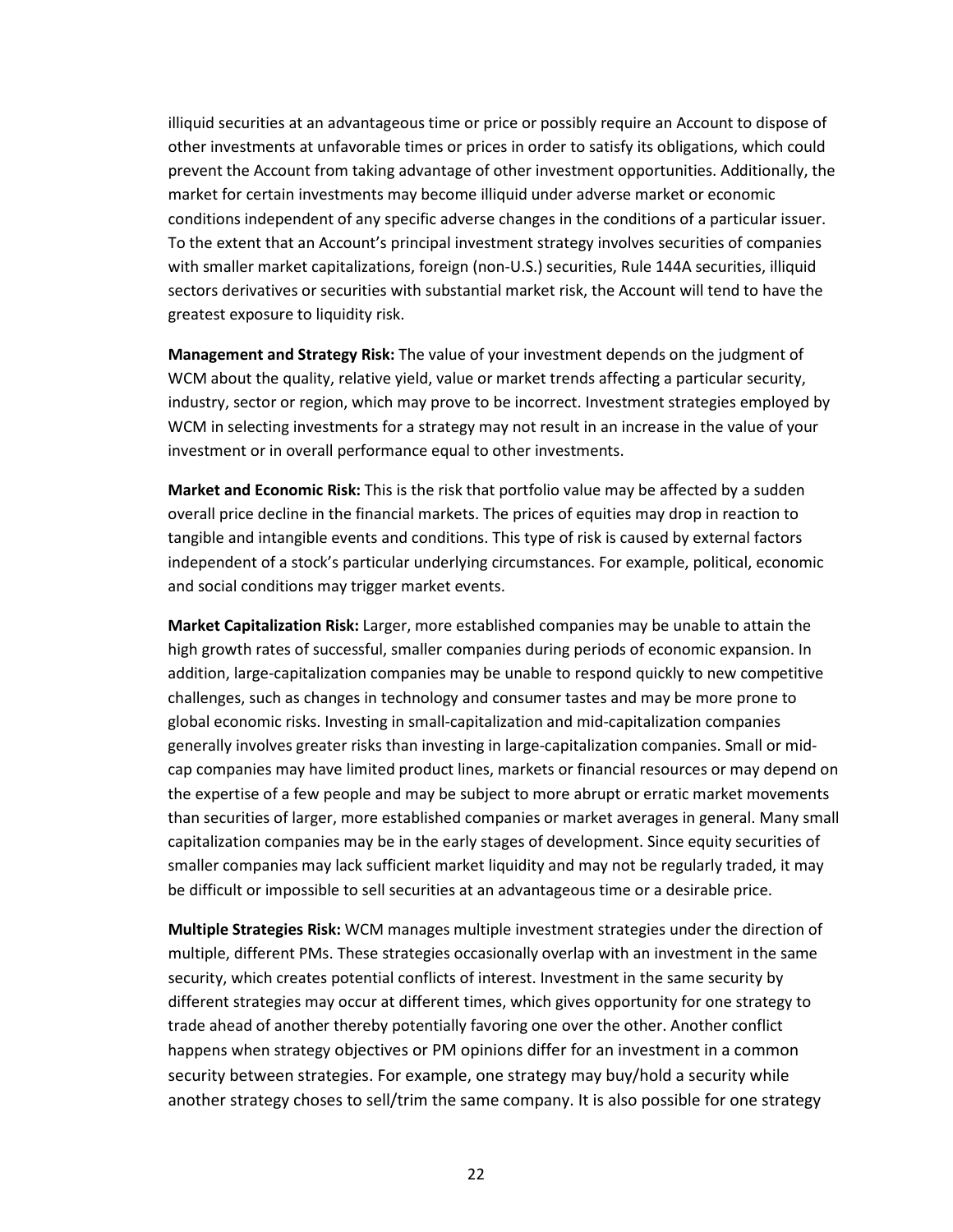to be long a holding while another strategy shorts the same position. Differences are primarily explained by dissimilar investment objectives, guidelines, and portfolio construction decisions. WCM seeks to mitigate these conflicts through its order aggregation and allocation policy. When aggregation is not possible due to different timing for trade decisions, the Compliance Team reviews the PM trade decision rationale for such trades. Additionally, the Compliance Team audits the sequence for these decisions over time to assess if there is any pattern of abuse or favoritism by one strategy over another.

**Short Sale Risk:** A short sale involves the sale of a borrowed security, in anticipation of purchasing that same security at a lower price in the future in order to close the short position. If the value of the borrowed security increases between the date the account enters into the short sale and the date that the account buys that security to cover its short position, the account may experience a loss.

**Specific Issuer Risk:** The value of an equity security or debt obligation may decline in response to developments affecting the specific issuer of the security or obligation, even if the overall industry or economy is unaffected. These developments may include a variety of factors, including but not limited to management issues or other corporate disruption, political factors adversely affecting governmental issuers, a decline in revenues or profitability, an increase in costs, or an adverse effect on the issuer's competitive position.

# <span id="page-25-0"></span>Disciplinary Information

Neither WCM nor any of its management personnel have been involved in a disciplinary proceeding. In addition, they have not been involved in any legal proceeding that might reasonably be considered material to a Client's evaluation of WCM's advisory business or the integrity of its management.

# <span id="page-25-1"></span>Other Financial Industry Activities and **Affiliations**

## <span id="page-25-2"></span>**Industry Activities**

Some of WCM's Investment Adviser Representatives ("IARs") are licensed as agents with a brokerdealer. In such capacity, the IARs will discuss and offer WCM Funds to institutional clients and investment consultants. For further information, see the *Fees and Compensation* and *Code of Ethics* sections.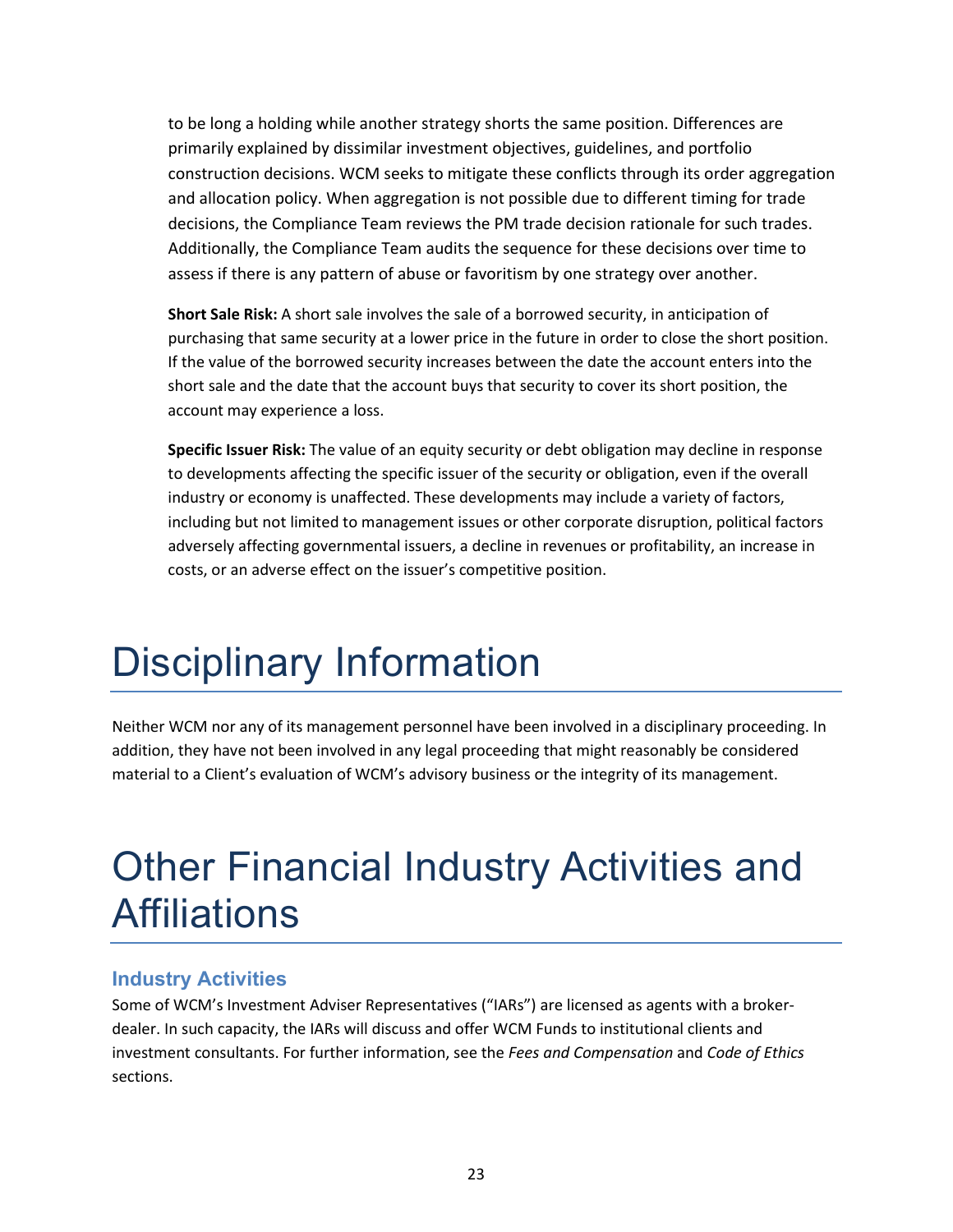## <span id="page-26-0"></span>**Industry Affiliations**

## *Mutual Funds*

As noted earlier in *Types of Advisory Services* section, WCM serves as the adviser to the following WCM Mutual Funds:

- WCM Focused International Growth Fund
- WCM Focused Global Growth Fund
- WCM Focused Emerging Markets Fund
- WCM International Small Cap Growth Fund
- WCM China Quality Growth Fund
- WCM Focused Small Cap Fund
- WCM Small Cap Growth Fund
- WCM Sustainable International Fund
- WCM Sustainable Developing World Fund
- WCM Focused International Value Fund
- WCM International Long-Term Growth Fund
- WCM Focused International Opportunities Fund

If deemed by WCM to be in the Client's best interest, WCM invests Clients in such mutual funds. The WCM Mutual Funds are advised by WCM following WCM's investment philosophy and management strategies. Fees paid to WCM with respect to the WCM Mutual Funds are described in the *Fees and Compensation* section.

### *Private Funds*

As noted earlier in *Types of Advisory Services* section, WCM serves as adviser and General Partner to the following WCM Private Funds:

- WCM Focused International Growth Fund LP
- WCM Focused Global Growth Fund LP
- WCM Focused Emerging Markets Fund LP
- WCM International Small Cap Growth Fund LP
- WCM Focused Global Growth Long-Short Fund (master-feeder structure with one onshore and one offshore fund: The WCM Focused Global Growth Long-Short Offshore Fund Ltd. is a Cayman Islands exempted company and invests all of its assets in limited partnership interests of the Master Fund, the WCM Focused Global Growth Long-Short Fund L.P., a Delaware limited partnership)
- WCM Partners L.P.

WCM IARs will offer the private funds to eligible Clients as a possible vehicle for investing in one of WCM's strategies. The WCM Private Funds are advised by WCM following WCM's respective investment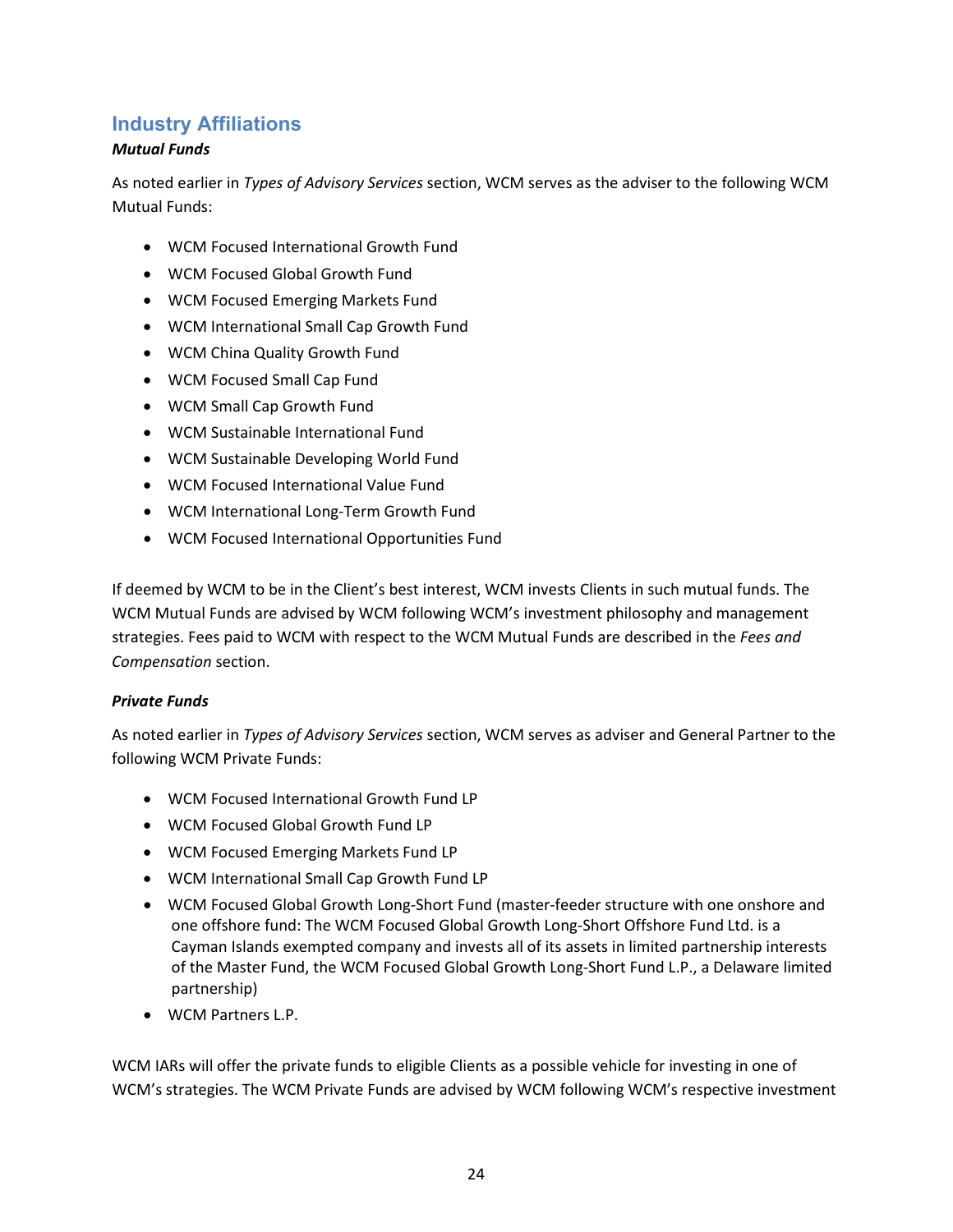philosophy and management strategy. Fees paid to WCM with respect to the WCM Private Funds are described in the *Fees and Compensation* section.

## *Canadian Fund*

As noted earlier in *Types of Advisory Services* section, WCM serves as a portfolio manager to the WCM (Canada) Focused Global Growth Fund. This fund is available for eligible (Canadian) clients, who are interested in our Quality Global Growth strategy.

## *Australian Funds*

As described earlier in *Types of Advisory Services* section, WCM serves as a portfolio manager to the WCM Global Growth LIC, WCM Quality Global Growth ETMF, WCM Quality Global Growth Managed Fund, and WCM International Small Cap Growth Fund. These funds are available for eligible (Australian) clients who are interested in our Quality Global Growth and International Small Cap Growth strategies.

## *CIT*

As noted earlier in *Types of Advisory Services* section, WCM serves as the adviser to a Collective Investment Trust, the WCM Focused Growth International CIT. This fund is offered to eligible U.S. 401k and other retirement and employee benefit plans that are interested in our Focused Growth International strategy.

## *UCITS*

As noted earlier in *Types of Advisory Services* section, WCM serves as the sub-adviser to the following UCITS, which are investment companies operating pursuant to the European Union's UCITS (Undertakings for Collective Investment in Transferable Securities) Regulations:

- WCM Global Equity Fund of Heptagon Fund plc
- WCM Global Emerging Markets Equity Fund
- WCM Select Global Growth Equity Fund

The funds are offered to eligible non-U.S. clients, who are interested in our Quality Global Growth strategy or Emerging Markets strategy.

# <span id="page-27-0"></span>**Material Industry Business Relationships**

## *Natixis*

Natixis IM holds a minority equity interest in WCM Investment Management, LLC. As described below, WCM and Natixis IM and its affiliates have also entered into a global distribution relationship.

Natixis IM is not an advisory affiliate or related person of WCM, and the operations and management of WCM are completely separate and independent of Natixis IM and all of its affiliates. To avoid the appearance of any conflicts of interest, WCM has implemented a policy of not entering into transactions (e.g. trade execution, participation in underwritings, cross trades, etc.) with Natixis IM or any Natixis affiliates on behalf of WCM's clients. However, WCM does engage in business activities with some of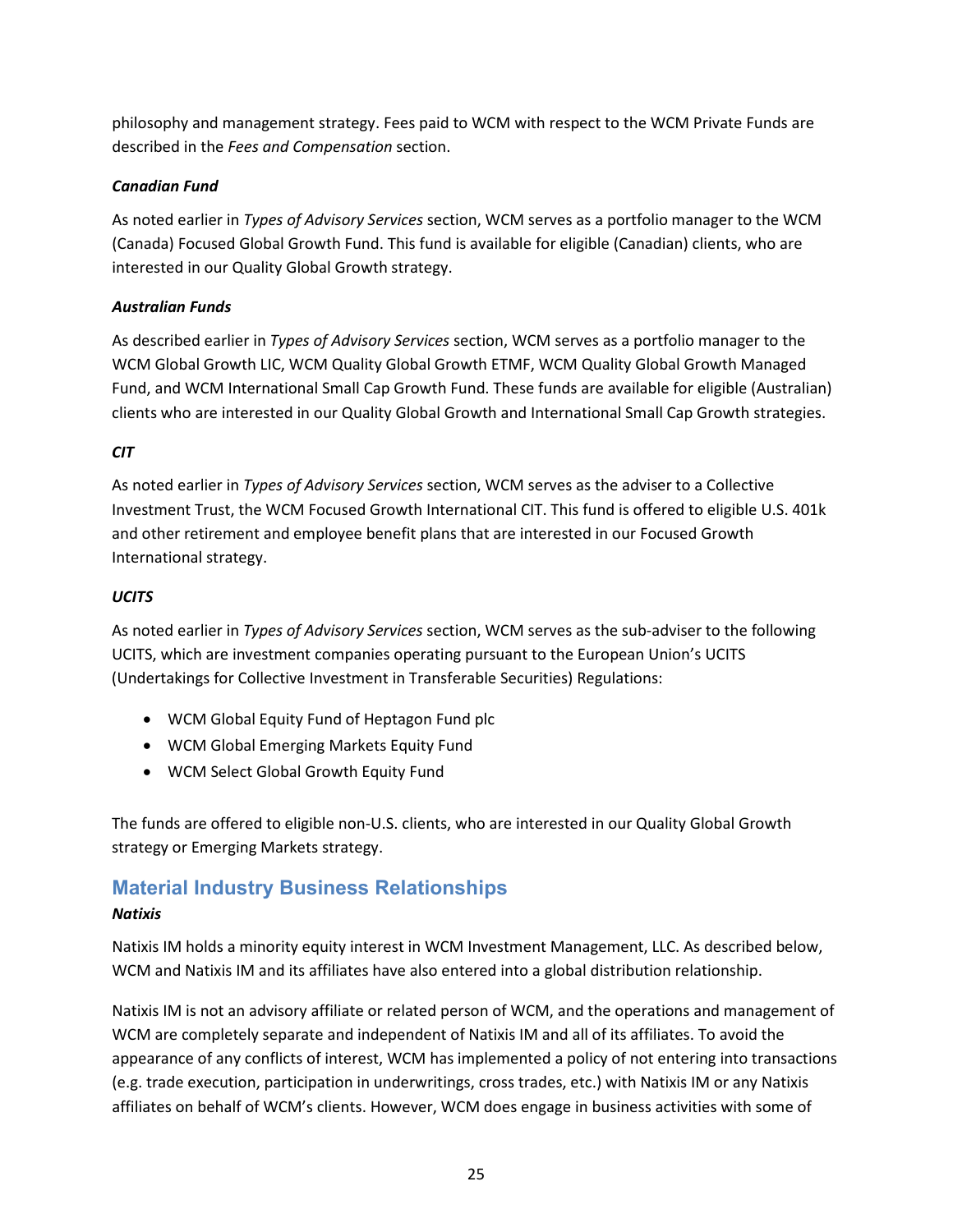these entities, subject to its policies and procedures governing conflicts of interest. These activities are generally limited to UMA model recommendation, marketing and referral arrangements.

WCM has been engaged by Natixis Global Asset Management ("NGAM") Advisors to provide investment recommendations (UMA Program model recommendations) to assist NGAM Advisors in providing nondiscretionary model portfolio provider services. These recommendations are subject to WCM's trade aggregation, allocation and rotation procedures that require equitable allocation of trades among accounts. See the *Brokerage Practices* section below.

Natixis Distribution, L.P., Natixis Advisors, L.P., Natixis Investment Managers S.A. and WCM have also entered into certain referral agreements. These agreements provide that Natixis IM and Natixis IM affiliates, generally on a global basis, will (or will enter into distribution arrangements with third parties for such third parties to) provide consulting, sales and other distribution-related services with respect to investment products advised or sub-advised by WCM (other than the WCM Mutual Funds, which are discussed below) in exchange for certain fees. These agreements are subject to Rule 206(4)-3 under the Investment Advisers Act of 1940 (Cash Solicitation Rule). For information about referral arrangements, see the *Client Referrals and Other Compensation* section.

In addition, Natixis Distribution, L.P. acts as the principal underwriter to the WCM Mutual Funds. In connection therewith, WCM and Natixis Distribution, L.P., a subsidiary of Natixis IM., entered into a Mutual Fund Support Services Agreement. Under this agreement, Natixis Distribution, L.P. is responsible for providing investor support services and other marketing, sales, and distribution-related activities relating to the WCM Mutual Funds. For more details about this relationship, see the *Client Referrals and Placement Arrangements* section.

## *Clifford Capital*

WCM maintains a passive 24.9% investment in Clifford Capital Partners, LLC ("Clifford"). Clifford is not an advisory affiliate or related person of WCM, the operations of WCM and Clifford are completely separate and independent and WCM does not conduct business with Clifford. WCM supervised persons are permitted to invest in mutual funds where Clifford Capital is adviser. Such transactions are subject to the Firm's policies and procedures for Personal Trading, as described below.

### *Wanzenberg*

WCM maintains a passive 12.5% investment in Wanzenberg Partners, LLC ("Wanzenberg"). Wanzenberg is not an advisory affiliate or related person of WCM and the operations of the two companies are completely separate and independent. WCM provides investment recommendations (UMA Program model recommendations) to Wanzenberg Partners, LLC. and WCM has a small corporate account that participates in this UMA program. WCM has adopted trade aggregation, allocation and rotation procedures that require equitable allocation of trades among accounts. See the *Brokerage Practices* section below.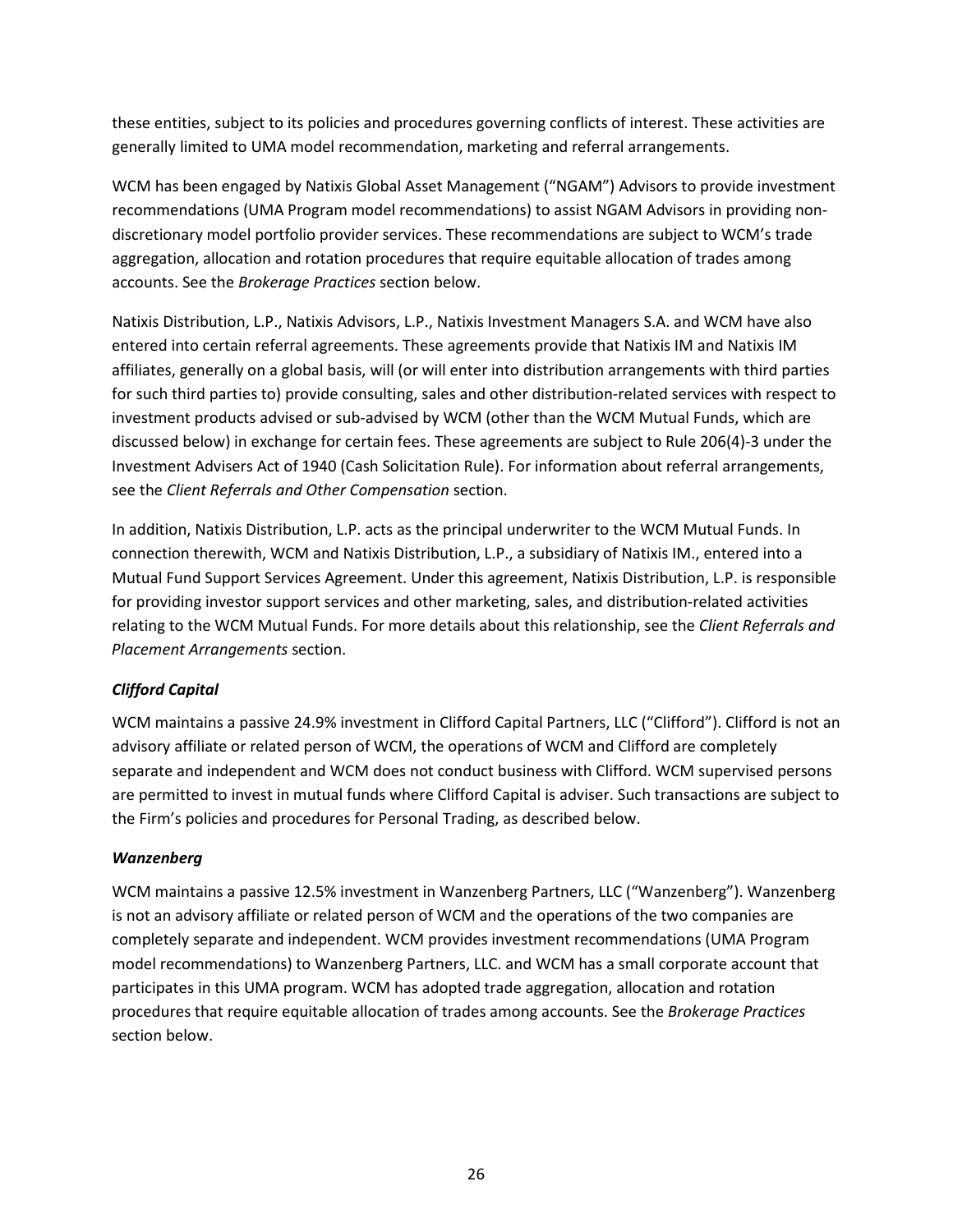# <span id="page-29-0"></span>Code of Ethics, Participation or Interest in Client Transactions and Personal **Trading**

# <span id="page-29-1"></span>**Code of Ethics**

WCM has adopted a Code of Ethics ("Code") pursuant to Rule 204A-1 that sets forth the standards of business conduct required of WCM's personnel and requires an affirmative commitment that we will comply with federal securities laws. As a matter of Firm policy, WCM's Code of Ethics states:

*"WCM is committed to maintaining the highest legal and ethical standards in the conduct of our business. We have built our reputation on Client trust and confidence in our professional abilities and our integrity. As fiduciaries, we place our Clients' interests above our own. Meeting this commitment is the responsibility of WCM and each and every one of our employees."*

All WCM personnel are subject to the Code's restrictions and procedures on personal securities transactions. Among other things, the Code addresses:

- WCM's fiduciary obligations to Clients.
- WCM's obligation to provide all personnel with a copy of the current Code and any subsequent amendments and obtain a written acknowledgement of their receipt of the Code and any amendments.
- WCM's restrictions on purchases and sales for personal accounts of securities purchased or sold for Clients and reporting requirements.
- WCM's requirement of all Supervised Persons to report Outside Business Activities.

The Code is based upon the following principle: "The personal investing activities of all WCM personnel and family members must be conducted in a manner to avoid actual or potential conflicts of interest with WCM's Clients and WCM itself. No employee of WCM may use his or her position with WCM or any investment opportunities they learn of because of his or her position with WCM to the detriment of WCM's Clients or WCM."

The Code generally requires pre-clearance by the Chief Compliance Officer of all personal securities transactions in any Covered Security as defined in the rule and the Code. Pre-clearance requests will be approved or based upon: the general policies set forth in this Code; the requirements of applicable law; the timing of the proposed transaction in relation to transactions made or contemplated for Clients of WCM; the nature of the security and transaction involved; and the potential for conflicts with the interests of Clients or WCM, or the appearance of such conflicts. For instruments that adhere to market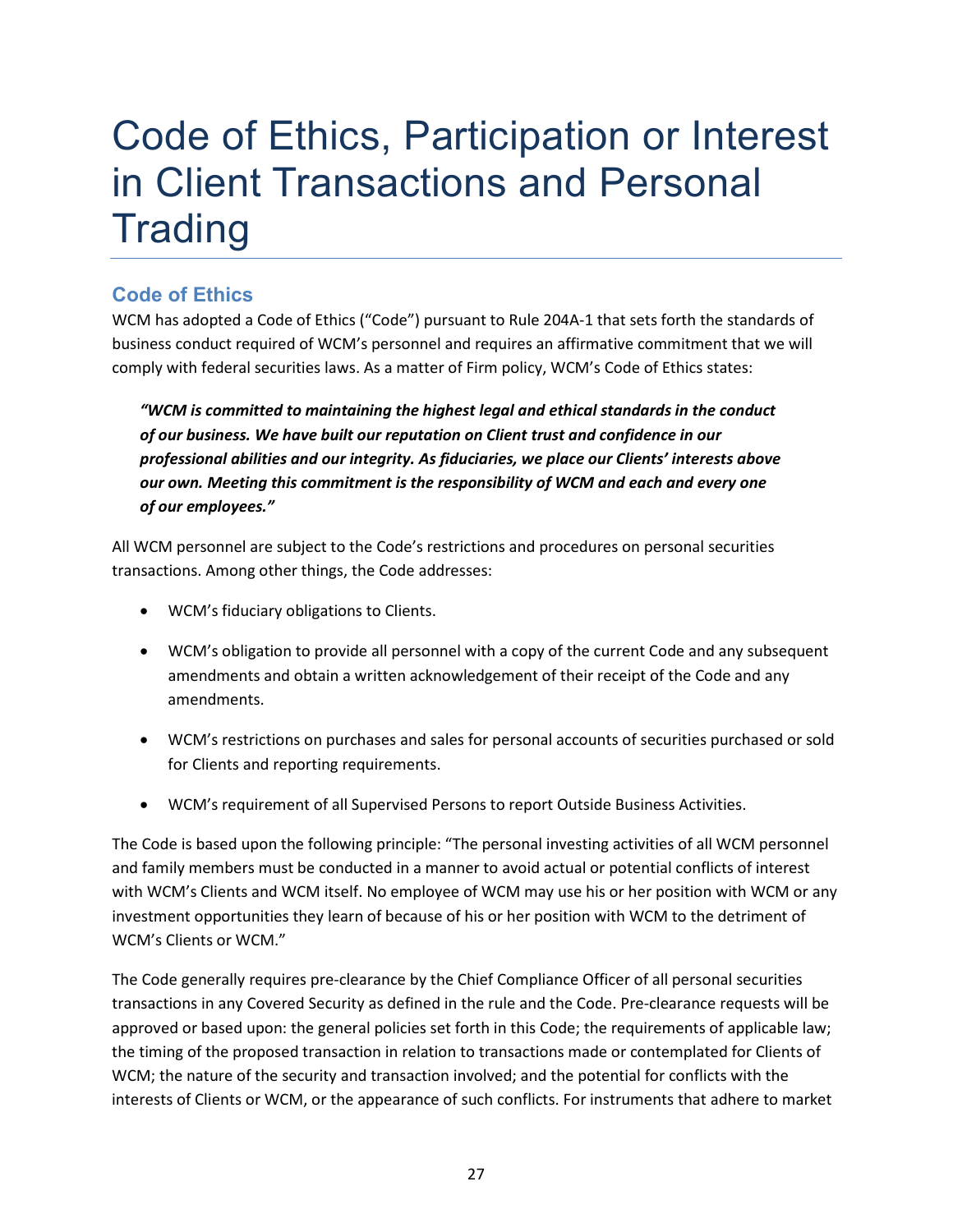hours, pre-clearance is valid until the subsequent close of the applicable market. All WCM personnel must provide to the Chief Compliance Officer personal securities' holdings reports and quarterly transaction reports within 30 days of the end of each calendar quarter, which may consist of monthly brokerage statements for all accounts in which they have a beneficial interest. Typically, this requirement is satisfied when WCM personnel electronically link their brokerage accounts to the Firm's compliance portal for real-time monitoring by the Chief Compliance Officer. All WCM personnel are also required to comply with ethical restraints relating to Clients and their accounts, including restrictions on giving gifts or political contributions to, and receiving gifts from, Clients in violation of WCM's general standards of conduct.

All WCM personnel must comply fully with the Code and related procedures. Failure to do so may result in disciplinary action, up to and including termination of employment.

An existing or prospective Client may obtain a copy of the Code upon request.

## <span id="page-30-0"></span>**Recommend Securities with Material Financial Interest**

WCM receives a fee for its role as adviser to the WCM Mutual Funds. When instructed in writing by a Client, WCM will place such fund in a Client's account when the Client's investment objectives seek such an investment opportunity. Yet, direct ownership of the individual securities may not be cost effective due to the size of the Client's account. If the fund is held in a Client's account for reasons other than taxloss selling, its value is not included in the account value when computing WCM's management fee.

Under special circumstances, if eligible, WCM IARs will solicit Clients to invest in the WCM Private Funds in which WCM has a financial interest. As General Partner to the WCM Private Funds, WCM participates in the private funds' investments, pro rata, in accordance with its capital accounts (as described in the *Brokerage Practices* section of this brochure). Principal executive officers and other personnel of WCM receive annual compensation and bonuses based, in part, on the performance of the private funds, and are also be permitted to invest in the private funds as "knowledgeable employees."

## <span id="page-30-1"></span>**Invest in Same Securities Recommended to Clients**

WCM acts as investment adviser to numerous accounts. WCM gives advice and takes action with respect to any Client account or for its own account, or the account of its officers, directors, employee, or agents, that may differ from actions taken by WCM on behalf of other accounts. WCM is not obligated to recommend, buy or sell — or to refrain from recommending, buying or selling— any security that WCM, its officers, directors, employees or agents, buy or sell, directly or indirectly, for its or their own accounts, or for any other account WCM manages. WCM is not obligated to refrain from investing in securities held in the accounts it manages, except to the extent that such investments violate the Code adopted by WCM.

From time to time, access persons of WCM will have interests in securities owned by or recommended to Clients. On occasion, WCM purchases or sells for its advisory accounts securities of an issuer in which WCM or its access persons also have a position or interest. To mitigate this conflict of interest, WCM aggregates transactions for its proprietary accounts and accounts of its personnel, and averages prices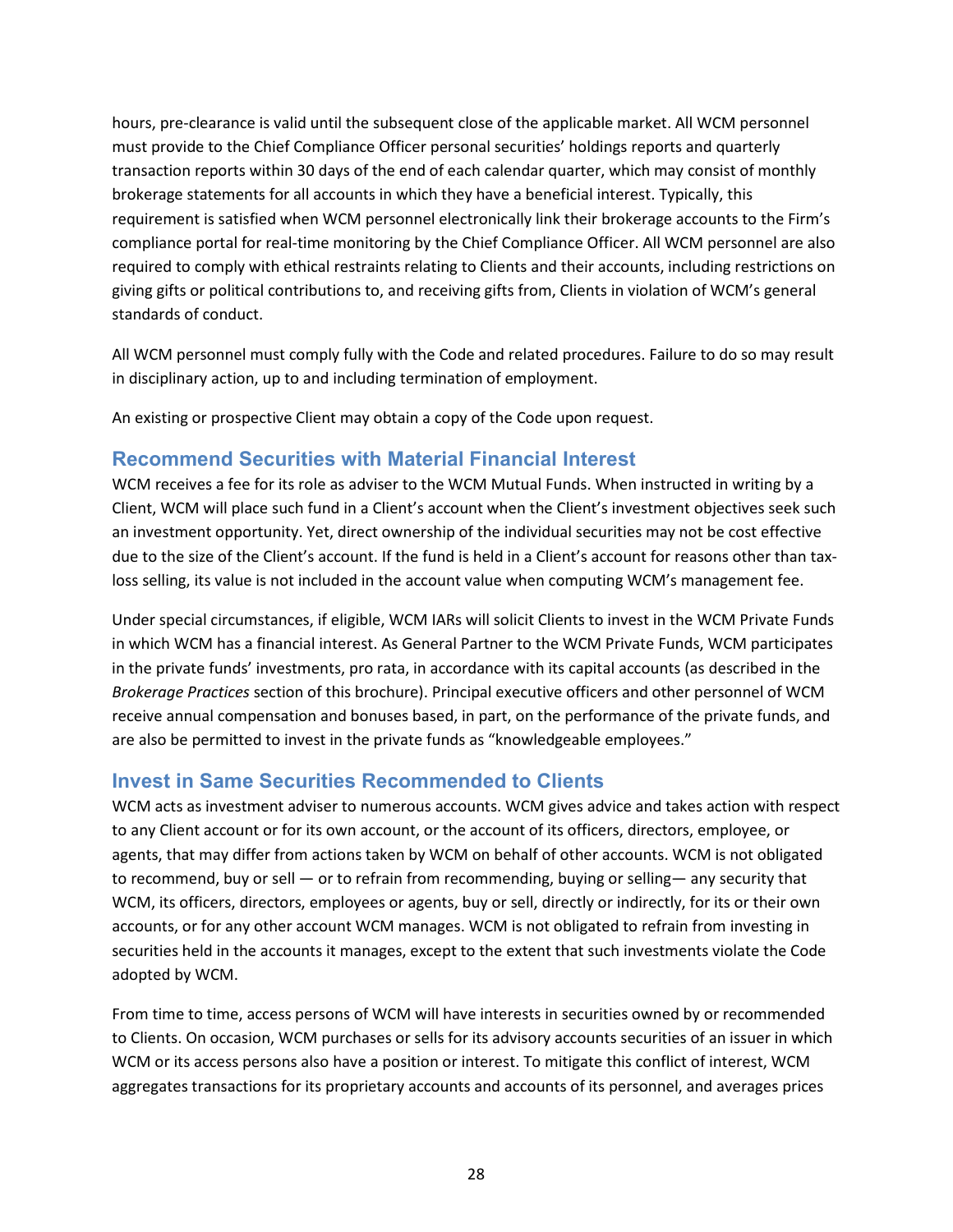across all accounts participating in the transaction to the extent that such aggregated transactions do not violate the securities laws or regulations or the Code. Additionally, some "knowledgeable employees" of WCM invest in private funds which, in turn, may invest in securities in which WCM invests on behalf of other managed accounts. As these situations represent a potential conflict of interest, WCM has implemented procedures, relating to personal securities transactions and insider trading, that are designed to prevent actual conflicts of interest.

# <span id="page-31-0"></span>**Insider Trading Policy**

Access persons may, from time to time, come into possession of material nonpublic and other confidential information which, if disclosed, might affect an investor's decision to buy, sell or hold a security. Under applicable law, access persons are prohibited from improperly disclosing or using such information for their personal benefit or for the benefit of any other person, regardless of whether such other person is an advisory Client. Accordingly, should access persons come into possession of material nonpublic or other confidential information with respect to any company, they are prohibited from communicating such information to, or using such information for the benefit of themselves or WCM Clients, and have no obligation or responsibility to disclose such information to, nor responsibility to use such information for the benefit of, Clients when following policies and procedures designed to comply with law.

The Code contains a policy on *Protection of Material, Nonpublic and Other Confidential Information and Prevention of Insider Trading and Tipping*, adopted in accordance with Advisers Act Section 204A, which establishes procedures to prevent the misuse of material nonpublic information by access persons. Any WCM officer, director, employee or other access person who fails to observe the above-described policies risks serious sanctions, including dismissal and personal liability.

# <span id="page-31-1"></span>Brokerage Practices

# <span id="page-31-2"></span>**Selecting Brokerage Firms**

In determining the ability of a broker-dealer to obtain best execution of securities transactions, WCM considers a number of factors, including: size; access to various markets; history in effectively completing transactions in certain types of securities (e.g., bonds, over-the-counter securities, listed stocks); ability, based on our own experience with them, to execute transactions quickly and effectively; execution capabilities required by the transactions; the importance to the account of speed, efficiency and confidentiality; the broker-dealer's apparent familiarity with sources from or to whom particular securities might be purchased or sold; the reputation and perceived soundness of the broker-dealer; research services received from the broker-dealer; as well as other matters relevant to the selection of a broker-dealer for portfolio transactions.

In evaluating the reasonableness of brokerage commissions, we consider the size of the transaction, the difficulty of the transaction (e.g., liquidity), and the degree of effort put forth by the broker to achieve the best possible price. Except in connection with Clients who are treated as Directed Brokerage Clients (see *Directed Brokerage and Consultant Accounts, Wrap Fee Programs* and *UMA Programs* below),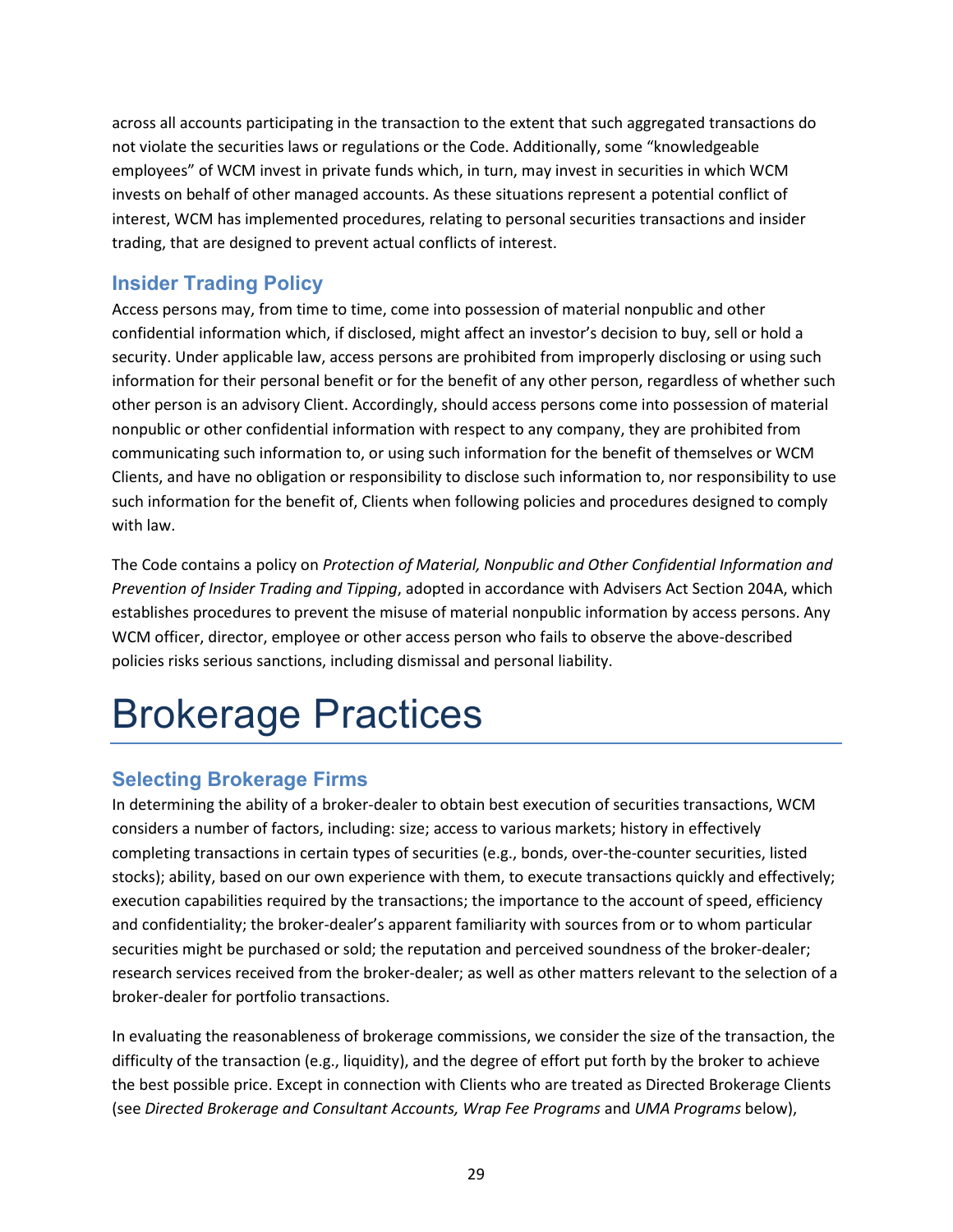wherever possible, we negotiate commissions at the lowest commission level based on the previously mentioned factors. We do require that the commission discounts be competitive with those offered by other firms for like transactions. Occasionally, we perform a trade with a broker and pay a higher commission than another might charge; however, if this is done, it will be because of our need for specific expertise a firm has in a particular type of transaction (due to factors such as size or difficulty), or for speed/efficiency in execution, or for research services provided (see *Research and Soft Dollars* below). In all cases though, the transaction costs will still remain competitive.

When a Client does not have a brokerage arrangement or is not using a bank or trust company as custodian for the Client's assets, WCM will sometimes suggest the services of a broker-dealer or bank trust department. Our suggestion is generally based on our past experience with a custodian and a confidence in their abilities to service our Clients.

Certain WCM investment strategies involve making direct private equity investments. The terms of such transactions are typically subject to negotiation and brokerage firms are not usually involved. Therefore, WCM does not generally utilize broker dealers to effect securities transactions. WCM may also engage in other types of individually negotiated transactions. Because of the negotiation involved in these transactions, WCM believes that it meets its "best execution" obligation.

## <span id="page-32-0"></span>**Commission Rates or Equivalent Policy**

WCM has no duty or obligation to seek, in advance, competitive bidding for the most favorable commission rate applicable to any particular portfolio transaction or to select any broker-dealer on the basis of its purported or "posted" commission rate. WCM, however, will research current level of the charges of eligible brokers and to minimize the expenses incurred for effecting portfolio transactions to the extent consistent with the interests and policies of the accounts. Although WCM generally seeks competitive commission rates, it will not necessarily pay the lowest commission or commission equivalent. Transactions may involve specialized services on the part of the broker-dealer involved and thereby entail higher commissions (or their equivalents) than would be the case with other transactions requiring more routine services.

## <span id="page-32-1"></span>**Research and Soft Dollars**

Under Section 28(e) of the Securities Exchange Act of 1934, WCM pays commissions to broker-dealers for Client portfolio transactions that exceed the amount of commissions that would be charged by another broker-dealer for the same transaction, provided that WCM determines in good faith that the amount of commissions paid are reasonable in relation to the value of the brokerage and research services provided by such broker-dealer, either in terms of a particular transaction or WCM's overall responsibilities with respect to accounts for which it exercises investment discretion. Pursuant to Section 28(e), WCM has entered into soft dollar arrangements with third parties and broker-dealers for eligible "brokerage" and "research" products and services (as defined under Section 28(e)) used by WCM in connection with its investment process, including, without limitation, general economic and security market analyses and reports, industry and company analyses and reports, third party and proprietary analyses and reports concerning securities, and market data. WCM uses these eligible research and brokerage products and services in providing investment advisory services to all of its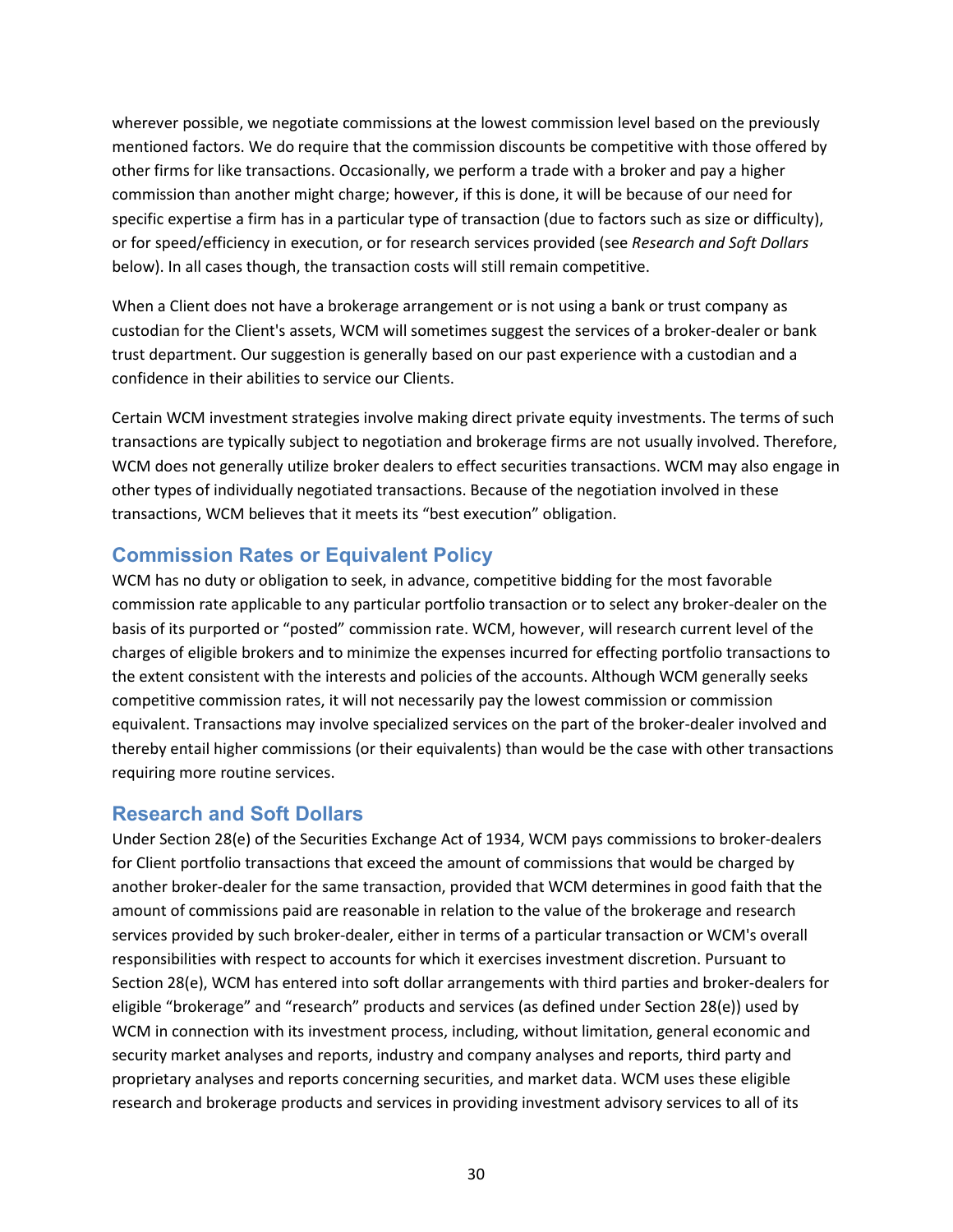Clients, rather than just those portfolios for which soft dollar transactions are executed. A potential conflict of interest exists because WCM receives these products and services from broker-dealers in exchange for directing commissions from Client portfolio transactions, rather than paying for these products and services with its own assets. WCM has an incentive to select or recommend a brokerdealer based on our interest in receiving the research or other products or services, rather than on our Clients' interest in receiving most favorable execution. To mitigate this conflict, WCM conducts quarterly reviews of our best execution efforts, as described in the *Brokerage Reviews* section below.

## <span id="page-33-0"></span>**Brokerage Reviews**

All the topics discussed in this *Brokerage Reviews* section are reviewed quarterly by WCM's Best-Execution Committee. Among other things, the committee reviews the approved broker list, all trade activity, commissions paid, commission allocation, execution quality, qualitative performance of brokers, directed broker relationships, and soft dollar commissions, research and execution services. This committee is comprised of representatives from the Investment Strategy Group (ISG) and Portfolio Management Team, the Leadership Team, the Trade Team, the Ops Team, and the Chief Compliance Officer.

# <span id="page-33-1"></span>**Order Aggregation**

Except as disclosed in *Directed Brokerage and Consultant Accounts, Wrap Fee Programs* and *UMA Programs,* WCM generally aggregates or "blocks" orders being placed for execution at the same time for the accounts of two or more Clients where it believes such aggregation is appropriate and in the best interest of Clients. WCM believes this practice enables WCM to seek more favorable executions and net prices for the combined order.

All block orders are subject to WCM's order aggregation and allocation policy and procedures ("Procedures"). The Procedures are designed to meet applicable legal standards. They have been designed to ensure that Clients whose orders are eligible for aggregation are treated fairly vis-à-vis one another. WCM makes decisions to recommend, purchase, sell or hold securities for all of its Client accounts, including affiliated Client accounts, based on the specific investment objectives, guidelines, restrictions and circumstances of each account. Accounts for WCM personnel which are managed by the Firm are aggregated with Client trades as permitted by the Code of Ethics discussed above.

WCM believes that aggregating orders will, in general, benefit its Clients as a whole over time by lowering the commissions for the aggregate transaction. Aggregation typically benefits the accounts because of the much larger volume discount obtainable with the aggregate transaction than that possible with the single account. However, in any particular instance, aggregation may result in a less favorable price or execution for any particular Client than might have been obtained if a particular transaction had been effected separately.

## <span id="page-33-2"></span>**Trade Rotation**

To avoid competition in the markets among orders for its Clients, WCM executes orders on a rotational basis. WCM utilizes a two-bucket trade rotation system for executing orders. Bucket A consists of all accounts over which WCM has full discretion for trade execution and settlement ("Non-Directed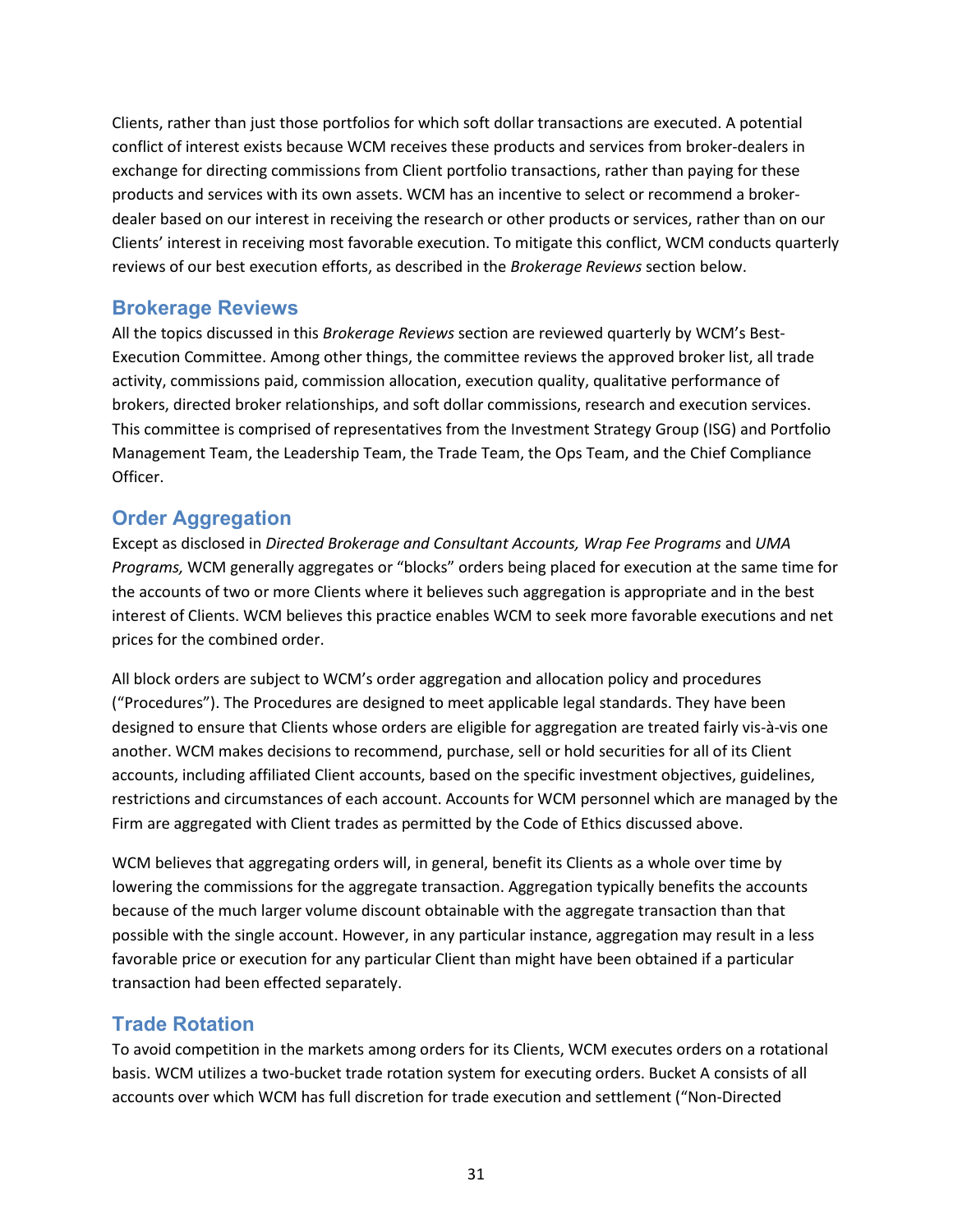Brokerage Clients"). These accounts generally have the following characteristics: (1) the Client has not provided directed-brokerage instructions to WCM for currency or securities trades; (2) the Client's custodian does not provide bundled brokerage services and does not charge "trade away" fees; and (3) the Client is not participating in a Wrap Fee Program or UMA Program. Bucket B consists of all other accounts, including: (1) those for which the Client has provided explicit directed-brokerage instructions to WCM; (2) accounts whose custodian provides bundled brokerage services and charges a "trade away" fee (e.g., Charles Schwab, Fidelity, TD Ameritrade, etc.); (3) accounts participating in Wrap Fee Programs or UMA Programs; (4) accounts with non-standard trade or settlement systems/processes (or systems/processes that are otherwise incompatible with WCM's trade systems/processes); and (5) accounts with Client-imposed restrictions or certain other specialized requirements.

For each investment decision that leads to transactions in Client accounts ("Trade Program"), accounts in Bucket A will typically trade first, so that Non-Directed Brokerage Clients are not disadvantaged as a result of the specialized requirements of the other Clients. Accounts in Bucket B are placed into one of three groups – Wrap Fee Programs, UMA Programs, and remaining Bucket B accounts. Upon completion of trading for accounts in Bucket A, the three groups in Bucket B are traded on a straight rotational basis (i.e., the group at the end of the last Trade Program moves to the beginning of the next Trade Program.) Blocks of accounts within each group are traded on a random basis. This procedure is designed to ensure that no one Client, or group of Clients, within this Bucket has an unfair advantage over another Client, or group of Clients, within this Bucket. If an account impedes the trade rotation by unduly slowing the execution of a specific trade due its trading limitations, with the approval of the Compliance Team, the account will be placed at the end of the rotation to avoid disadvantaging clients still waiting to trade.

Because Bucket B usually trades after Bucket A, trades for accounts in Bucket B are subject to potential adverse price movements, particularly if they follow large block trades, involve illiquid securities or occur in volatile markets. This risk is heightened by the fact that trading for accounts in Bucket B often is not complete until several days, sometimes weeks or even months, following the start of trading for accounts in Bucket A. Consequently, accounts in Bucket B may receive prices/executions that are less favorable than those obtained for accounts in Bucket A. While WCM seeks to mitigate this risk through careful management of the trade execution process and attention to market impacts, accounts in Bucket B may achieve comparatively lower returns than accounts in Bucket A.

Additionally, an account may trade outside its typically assigned Bucket or position in the trade rotation due to a Client-directed event, such as a cash flow, tax-loss harvesting, or liquidation request. As a result, these Client-directed events or otherwise special circumstances may cause an account to receive less favorable execution or achieve comparatively lower returns than it would otherwise receive or achieve.

## <span id="page-34-0"></span>**Trade Allocation**

To the extent operationally and otherwise practical, WCM will allocate investment opportunities to each Client over a period of time in a fair and equitable way relative to the Firm's other Clients. Each account that participates in an aggregated order will participate at the average share price of all trades that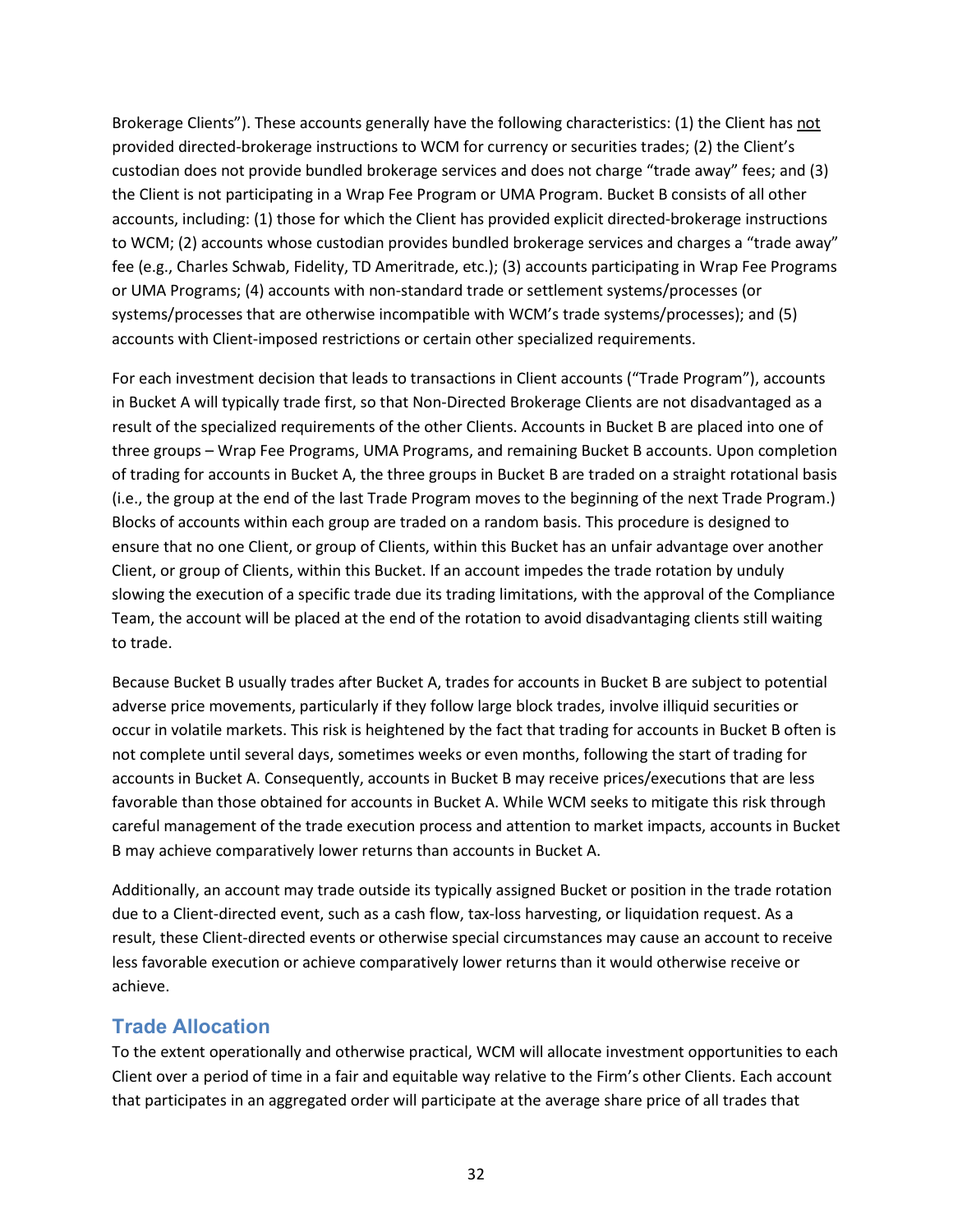comprise the aggregated order. Block trades are generally pre-allocated (i.e., allocated prior to trade execution.)

If an aggregated order is only partially filled, the trades will generally be allocated on a pro-rata basis at the market's close, when the average price of the trades can be calculated. In the case of an aggregated order that has not been completely filled, WCM's portfolio management system programmatically increases or decreases the number of securities allocated to one or more accounts to avoid allocating odd-lots or an insignificant number of shares to a Client account.

Where advisory accounts have competing interests in a limited investment opportunity, WCM will allocate investment opportunities based on a number of considerations, including cash availability and/or liquidity requirements, the time competing accounts have had funds available for investment or have had securities available for sale, investment objectives and restrictions, an account's participation in other opportunities, tax considerations and relative size of portfolio holdings of the same or comparable securities.

# <span id="page-35-0"></span>**ADR-Only Accounts**

Some WCM strategies are offered in an ADR-Only format. ADR-Only accounts are often limited in their access to certain investments, which subjects them to disadvantages, when compared to other accounts in the same strategy.

Additionally, accounts eligible to hold ORDs (ORD accounts) will normally trade before other accounts that are limited to US-traded holdings (ADR accounts). Consequently, ADR accounts may be subject to adverse price movements, particularly if they follow large ORD trades, involve illiquid securities or occur in volatile markets. This risk is heightened by the fact that trading for ADR accounts does not commence until the completion of trading the ORD accounts, which could take several days, sometimes weeks or even months. As a result, ADR accounts may receive prices/executions for similar securities that are less favorable than those obtained for ORD accounts. Further, where WCM believes it is more advantageous to trade ADRs directly in local markets, ADR-only accounts may be subject to additional conversion and commission charges.

While WCM seeks to mitigate these risks through careful construction of the ADR-Only model and management of the trade execution process, ADR accounts may achieve comparatively lower returns than ORD accounts.

# <span id="page-35-1"></span>**IPOs, Limited Offerings and Restricted Securities**

Notwithstanding the allocation procedures described above, any particular allocation decision for IPOs, limited, or restricted securities among eligible accounts may be more or less advantageous to any one Client or group of Clients and certain allocations will, to the extent consistent with our fiduciary obligations, deviate from a pro rata basis among Clients in order to address, for example, differences in legal, tax, regulatory, risk management, concentration, exposure, Client guideline limitations and/or mandate or strategy considerations.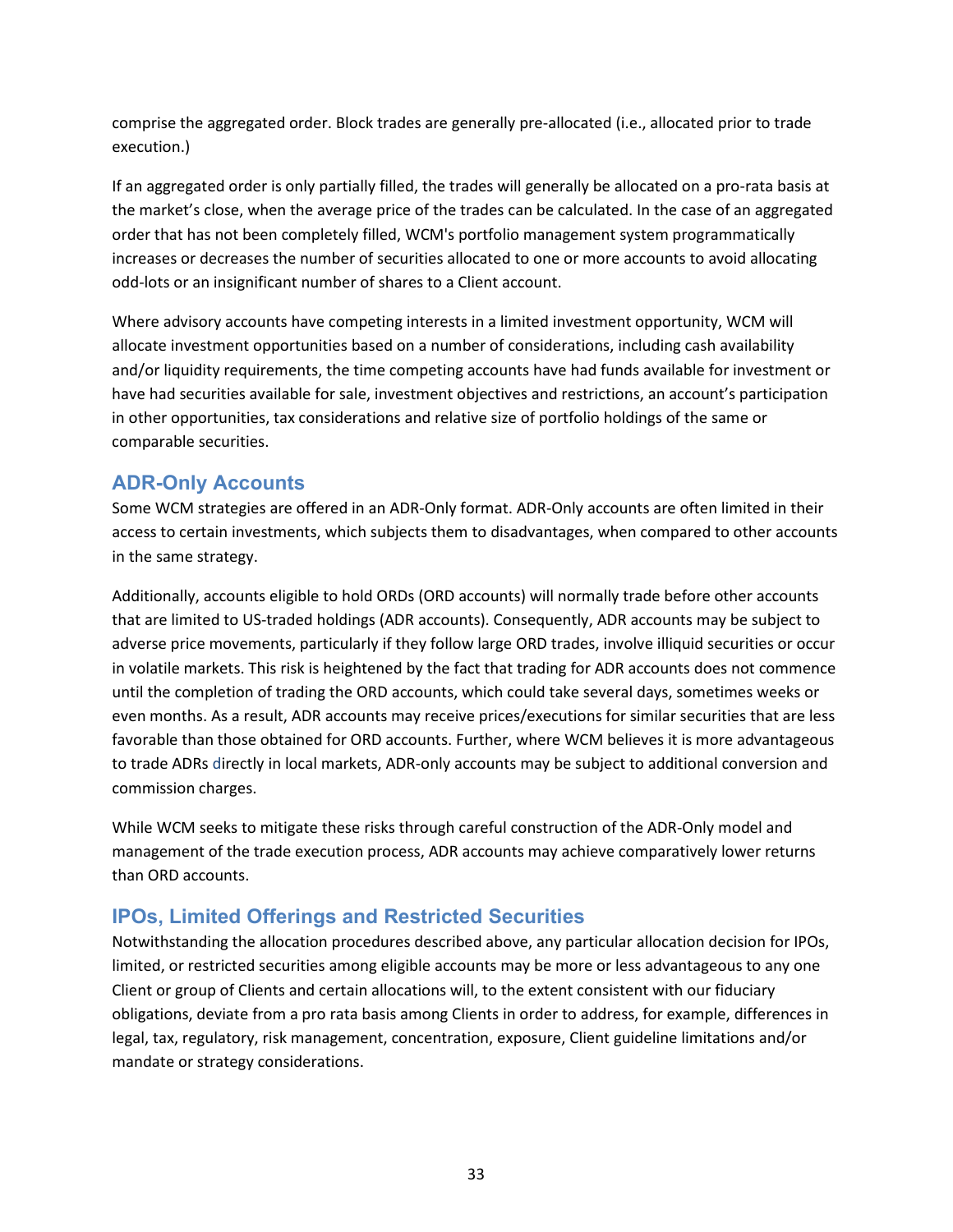WCM may determine that a restricted investment opportunity is appropriate for one or more Clients, but not appropriate for other Clients, or are appropriate or suitable for, or available to, Clients but in different sizes, terms, or timing than is appropriate or suitable for other Clients. For example, some Clients have higher risk tolerances than other Clients, such as private funds, which, in turn, allows WCM to allocate a wider variety and/or greater percentage of certain types of investments (which may or may not outperform other types of investments) to such Clients. Those Clients receiving an increased allocation as a result of the effect of their respective risk tolerance may be Clients that pay higher investment management fees or that pay incentive fees. In addition, certain account categories focusing on certain types of investments or asset classes (e.g., emerging market securities, long-short or other specialized strategies) may be given priority in new issue distribution and allocation with respect to the investments or asset classes that are the focus of their investment mandate.

Given all of the factors above, the amount, timing, structuring, or terms of a restricted investment by a Client may differ from, and performance may be lower than, investments and performance of other Clients, including those that may provide greater fees or other compensation (including performancebased fees or allocations) to WCM.

## <span id="page-36-0"></span>**Directed Brokerage and Consultant Accounts**

Clients may direct WCM to use specific broker-dealers to execute transactions in their accounts by separate written notice, or through selection of a custodian that provides bundled brokerage services and may charge "trade away" fees (e.g., Charles Schwab, Fidelity, TD Ameritrade, etc.). Such Clients are referred to as "Directed Brokerage Clients." For such Clients, notwithstanding any information provided elsewhere in this *Brokerage Practices* section, WCM is not in a position to negotiate commission rates, spreads or other transaction costs, or to seek best execution.

Directed Brokerage Clients are solely responsible for establishing, negotiating and monitoring their brokerage arrangements (e.g., ensuring that the broker-dealer complies with the terms of the brokerage arrangement, ensuring that the nature and quality of services provided by the broker-dealer are as agreed between the Client and the broker-dealer, and negotiating commission rates to be paid to the broker-dealer by the Client). Directed Brokerage Clients may not be able to participate in investment opportunities if the directed broker-dealer does not have access to the relevant securities or the systems or expertise to effectively process transactions. Moreover, directed brokerage arrangements may adversely affect WCM's ability to obtain research-related services, which benefit all Clients, including Directed Brokerage Clients.

Directed Brokerage Clients are also subject to other disadvantages. For example, for execution purposes, WCM generally attempts to aggregate orders for all accounts participating in a particular transaction (see *Order Aggregation* above). However, orders for Directed Brokerage Clients are not generally aggregated with orders for the same securities for other accounts managed by WCM for which WCM selects broker-dealers (i.e., "Non-Directed Brokerage Clients"). As a result, Directed Brokerage Clients may not participate in potential savings on execution costs resulting from volume discounts that WCM might otherwise be able to obtain for Non-Directed Brokerage Clients. Under these circumstances, a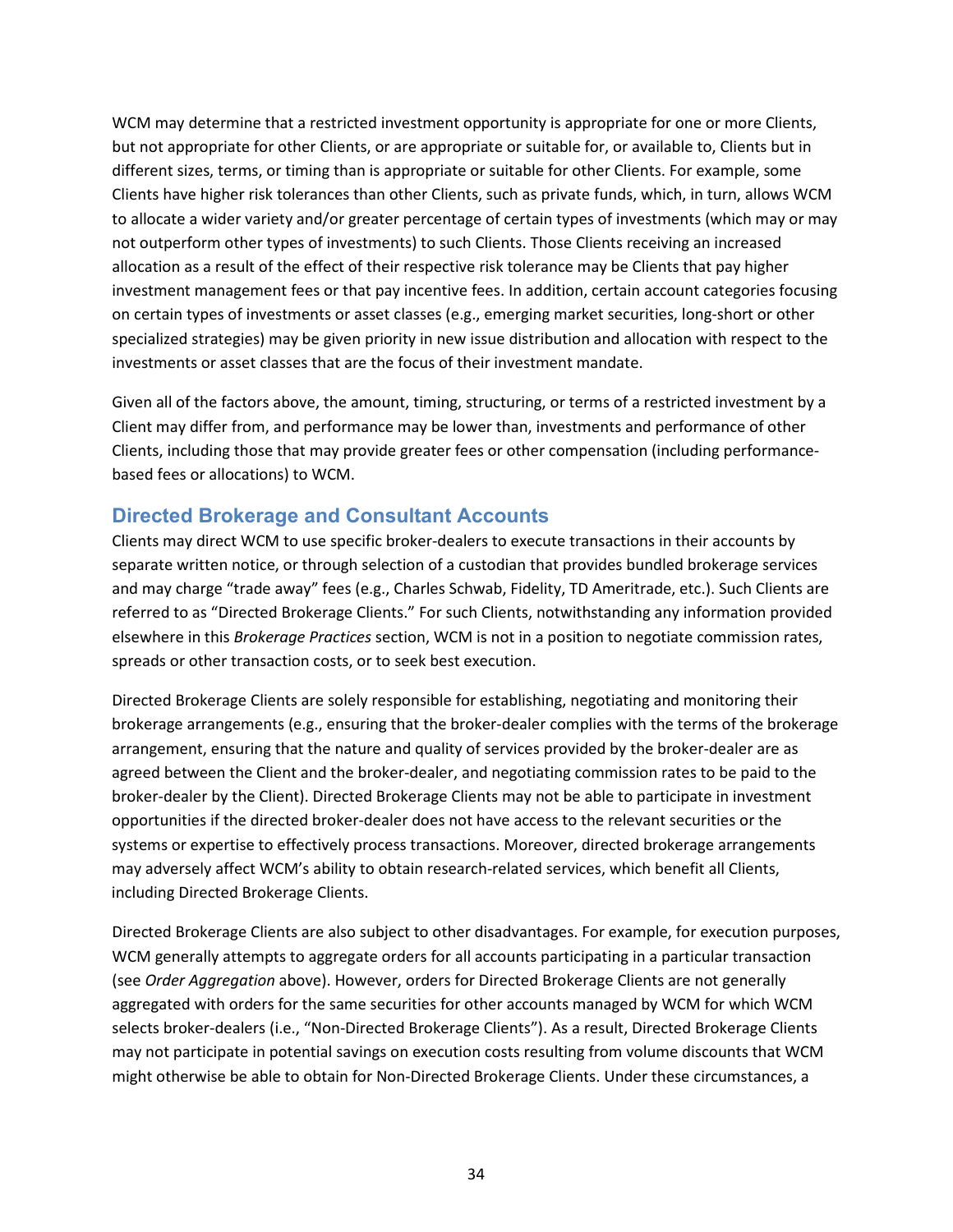disparity exists between the brokerage commission rates for trades executed for a Directed Brokerage Client as compared to the rates charged to a Non-Directed Brokerage Client.

Further, to avoid competition in the markets among orders for its Clients, WCM executes orders for Directed Brokerage Clients on a rotational basis. As noted above in *Brokerage Practices: Trade Rotation*, Directed Brokerage Clients are included in the rotation of Bucket B and under normal circumstances trade after corresponding orders have been executed for Bucket A. Consequently, they are subject to all of the potential disadvantages described above in *Brokerage Practices: Trade Rotation.*

Notwithstanding WCM's policy of executing orders for Directed Brokerage Clients after corresponding orders have been executed for Non-Directed Brokerage Clients, WCM will, at its discretion, execute an order for a Directed Brokerage Client as part of a "block" trade (see *Order Aggregation* above) with Non-Directed Brokerage Clients under either of the following circumstances:

(1) The designated broker-dealer is the executing broker-dealer for an otherwise blocked trade; or

(2) The executing broker-dealer for the block trade is willing to "step out" the Directed Brokerage Client's portion of the trade in a way that does not disadvantage other participating accounts, and the broker-dealer designated by the Directed Brokerage Client is willing to accept a trade handled in such manner. However, executing broker-dealers generally do not view "step out" transactions as a profitable business and thus may limit or refuse to engage in such transactions. Moreover, commission rates for "step out" transactions may differ from the rates negotiated with the executing broker-dealer in the aggregated transaction.

Clients should be aware that the above-described issues relating to directed brokerage arrangements also arise in connection with accounts that are introduced to WCM by other investment advisers ("consultants") that have separately negotiated with certain designated brokers to provide brokerage and custody services to Clients of the consultant. The brokerage arrangements negotiated by these consultants often subject their Clients to additional charges, such as trade away service fees if trades are not executed through the selected brokers. In order to attempt to minimize the total execution cost of trades for these accounts, WCM generally treats these accounts as Directed Brokerage Client accounts and directs most, if not all, transactions for these accounts to the selected brokers. Because WCM generally treats these Clients as Directed Brokerage Clients, Clients of consultants who have negotiated these brokerage arrangements should understand that their accounts will be subject to all the constraints that generally affect Directed Brokerage Clients discussed above.

Any Directed Brokerage Client who wishes to cease directing its brokerage and to begin permitting WCM to select broker-dealers to execute its orders must notify WCM in writing of this change and satisfy the custody arrangements described for Bucket A above in *Brokerage Practices: Trade Rotation.*

## <span id="page-37-0"></span>**Wrap Fee Programs**

WCM participates in wrap fee programs offered by broker-dealers and other Sponsors as described above in the *Advisory Business: Wrap Fee Programs* section. In evaluating such an arrangement, a Client should recognize that, notwithstanding any information provided elsewhere in this *Brokerage Practices*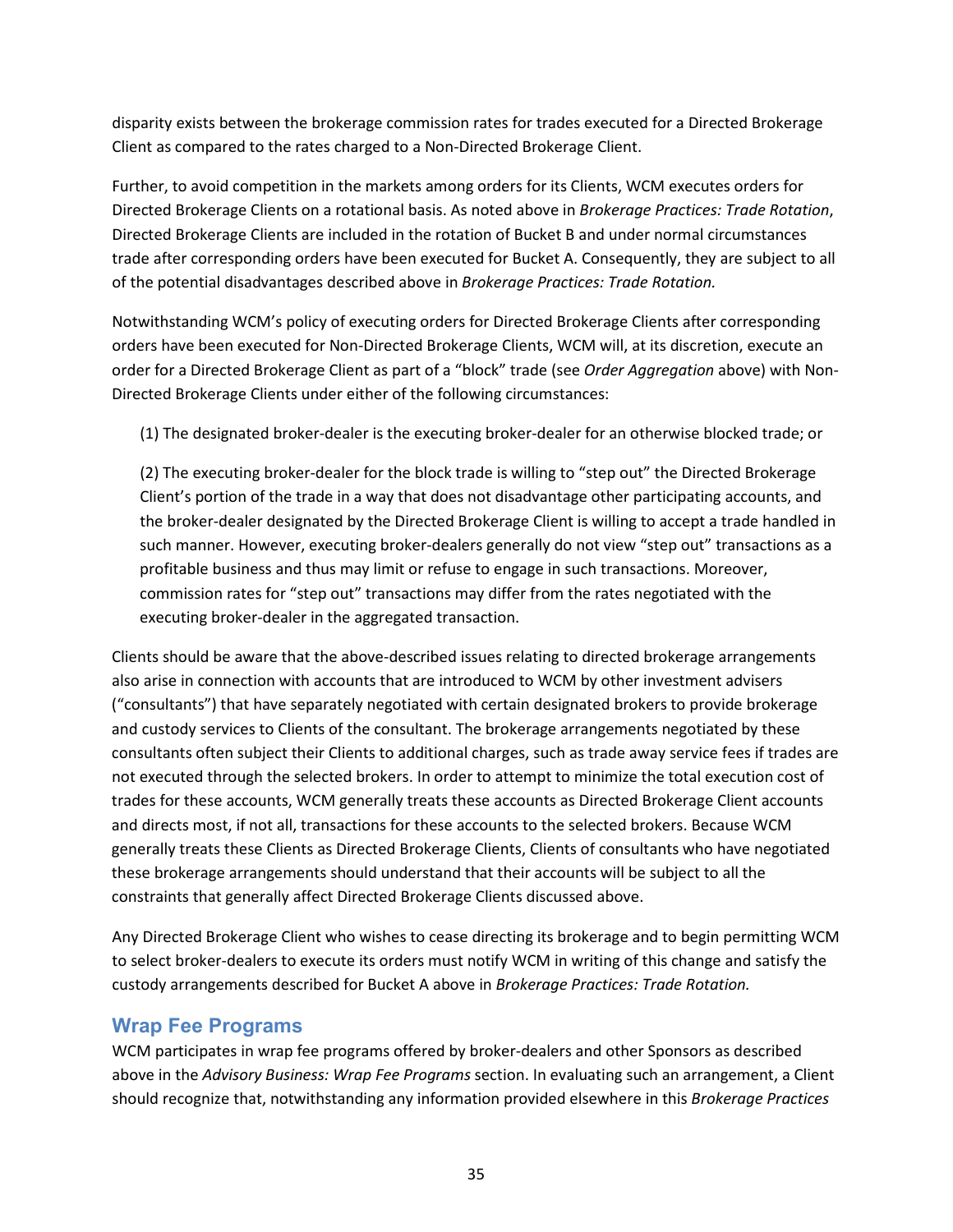section, brokerage commissions for the execution of transactions in the Client's account are not negotiated by WCM.

Securities transactions for accounts that are under an asset-based wrap fee arrangement are effected without commission, and a portion of the wrap fee is generally considered as being in lieu of commissions. Trades are generally executed only with the broker-dealer Sponsor with which the Client has entered into the "wrap fee" arrangement, such that WCM will not seek best price and execution by placing transactions with other broker-dealers. Clients should also consider that, depending on the level of the wrap fee charged by the broker-dealer, the services provided under the arrangement, and other factors, the wrap fee may or may not exceed the aggregate cost of such services if they were provided separately and if WCM were free to negotiate commissions and seek best price and execution of transactions for the Client's account. Wrap accounts are subject to many of the potential disadvantages described above in *Directed Brokerage and Consultant Accounts.*

Further, to avoid competition in the markets among orders for its Clients, WCM executes orders for wrap fee programs on a rotational basis. As noted above in *Trade Rotation*, wrap fee program accounts are included in the rotation of Bucket B and under normal circumstances trade after corresponding orders have been executed for Bucket A. Consequently, they are subject to many of the potential disadvantages described above in *Brokerage Practices: Trade Rotation.* See the *Advisory Business: Wrap Fee Programs* section of this brochure for additional information.

## <span id="page-38-0"></span>**UMA Programs**

WCM provides model portfolio recommendations for UMA ("Unified Managed Account") Programs offered by broker-dealers, advisers and other Sponsors ("Sponsors"). WCM delivers the model portfolio recommendations to Sponsors on a rotational basis for trading by the Sponsor. As noted above in *Trade Rotation*, UMA Programs are included in the rotation of Bucket B and under normal circumstances recommendations are delivered after corresponding trades have been executed for Bucket A. Consequently, accounts in the UMA Program are subject to many of the potential disadvantages described above in *Brokerage Practices: Trade Rotation.*

## <span id="page-38-1"></span>**Trade Errors**

Generally, a "trade error" is defined as (1) an unintentional action directly related to a trade (e.g., a buy order may be executed as a sell, or vice versa, or a security other than that which the Portfolio Manager ordered may be purchased or sold); or (2) a violation of a Client's investment restrictions (e.g., a decision may be to purchase a security or an amount of a security that is inconsistent with a Client's investment restrictions). As a fiduciary, WCM has the responsibility to effect orders correctly, promptly and in the best interests of its clients. In the event any error occurs in the handling of any Client transactions, due to WCM's actions, or inaction, WCM's policy is to: (1) notify the Client of such error, if material (2) ensure that the Client is treated fairly when correcting such errors, and (3) correct the error as soon as practicable and in such a manner that the Client will be in the same position they would have been if the error had not occurred. WCM's investment personnel are responsible for reviewing all accounts for which they authorize trades to determine that the transactions entered are correct and are correctly entered. Upon detection of a trade error, the investment person will research the trade error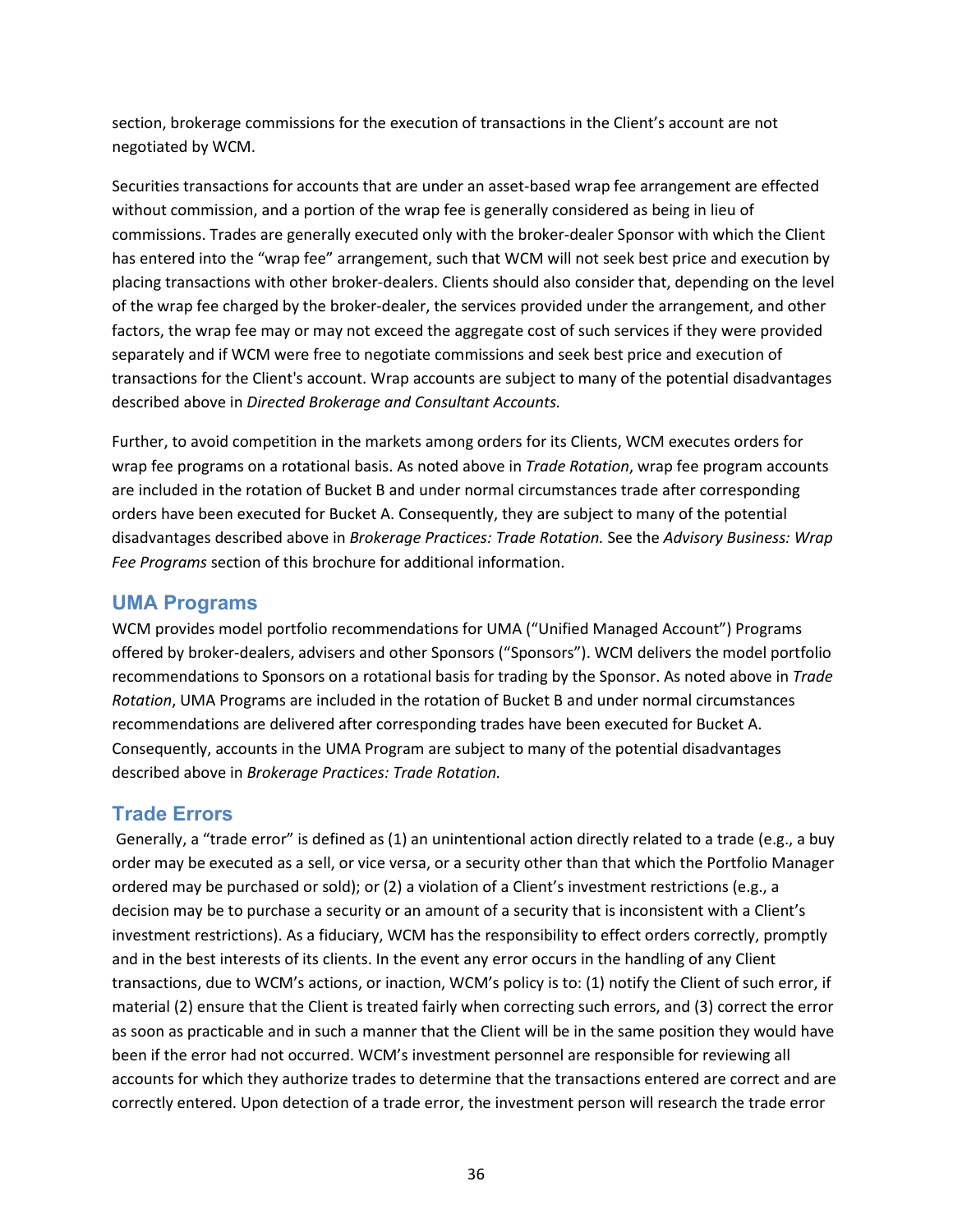and immediately report the trade error to the Chief Compliance Officer. The Chief Compliance Officer, along with the Portfolio Manager for the account, will determine the appropriate method for correcting the error.

If the error is the responsibility of WCM and reimbursement is appropriate, any Client transaction will be corrected and WCM will be responsible for any Client loss resulting from an inaccurate or erroneous order. The calculation of the amount of any gain or loss will depend on the particular facts surrounding the trade error, and therefore methodology used by WCM to calculate gain or loss may vary. Any Client gain resulting from an inaccurate or erroneous order will be credited to the Client account, unless directed otherwise by the Client. WCM will not use "soft dollars" to correct trade errors.

# <span id="page-39-0"></span>Review of Accounts

# <span id="page-39-1"></span>**Periodic Reviews**

The Portfolio Management Team reviews accounts for compliance with Client stated investment guidelines and restrictions. Frequencies vary with the level of review, which include daily reviews of cash positions, weekly post-trade compliance and drift auditing, monthly peer-performance comparison, and annual reviews of performance and objectives. WCM makes extensive use of technology (e.g., portfolio management system, customer relationship management system, and document management system) to monitor and review accounts.

## <span id="page-39-2"></span>**Review Triggers**

Other factors that trigger an account review include: (1) a change in a Client's investment objectives or guidelines; (2) change in diversification; (3) change in asset allocation; (4) tax considerations (although WCM does not provide tax advice); (5) cash added or withdrawn from management; (6) strategy trade program; (7) exception reports which monitor cash available for investment and security holdings whose size must meet certain guidelines; (8) developments in domestic or international economies; and (9) developments in a particular business in which Clients hold a position.

# <span id="page-39-3"></span>**Regular Reports**

WCM provides reports to Clients as requested by the Client in writing.

Clients receive quarterly or monthly statements from the account custodian showing all activity during the reporting period, including transactions and account holdings as well as the deduction of any fees, expenses or other charges from the account.

Wrap accounts will receive reports regarding their investments from the Wrap Sponsor, as described in the Sponsor's own disclosure documents.

Mutual fund and UCITS investors receive reports as described in the respective Prospectus and Statement of Additional Information.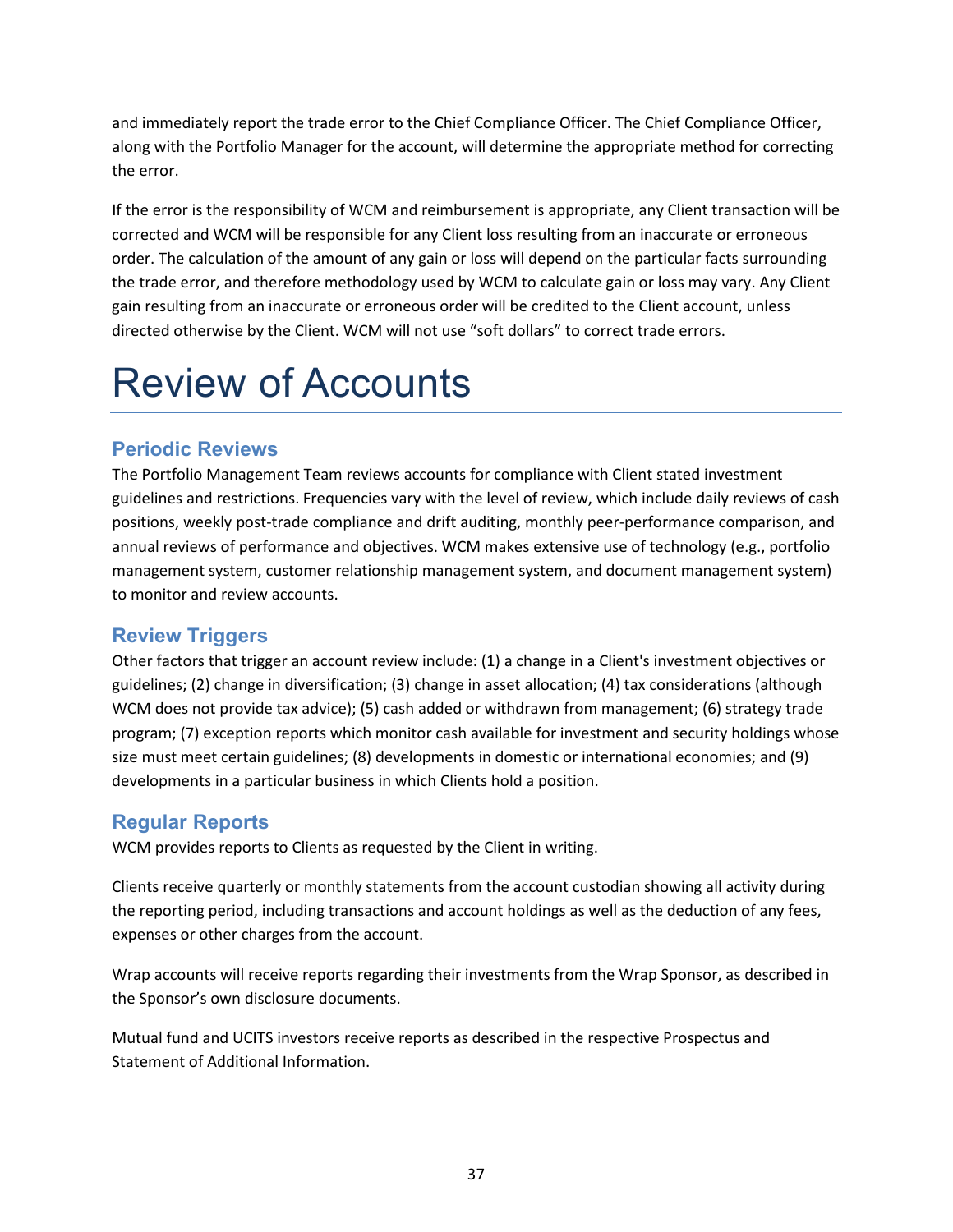Private fund Investors receive reports as described in the applicable Private Placement Memorandum. The fund administrator supplies monthly reports to Investors which include investment summaries as well as the performance of the private fund. Each Investor also receives relevant tax reporting information. Annual audit reports are provided in accordance with the Custody Rule. Reports may be sent by a third-party service provider on behalf of WCM.

Australian and Canadian fund investors receive reports as described in the applicable Offering Memorandum.

# <span id="page-40-0"></span>Client Referrals and Other **Compensation**

# <span id="page-40-1"></span>**Client Referrals**

WCM compensates, either directly or indirectly, third parties for Client referrals. These third parties include entities with which WCM has material business relationships as described earlier, including Natixis IM and its affiliates. Such referral arrangements are governed by a written agreement between WCM and the particular third party that (i) complies with the SEC's "cash solicitation" rule (Rule 206(4)-3); (ii) requires that Clients be provided with copies of WCM's ADV brochure, separate disclosure of the nature of the referral arrangement (including compensation features) applicable to the Client being referred and containing the information required by the Rule , and any other document required to be provided under applicable regulations; and (iii) provides that the third party will not be paid compensation for any Client referral unless it is registered as an investment adviser or investment adviser agent to the extent required under applicable regulations. Solicitors are paid either a base fee and a portion of the fee paid by each Client or only a portion of the fee paid by each Client they refer to WCM. WCM does not charge solicited Clients fees greater than those charged to new WCM Clients with similar portfolios managed by WCM who were not introduced by a third-party solicitor, subject to the conditions for case-by-case fee negotiation described in the *Fees and Compensation* section of this brochure.

## <span id="page-40-2"></span>**Placement Arrangements**

As described above, Natixis Distribution, LLC, a subsidiary of Natixis IM, acts as the principal underwriter to the WCM Mutual Funds. In connection therewith, WCM and Natixis Distribution, LLC, a subsidiary of Natixis IM., entered into a Mutual Fund Support Services Agreement. Under this agreement, Natixis Distribution, LLC is responsible for providing investor support services and other marketing, sales, and distribution-related activities relating to the WCM Mutual Funds. Natixis Distribution, LLC does not receive compensation from the Funds for its distribution services except the distribution/service fees with respect to the shares of those classes of funds for which a 12b-1 plan is effective. Therefore, Natixis Distribution, LLC has an incentive to recommend the investor share class over the institutional share class. For more information on the compensation paid to Natixis Distribution, LLC for these services, the WCM Mutual Funds' offering documents.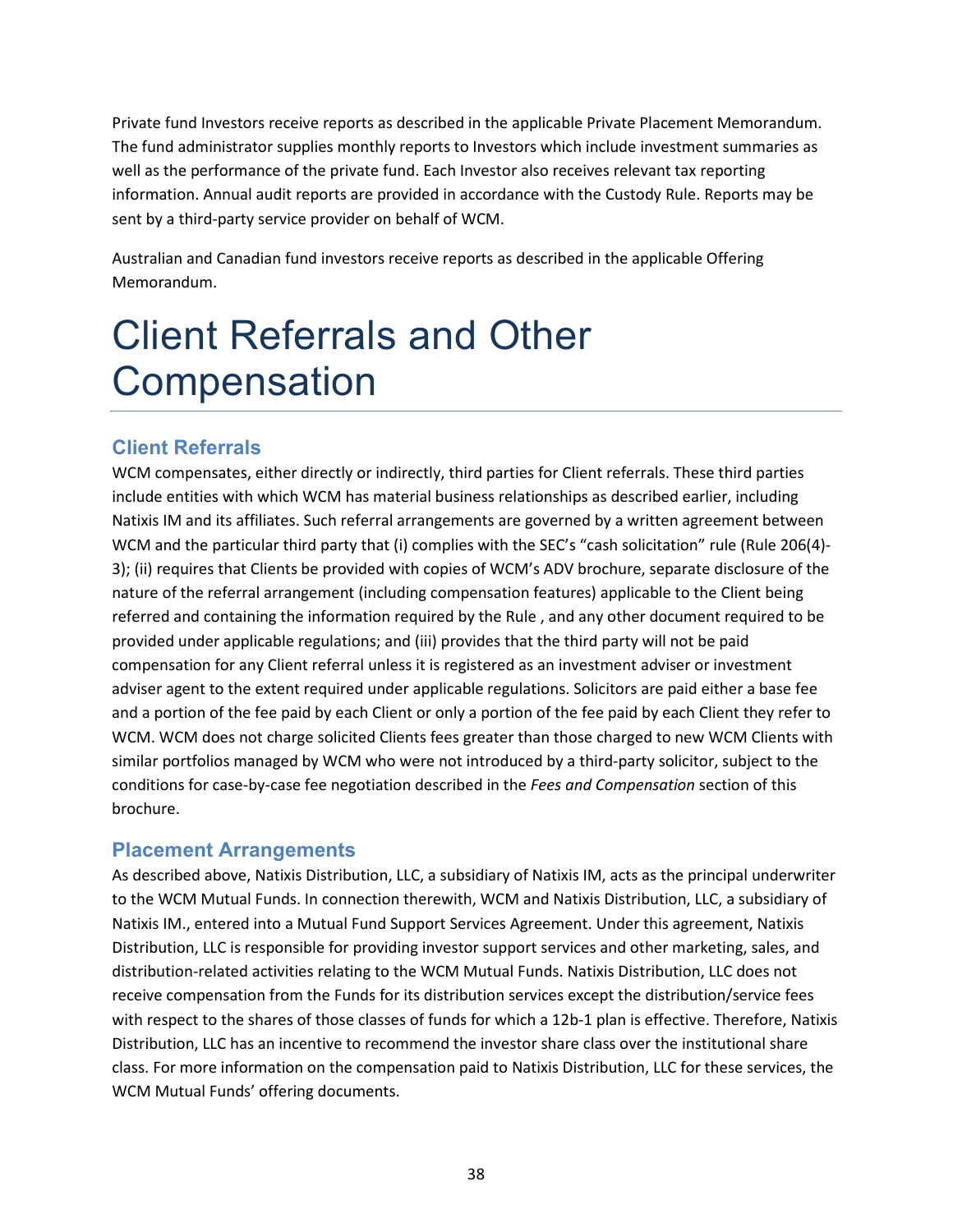## <span id="page-41-0"></span>**Former Employees**

Although currently WCM does not have any fee share arrangements with former employees, WCM will on occasion share a portion of the management fee received on Client accounts with former employees as part of a severance or retirement agreement. Such an arrangement will not change the management fee paid by the Client (i.e., the Client will not pay a higher fee).

# <span id="page-41-1"></span>**Charitable Contributions**

WCM makes charitable contributions to organizations associated or affiliated with clients, intermediaries or consultants, and provides entertainment and gives gifts to intermediaries, consultants or others in the process of soliciting new business and providing services to existing clients, in compliance with its Code of Ethics and regulatory limits.

# <span id="page-41-2"></span>**Custody**

## <span id="page-41-3"></span>**Account Statements**

WCM is not a broker-dealer and does not take physical possession of Client assets. Our Client assets are maintained in nationally recognized banks or brokerage firms, otherwise known as custodians, selected by the Client. WCM has the authority to directly debit Client accounts for quarterly fees, if authorized in writing by the Client, and therefore is deemed to have custody.

WCM requires that the custodian, selected by the Client, send account statements directly to our Clients at a minimum of a quarterly basis. We urge Clients to compare the account statements they receive from the qualified custodian with those reports they receive from WCM (if requested).

WCM is deemed to have custody over the assets maintained in the WCM Investment Management Employee Savings Plan Trust, as the Principals of the Firm act as trustee to this WCM managed account.

As required under the Custody Rule, WCM has retained a third-party certified public accounting firm to conduct an annual surprise Custody Examination on these assets.

The funds for which WCM acts as the General Partner receive an annual audit from an independent accounting firm registered with, and subject to, regular inspection by the Public Company Accounting Oversight Board. Audited financial statements are provided to the limited partners of the fund within 120 days after its fiscal year ends.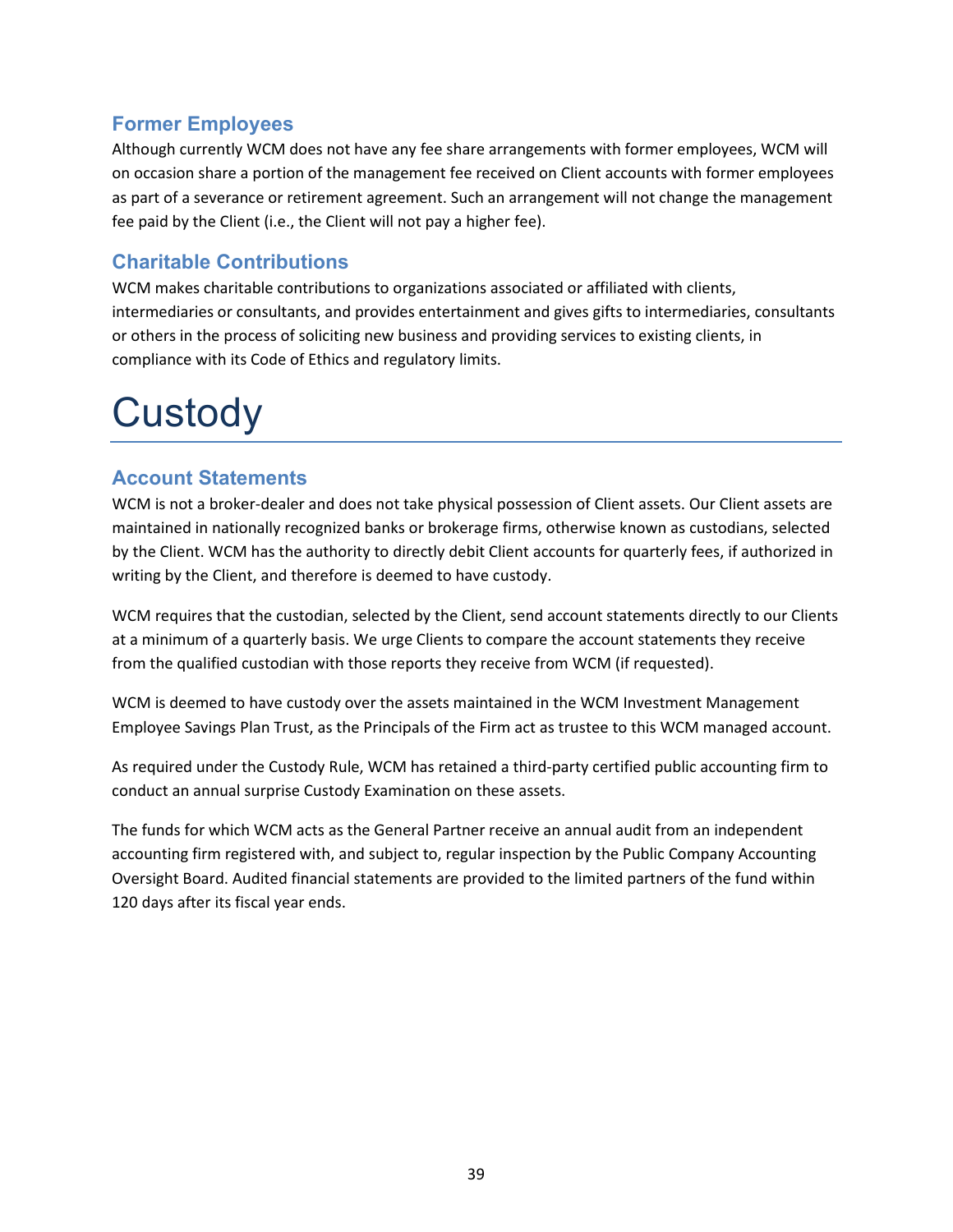# <span id="page-42-0"></span>Investment Discretion

# <span id="page-42-1"></span>**Discretionary Authority for Trading**

WCM renders advice primarily on a discretionary basis. By signing the investment management agreement, the Client generally gives WCM full discretion on all investment decisions regarding their account. Depending on the terms of the agreement that WCM has entered into with each Client for whom it provides discretionary management, WCM is generally given authority to make the following determinations without obtaining the consent of the Client before a transaction is effected:

- Which securities to buy or sell;
- The total amount of securities to buy or sell;
- The broker or dealer through whom securities are bought or sold;
- The commission rates at which securities transactions for Client accounts are effected;
- The prices at which securities are to be bought or sold, which may include dealer spreads or mark-ups and transaction costs.

WCM's authority is, however, subject to conditions imposed pursuant to its agreement with the Client. Examples might include (a) restrictions on ownership of securities in a specific industry, or (b) directions that transactions be accomplished using particular brokers.

Clients retaining WCM for discretionary services are free to select their own brokers as outlined in the *Directed Brokerage* section*.* WCM does not select or recommend custodians.

WCM is retained as a discretionary sub-adviser. Additionally, WCM provides model portfolio recommendations to UMA Programs, which are implemented by the UMA Sponsor (see *Brokerage Practices: UMA Programs.*)

# <span id="page-42-2"></span>**Limited Power of Attorney**

By signing the investment management agreement, the Client gives WCM Power of Attorney on all investment decisions regarding their account. Unless WCM otherwise agrees in writing, WCM does not advise or take any action on behalf of Clients in any legal proceedings, including bankruptcies or class actions, involving securities held or formerly held in Client accounts or the issuers of those securities.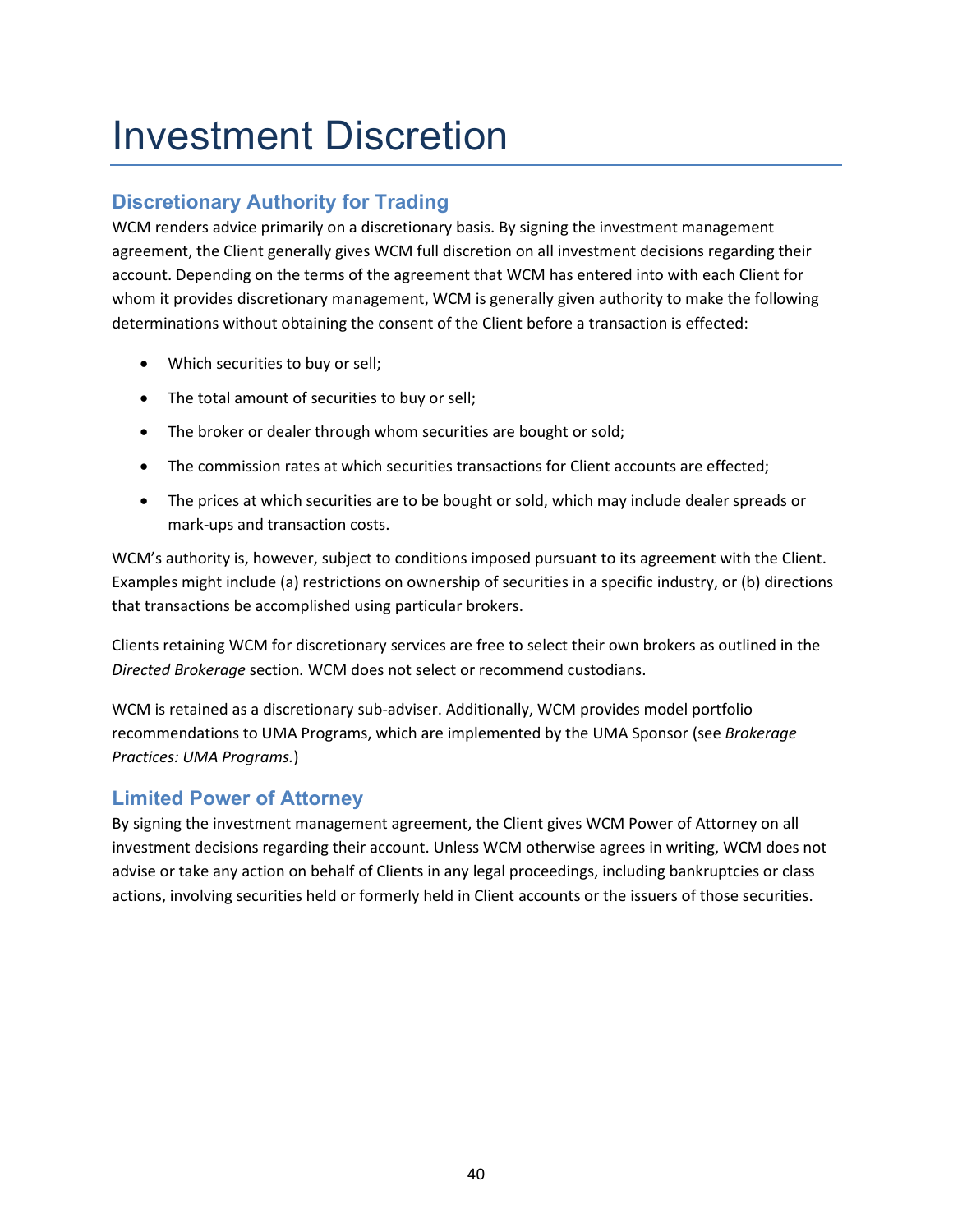# <span id="page-43-0"></span>Voting Client Securities

# <span id="page-43-1"></span>**Proxy Voting**

WCM has written proxy voting policies and procedures as required by Advisers Act Rule 206(4)-6. Each Client's investment management agreement should specify whether WCM is to vote proxies relating to securities held for the Client's account. If the agreement is silent as to the proxy voting and no instructions from the client are on file, WCM will assume responsibility of proxy voting.

In cases in which WCM has proxy voting authority for securities held by its advisory clients, WCM will ensure securities are voted for the exclusive benefit, and in the best economic interest, of those clients and their beneficiaries, subject to any restrictions or directions from a client. Such voting responsibilities will be exercised in a manner that is consistent with the general antifraud provisions of the Advisers Act, and the Proxy Voting Rule, Rule 206(4)-6, as well as with WCM's fiduciary duties under federal and state law to act in the best interests of its clients. A Client may request that WCM vote in a certain manner even though they have given proxy voting authority to WCM.

WCM utilizes the proxy voting recommendations of a Proxy Adviser. The purpose of the Proxy Advisers proxy research and advice is to facilitate shareholder voting in favor of governance structures that will drive performance, create shareholder value and maintain a proper tone at the top. Because the Proxy Adviser is not in the business of providing consulting services to public companies, it can focus solely on the best interests of investors. The Proxy Adviser analyzes corporate governance, accounting, executive compensation, compliance with regulation and law, risks and risk disclosure, litigation and other matters that reflect on the quality of board oversight and company transparency.

The voting recommendations of the Proxy Adviser are strongly considered; however, the final determination for voting in the best economic interest of the clients is the responsibility of the relevant strategy Investment Strategy Group ("ISG"). When a decision is reached to vote contrary to the recommendation of the Proxy Adviser, the ISG addresses any potential conflicts of interest (as described in the Proxy policy) and proceed accordingly.

WCM acknowledges its responsibility for identifying material conflicts of interest relating to voting proxies. When a material conflict of interest between WCM's interests and its Clients' interests appears to exist, WCM will either (1) obtain a Client's consent to how the ISG will vote the proxy; or (2) vote in accordance with the Proxy Advisor's recommendation. In the event that a conflict of interest arises between the Proxy Advisor or the proxy issuer and a Client of WCM, WCM will evaluate the circumstances and either (1) elevate the decision to the ISG who will make a determination as to what would be in the Client's best interest; (2) if practical, notify affected Clients of the conflict of interest and seek a waiver of the conflict; or (3) if agreed upon in writing with the Clients, forward the proxies to affected Clients allowing them to vote their own proxies.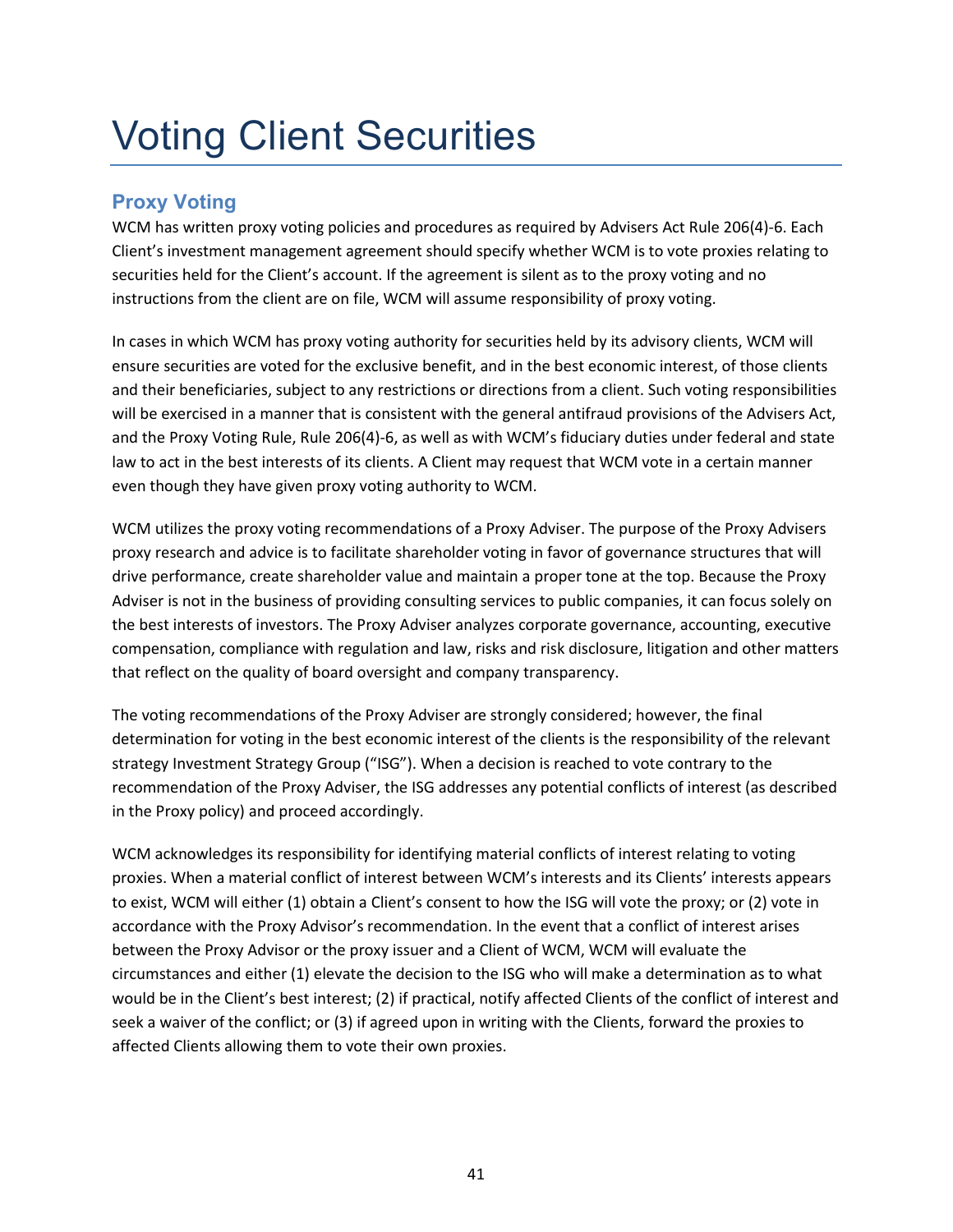For each proxy, WCM maintains all related records as required by applicable law. Clients may obtain copies of WCM's written proxy voting policies and procedures, as well as information on how proxies were voted for their accounts by requesting such information from WCM at the address and phone listed on the cover of this brochure. WCM will not disclose proxy votes for a Client to other Clients or third parties unless specifically requested in writing by the Client; however, to the extent that WCM serves as a sub-adviser to another adviser to a Client, WCM will be deemed to be authorized to provide proxy voting records on such Client accounts to such other adviser.

In the event WCM does not have the authority to vote proxies on a Client's behalf, Clients should instruct their custodian to send proxies directly to them. Any proxies erroneously received by WCM for the Client will be forwarded to the Client. Clients are welcome to contact WCM with questions regarding proxy ballots or other solicitations.

# <span id="page-44-0"></span>Financial Information

WCM has never been the subject of a bankruptcy petition, and it is not aware of any financial condition that is reasonably likely to impair its ability to meet any contractual commitments to Clients.

# <span id="page-44-1"></span>Additional Disclosures

# <span id="page-44-2"></span>**Investor Privacy Notice**

## *Last updated: March 21, 2022*

WCM Investment Management, LLC ("WCM", "We", "Our", "Us") respects your privacy rights. In offering or providing investment management services to you, WCM obtains certain non-public personal information. We recognize the sensitive nature of this information and take appropriate precautions to protect your privacy.

Our policy is to keep this information strictly safeguarded and confidential, and to use or disclose it only as necessary to provide services to you or as otherwise permitted or required by law. We do not sell, rent or trade your information with other companies. We are sharing this Notice with you so you can understand how we use, store, and share your data. We also want you to know your rights with regards to this information and the data we collect about you.

For privacy disclosures concerning your visits to our website or general marketing of our services, please refer to our online privacy policy available at [https://www.wcminvest.com/disclosures.](https://www.wcminvest.com/disclosures)

### **This privacy disclosure applies to all clients, including investors in our funds.**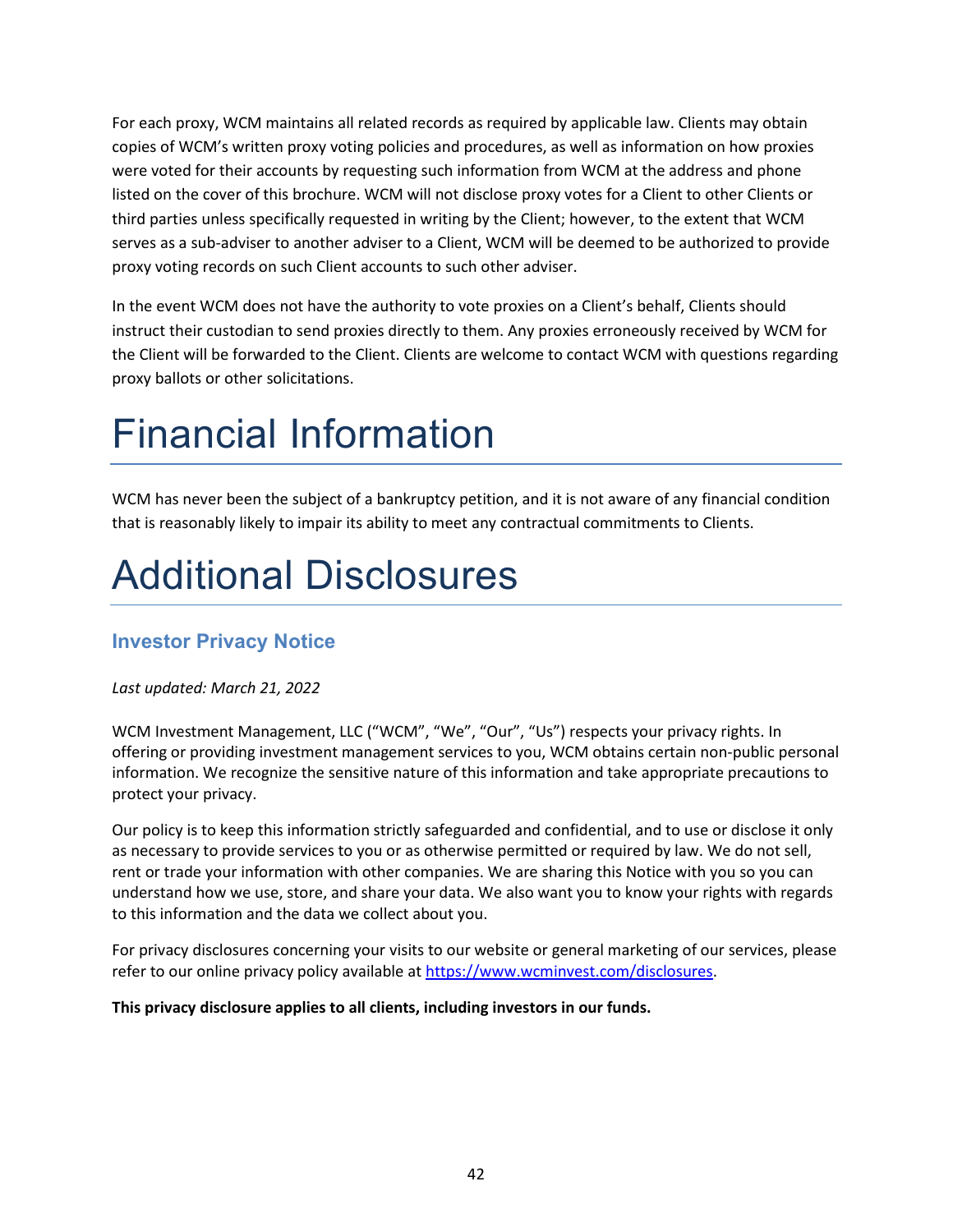## **1. What Types of Personal Information Do We Collect?**

**Information You Give Us.** You may give us information in subscription agreements, investor questionnaires, applications or other forms. You may also provide us information in your correspondence and transactions with us in person, by phone, mail, e-mail or other electronic means. In most cases, you give us this information yourself or through a person you have authorized to share it.

The categories of information include:

- Identifiers, such as name, address, email, telephone number
- Personal information under California Civil [Code section 1798.80,](https://leginfo.legislature.ca.gov/faces/codes_displaySection.xhtml?sectionNum=1798.80.&lawCode=CIV) such as signature or date of birth.
- Background information, such as information revealed in know-your- customer (KYC) and antimoney laundering (AML) due diligence
- Financial information, such as assets, income, net worth, investment amounts and history, transaction information, tax information, brokerage, custodial arrangements, and family relationships (for family trusts)
- Professional or employment-related information, such as your employer and employment history
- Inferences drawn from any of the above information categories

The categories of sensitive personal information include:

• National identification information, such as social security number, taxpayer identification number, driver's license, passport, or other government identification

**Information We Collect From Third Parties.** We may collect your information from third party service providers, such as broker-dealers, screening companies, investor placement entities, or public databases, who perform services on our behalf or at your request to verify or supplement our information.

#### **2. Retention of Information We Collect and Process**

We will only retain your personal information and data for as long as necessary to fulfil the purposes we collected it for, including for the purposes of satisfying any legal, regulatory, accounting, or reporting requirements.

To determine the appropriate retention period for your personal data, we consider the amount, nature, and sensitivity of the information, the potential risk of harm from unauthorized use or disclosure, the purposes for which we process your personal data and whether we can achieve those purposes through other means, and the applicable legal requirements.

### **3. How Do We Use Personal Information?**

We use your personal information as follows:

• To fulfill your requests for financial and investment products and services offered and subscribed or accepted by you, through any medium of communication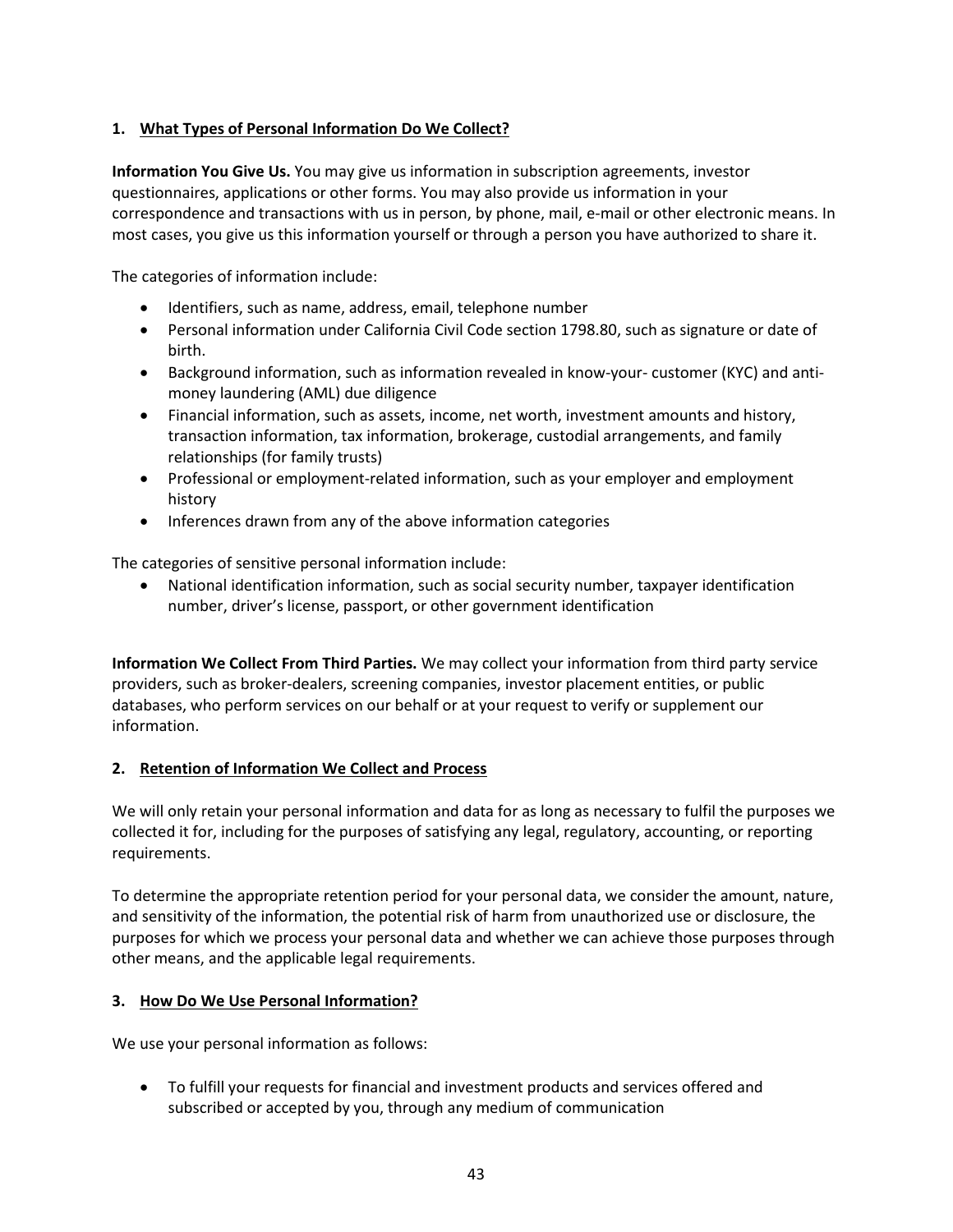- To deliver to you any administrative notices, advice and communications relevant to your use of the products and/or services
- To market our advisory or investment services to you
- For market research, project planning, troubleshooting problems
- For detecting and protecting against error, fraud or other criminal activity

#### **4. How Do We Share Personal Information?**

We may disclose non-public personal information about you that we have collected, only to those persons that provide necessary services to your account or as permitted or required by law or specifically authorized by you. The following discussion identifies categories of persons who may have access to this information.

#### *Within WCM*

WCM employees are permitted access to the information they need to perform their jobs on your behalf. We maintain strict internal policies against unauthorized disclosure or use of client information by employees.

#### *Companies That You Ask Us to Share With*

From time to time, you may request that we provide information to third parties such as financial planners, portfolio consultants, tax advisors or legal counsel. In these cases, WCM will obtain your permission prior to sharing your information with the outside firm. WCM may get your written, online, or verbal permission to share your information. Your consent will apply only to the specific parties you request. If you have previously requested that we block the sharing of your information, that request will remain in place for all other situations, except where required by law.

#### *Outside Service Providers*

We have arrangements with companies whose experience is essential for our advisory services to operate properly. For example, we work with firms that execute securities transactions for us or our clients, custody client assets, provide systems or write software for accounting, compliance and other critical operational functions. These companies work at WCM's direction and only the client information necessary for them to perform these functions is shared. They are required to safeguard your information and only use it for authorized purposes, and within the guidelines established by WCM for the protection of client information.

#### *Courts and Government Bodies*

Certain federal and state laws may require us to share information about you. For example, if you are involved in a legal matter with a third party, we may be ordered to provide information to a court or other party. In these circumstances, only the specific information required by law, subpoena, or court order will be shared. The Fair Credit Reporting Act and other laws allow us to share specific details about your transactions and experience with us. The use of this information is limited by federal law to specific permissible purposes, such as applications for credit, insurance or employment.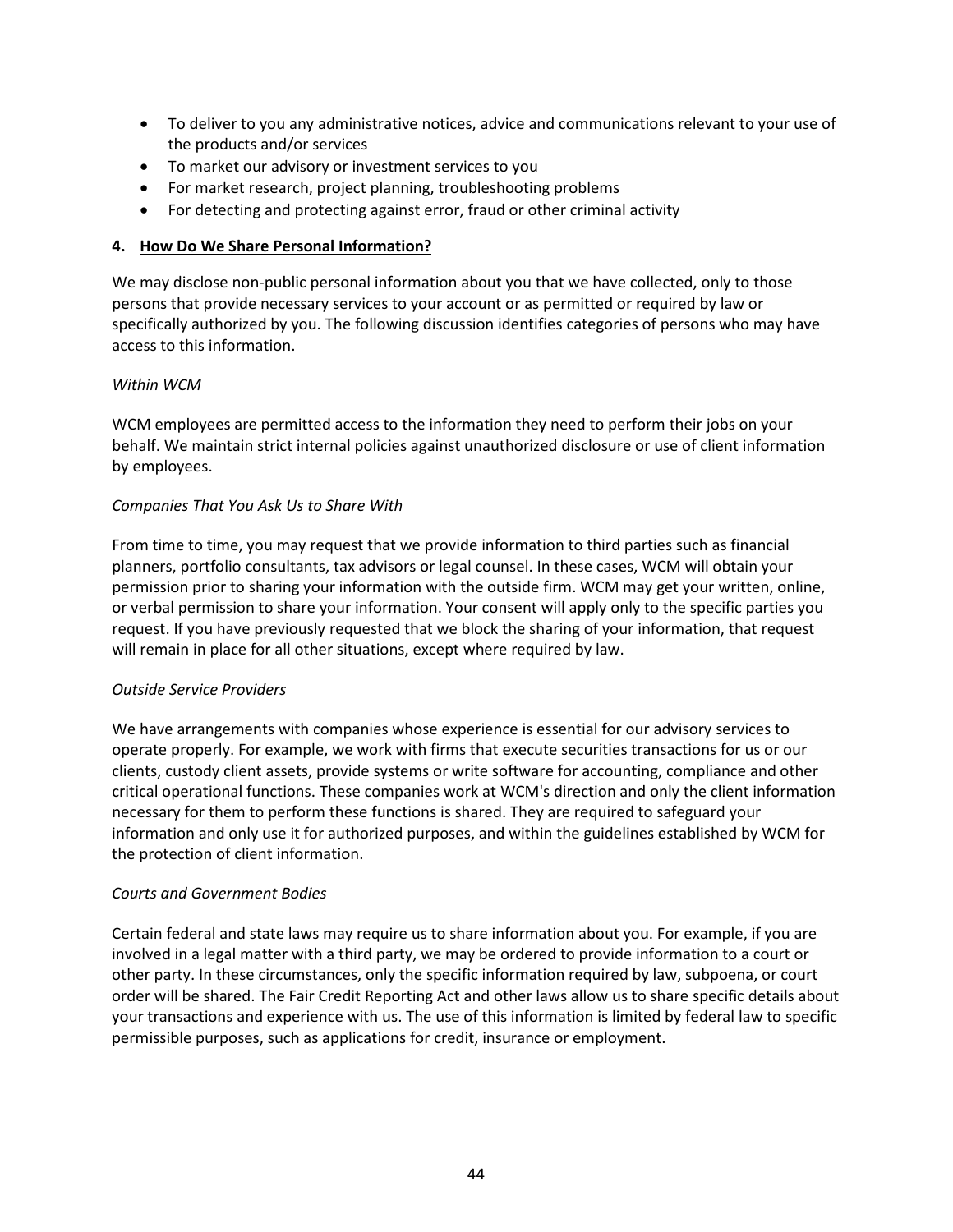## **5. Your Privacy Choices**

We have listed several privacy rights below, but we understand you may have additional rights in your jurisdiction. You may contact us directly at any time about exercising your data protection rights. We will consider your request in accordance with applicable laws.

For certain U.S. state privacy rights concerning your personal information collected for general marketing purposes, please refer to our online privacy policy at https://www.wcminvest.com/files/wcm- -online-privacy-policy-20200320.pdf**Right to Access/ Rectification:** Please contact us if you would like to request a copy of your information or to make any changes to your personal information.

**Marketing Opt-Out:** We may use your personal information to contact you with newsletters, marketing or promotional materials and other information that may be of interest to you. You may opt out of receiving any, or all, of these communications from us by following the unsubscribe instructions provided in any email we send. You will still continue to receive service-related messages concerning products and services you have purchased (unless we have indicated otherwise).

### **EEA/ UK Disclosures**

In some countries, and in particular if you are located in the EEA or the UK, you may have the right to:

- Access your personal information;
- Correct inaccurate personal information;
- Request erasure of your personal information without undue delay;
- Request the restricted processing of your personal information;
- Request portability of the personal information that you have given us; and
- Object to the processing of your personal information.

To exercise any of these rights, please contact us as set forth in the "Contact Information" section below and specify which privacy right(s) you wish to exercise. We may need to verify your identity in order to honor your request

**Automated Processing/Profiling.** WCM does not use automated processing/ profiling of an individual in order to make investment decisions on their behalf, e.g. automated scoring based on background checks.

**Complaints.** You have the right to lodge a complaint against WCM with a local supervisory authority.

#### **6. Legal Bases for Processing (EEA and UK)**

If you are from the European Economic Area or the United Kingdom, our legal bases for collecting and using your Personal Information is as follows:

● The processing is necessary for the performance of a contract for investment or advisory services to which you are a party or in order to take steps at your request prior to entering into a contract.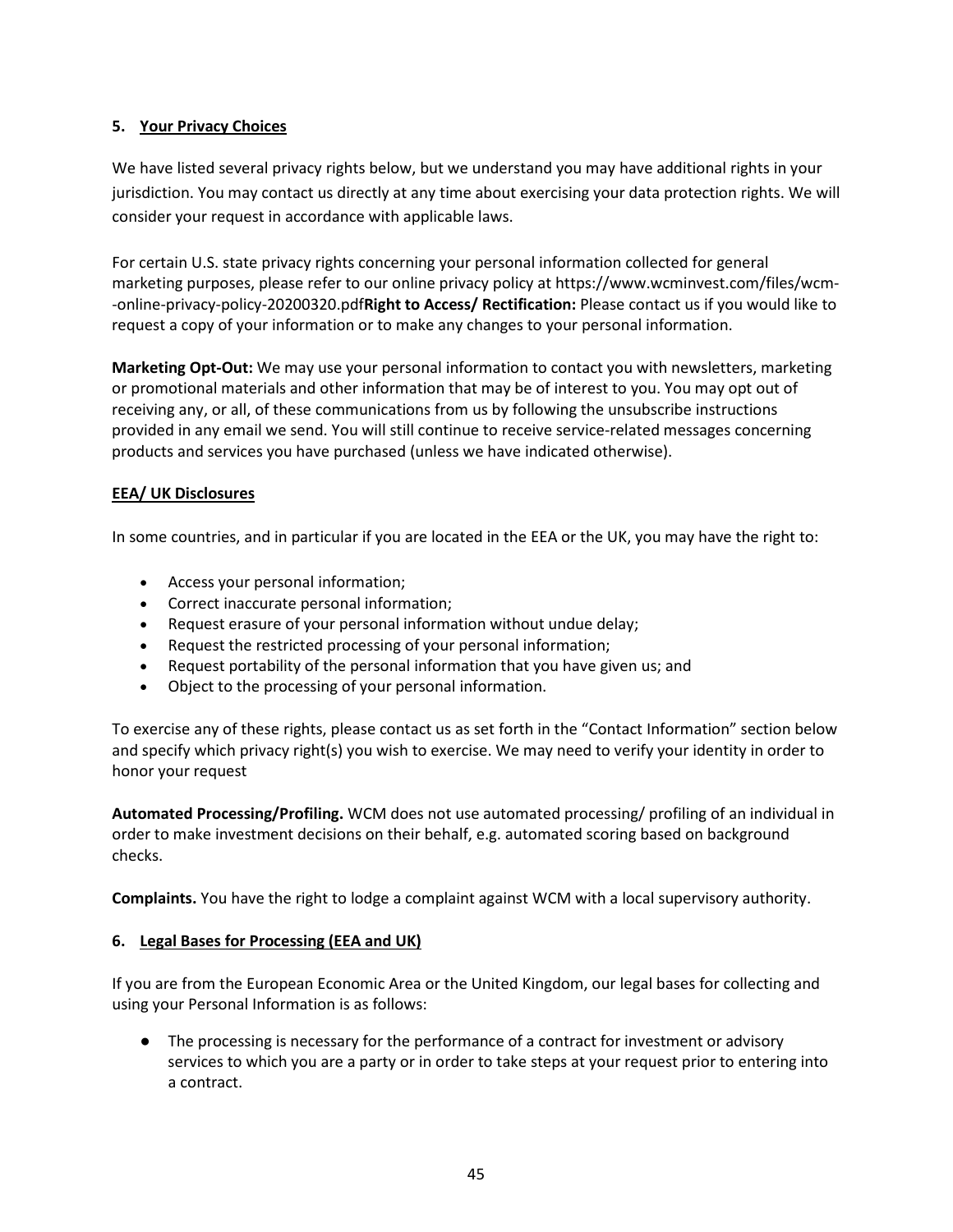- Our legitimate business interests. For example, fraud prevention, maintaining the security of our network and services, direct marketing to you, and improvement of our services.
- Compliance with a mandatory legal obligation. For example, accounting and tax requirements, which are subject to mandatary retention periods. We may also collect your Personal Information to record your requests to exercise your rights and to verify your identity for such requests.
- Consent you provide where we do not rely on another legal basis. Consent may be withdrawn at any time.
- In some limited cases, we may also have a legal obligation to collect Personal Information from you, in response to lawful requests by public authorities, including to meet law enforcement requirements, as described above in "How Do We Share Personal Information?"

If you have questions about or need further information concerning the legal basis on which we collect and use your Personal Information, please contact us using the contact details provided in the "Contact Information" section below.

## **7. International Transfers of Data**

Any data that you provide to us may be accessed, shared or processed by our offices, located in the United States, and service providers located in the United States, if such data transfer is necessary for the specific purpose for which you submitted your data (such as the provision of goods or services under a written contract).

This may entail a transfer of your personal information across international borders. The data protections standards may differ and be lower than the standards enforced in your jurisdiction.

We maintain appropriate safeguards as required by applicable law for any personal information transferred internationally, and as required by applicable law, will seek your consent prior to such transfers.

### **8. Safeguarding Your Data**

To protect the personal information of individuals, we permit access only by authorized employees who need access to that information to provide services to us and to you. To guard investors' personal information, we maintain physical, electronic and procedural safeguards that comply with applicable federal and state standards.

Your right to privacy extends to all forms of contact with us, including telephone, written correspondence and electronic media, such as the internet.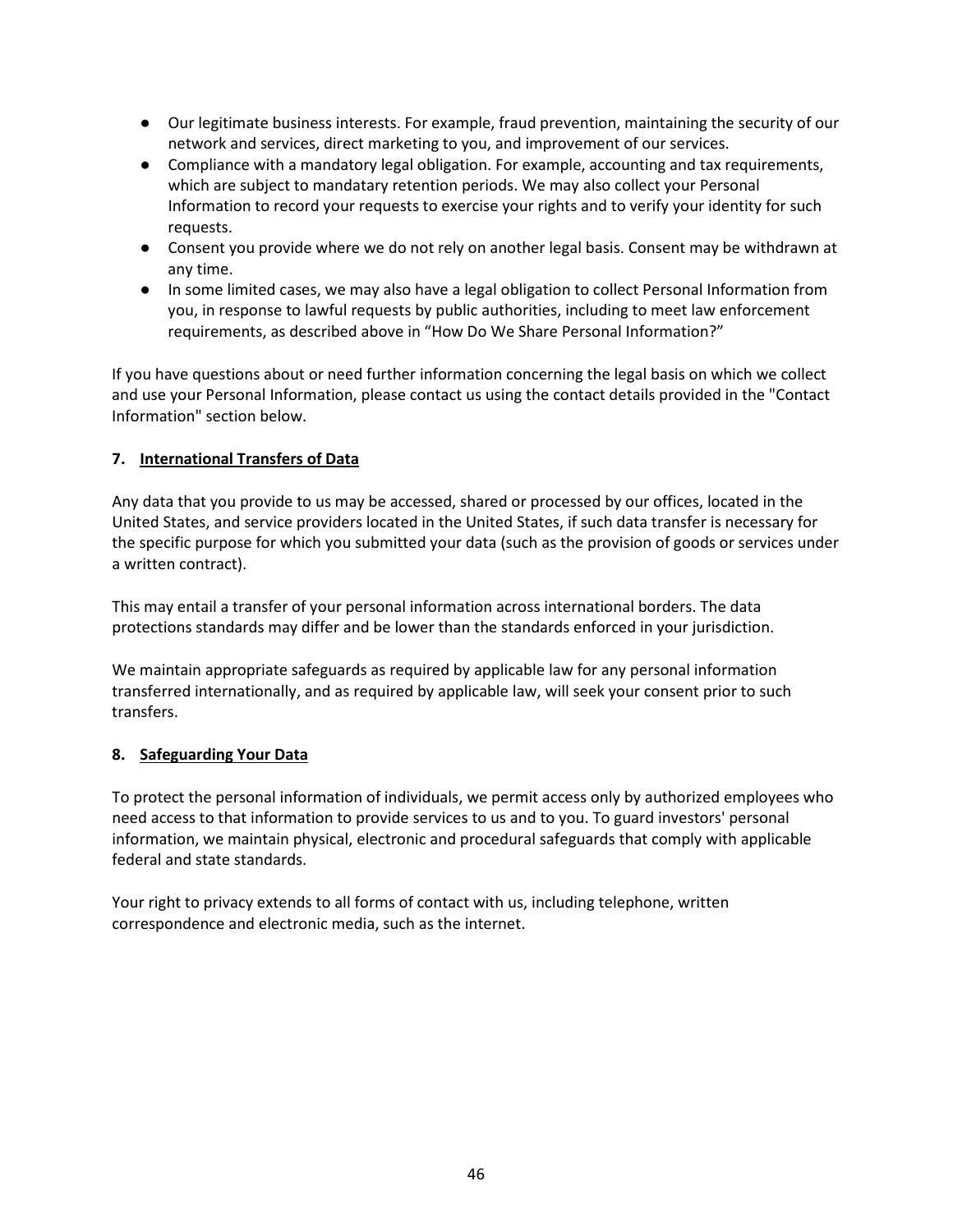#### **9. Change of Control**

Personal information may be transferred to a third party as a result of a sale, acquisition, merger, reorganization or other change in control. If we sell, merge or transfer any part of the business, part of the sale may include your personal information.

#### **10. Policy Changes**

For current investors, we will provide you with a copy of this Privacy Notice annually, if there are changes. For prospective investors, we encourage you to periodically review this Privacy Notice to ensure you are familiar with the most current version.

#### **11. Contact Information**

If you wish to contact us or have any questions about or complaints in relation to this Investor Privacy Notice, please contact us at:

• [privacy@wcminvest.com](mailto:privacy@wcminvest.com) OR (949) 380-0200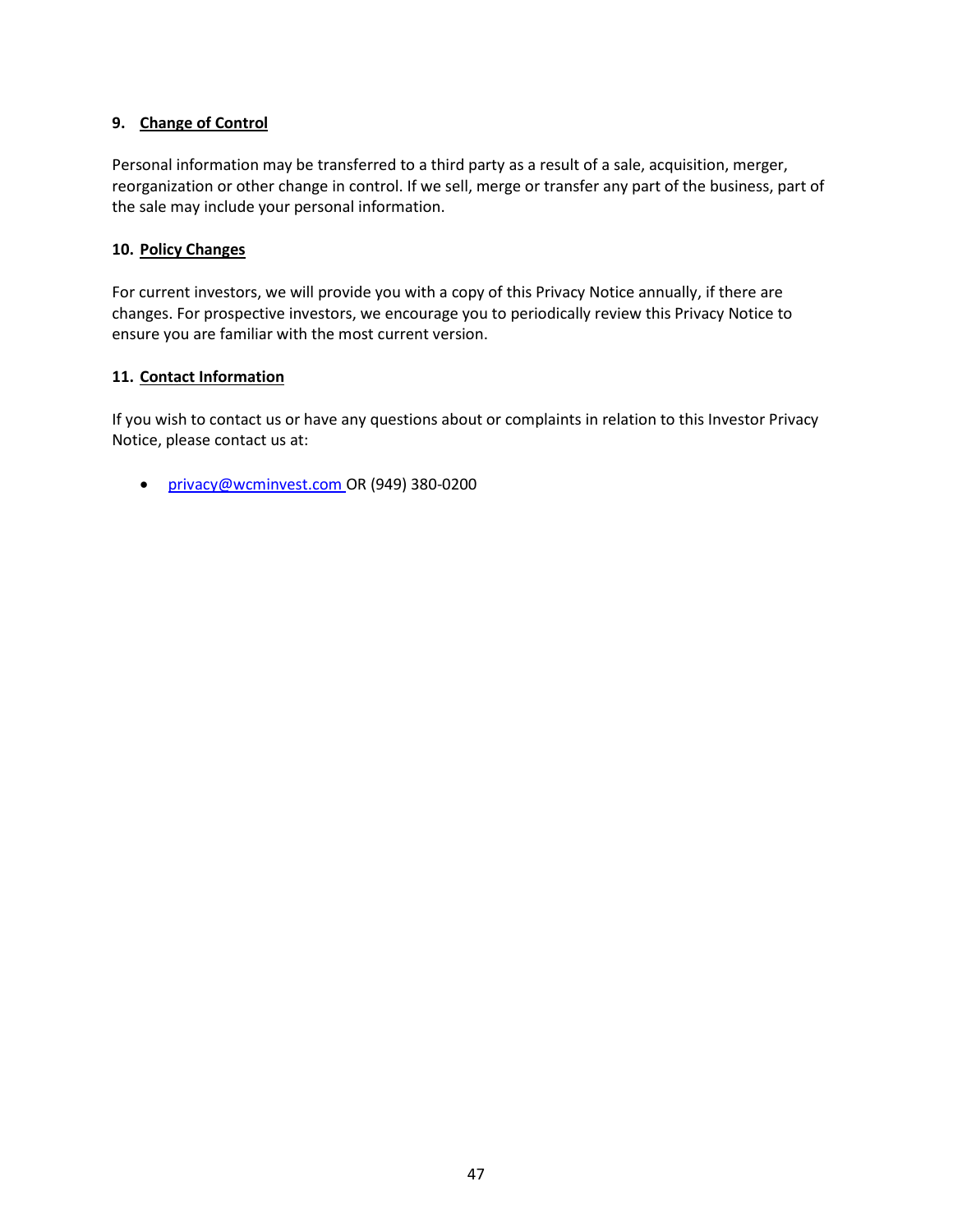## <span id="page-50-0"></span>**Summary of Business Continuity and Disaster Recovery Plan**

*WCM maintains a document that outlines its immediate and long-term business continuity and disaster recovery plan (the "Plan"). The purpose of the Plan is to provide specific guidelines WCM and its employees will follow in the event of a disruption or failure of any critical business capability whether due to an emergency, disaster or otherwise.*

#### *Key Concept*

Distributed Workspace Environment ("DWE"): This is WCM's architecture of systems that gives personnel the ability to perform all business functions from anywhere and at any time. With access to the Internet, personnel are able to perform all portfolio management functions (e.g., portfolio monitoring, trade allocation, trading, trade settlement, reconciling, reporting); access client files; maintain electronic communications; retrieve company research; process client billing; conduct HR functions; and process company payables. A secured connection provides personnel access to the company network, which is maintained at redundant data centers.

#### *Areas Addressed by the Plan*

- The Emergency Response Team
- The safety and mobility of employees
- Lack of access to office facilities
- Disruption to office communications
- The disaster recovery plans of key third-party vendors
- The stability and security of WCM's computer network
- The protection, preservation, and recovery of critical data
- Key personnel
- Cash reserves & Insurance protection
- Maintenance and testing of the Plan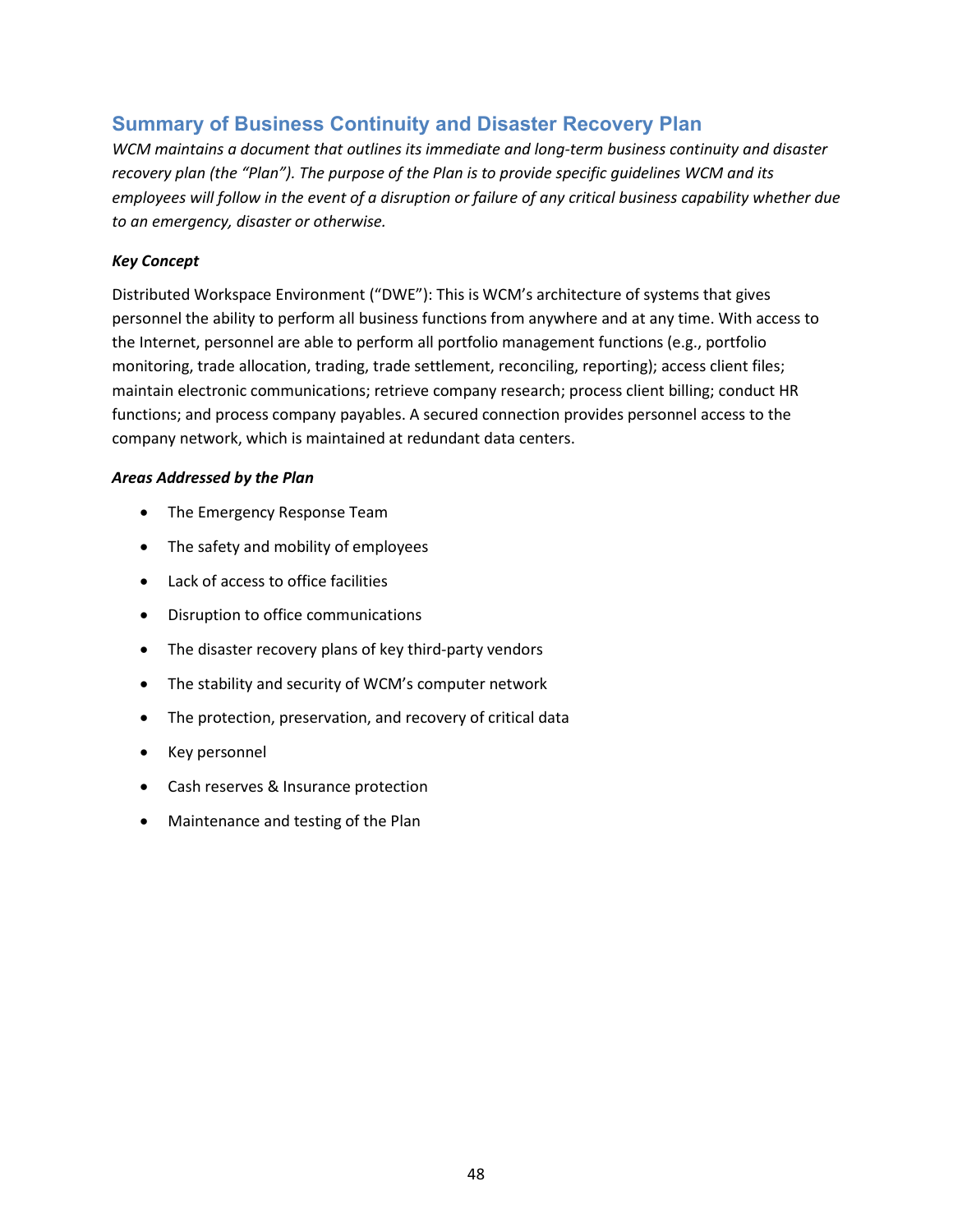# <span id="page-51-0"></span>**Notice to Canadian Clients**

WCM Investment Management, LLC ("WCM") provides advice to persons and companies located in Canada in reliance upon the international adviser exemption that is available to persons or companies registered, or exempt from registration, in a foreign jurisdiction pursuant to section 8.26 of National Instrument 31-103 Registration Requirements, Exemptions and Ongoing Registrant Obligations ("NI 31- 103") and for purposes of such exemption we are required to advise you of the following:

- 1. WCM is not registered in any province or territory of Canada to engage in the advisory activity that is contemplated by section 8.26(3).
- 2. The foreign jurisdiction in which WCM's head office or principal place of business is located in California, USA.
- 3. All or substantially all of WCM's assets may be situated outside of Canada.
- 4. Consequently, there may be difficulty enforcing legal rights against WCM.

WCM is limited to advising clients in Canada who are "Permitted Clients" as defined under NI 31-103.

WCM has appointed the following agents for service of process in the Canadian provinces listed below:

#### **Alberta**

McCarthy Tétrault LLP Suite 4000  $421 - 7$ <sup>th</sup> Avenue SW Calgary, AL T2P 4K9 Attention: John Osler, Q.C.

#### **British Columbia**

McCarthy Tétrault LLP Suite 2400 745 Thurlow Street Vancouver, British Columbia V6E 0C5 Attention: Robin Mahood

#### **Ontario**

Cartan Limited Suite 5300 Toronto Dominion Bank Tower Toronto, Ontario M5K 1E6 Attention: Sean D. Sadler

#### **Nova Scotia**

Stewart McKelvey LLP Purdy's Wharf Tower One 1959 Upper Water St. Halifax NS B3J 3N2 Attention: Richard Hirsch

#### **Quebec**

McCarthy Tétrault LLP Bureau 2500 1000, De La Gauchetière Street West Montréal QC H3B 0A2 Attention: Sonia J. Struthers

#### **Manitoba**

MLT Aikins LLP 30th Floor Commodity Exchange Tower 360 Main Street Winnipeg, MB R3C 4G1 Attention: Richard L. Yaffe